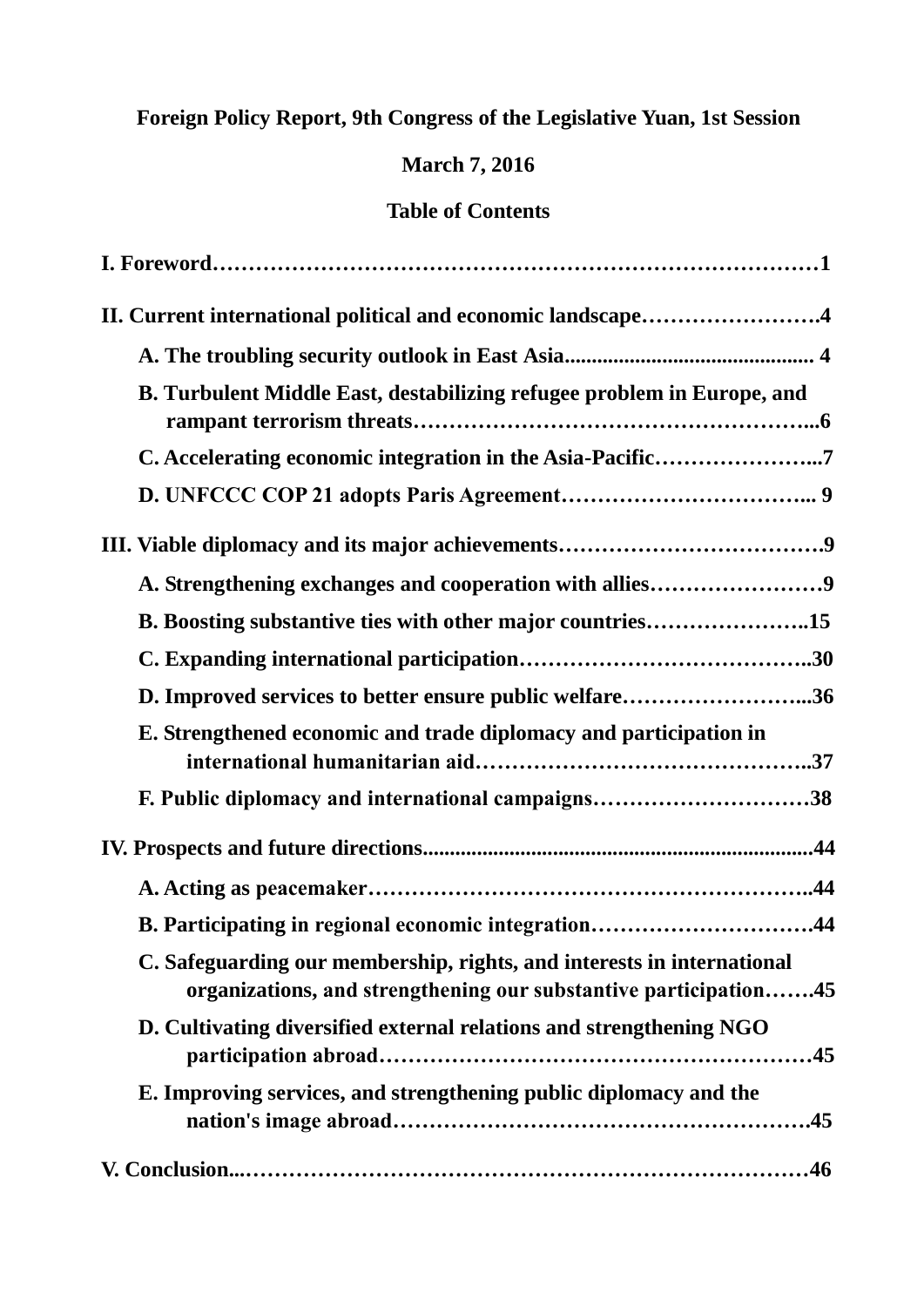### **I. Foreword**

Honorable chairperson, members of the Legislative Yuan, ladies and gentlemen: good afternoon!

It is an honor to brief the Legislative Yuan's Foreign and National Defense Committee on the recent undertakings of the Ministry of Foreign Affairs (MOFA). On behalf of my colleagues, I would like to extend my heartfelt appreciation to President Su Jia-chyuan and the other members of the Legislative Yuan for your generous guidance and support for the work we do at MOFA, and for helping promote parliamentary diplomacy.

Since the ROC government started promoting viable diplomacy in May 2008, we have made consistent and concrete progress in deepening our cooperative relations with our diplomatic allies and other countries, showcasing our democratic achievements, and expanding our international participation. Lately, the international community has become more aware and supportive of our efforts and contributions, in our role as a peacemaker, to maintaining safety, peace, and stability in the Asia-Pacific region.

Since my last foreign policy briefing, we have made a variety of inroads with our diplomatic work. In terms of new overseas offices, our Surabaya office in Indonesia formally opened last December, the same month in which the Papua New Guinea Trade Office in Taiwan was established. As for cooperation agreements, in November last year we signed the Agreement Concerning the Facilitation of Cooperation on Law Enforcement in Fisheries Matters with the Philippines, and three pacts with Japan, including the Agreement on Avoidance of Double Taxation, the Taiwan-Japan Memorandum of Understanding regarding the Application of Competition Laws, and the Memorandum of Understanding on Enhancing Exchanges and Cooperation Regarding Disaster Prevention and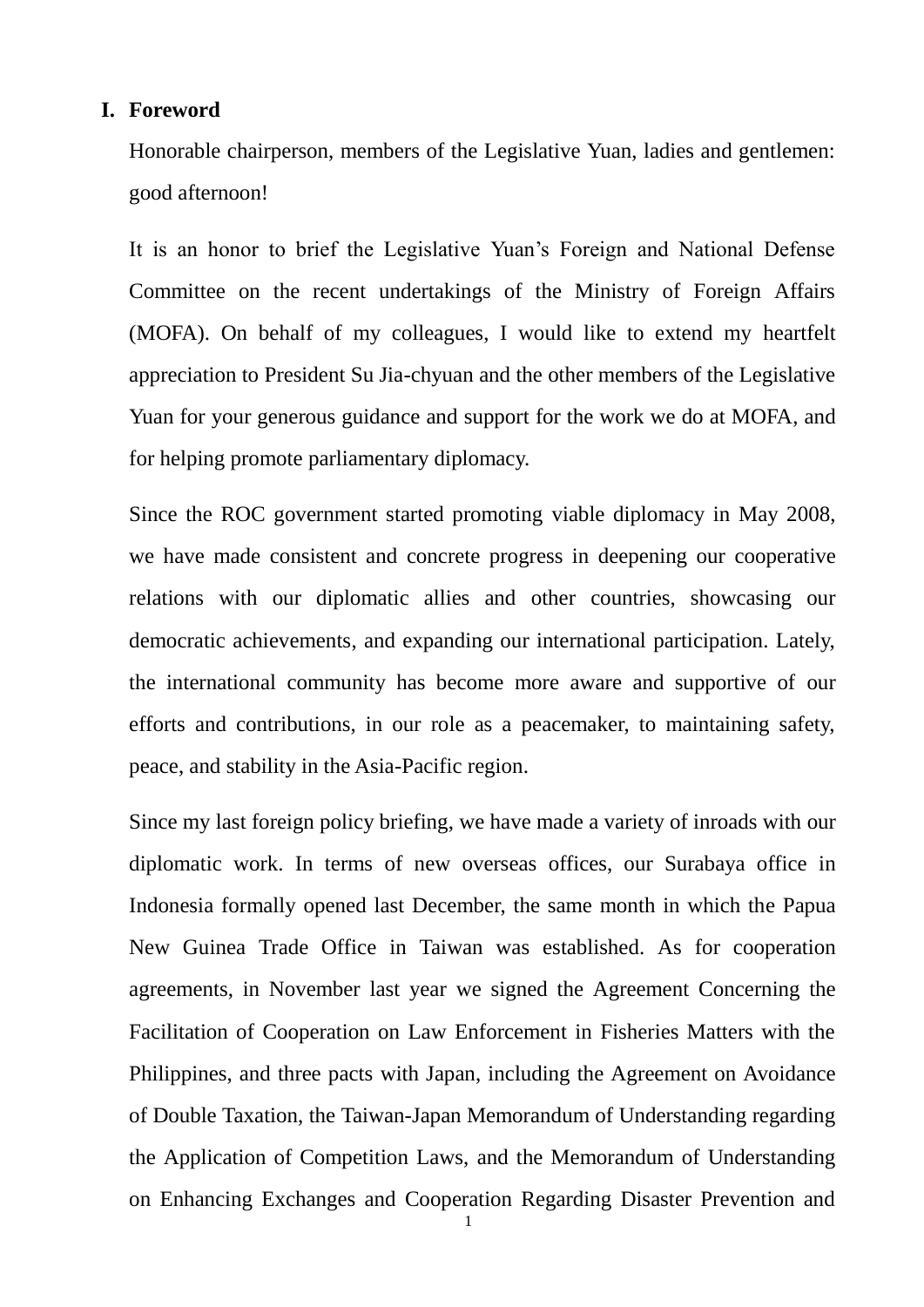Relief. In December, we signed a youth working holiday agreement with the Czech Republic. And this January, we signed the Arrangement between the Canadian Trade Office in Taipei and the Taipei Economic and Cultural Office in Canada for the Avoidance of Double Taxation and the Prevention of Fiscal Evasion with Respect to Taxes on Income. In addition, our multipronged efforts led to the European Commission announcing last October, in its new strategy entitled "Trade for All: Towards a more responsible trade and investment policy," that it would explore launching talks on the signing of an investment pact with Taiwan. Regarding our relations with the United States, the ninth round of talks under the bilateral Trade and Investment Framework Agreement (TIFA) went ahead smoothly last October in Taipei. On November 2, the US House of Representatives overwhelmingly passed a resolution requesting that the president assist the ROC with gaining observer status in the International Criminal Police Organization (Interpol). The US administration also announced on December 16 last year the sale to Taiwan of an arms package containing 10 items worth US\$1.83 billion. With respect to participating in intergovernmental international organizations, the ROC officially became a member of the newly established North Pacific Fisheries Commission (NPFC) on August 25, 2015. With cultural exchanges, the exhibition entitled "Treasures from Heaven—A Special Exhibition of Artifacts from the Holy See," which is being held jointly by the Vatican and the National Palace Museum, kicked off on February 5 this year and will run for three months. In the area of enhancing our services to the public, as of March, ROC nationals are now eligible for visa waivers, landing visas, or other preferential visa treatment from 161 countries and areas. The above breakthroughs and progress underline the point that viable diplomacy has produced a variety of concrete outcomes over the past six months.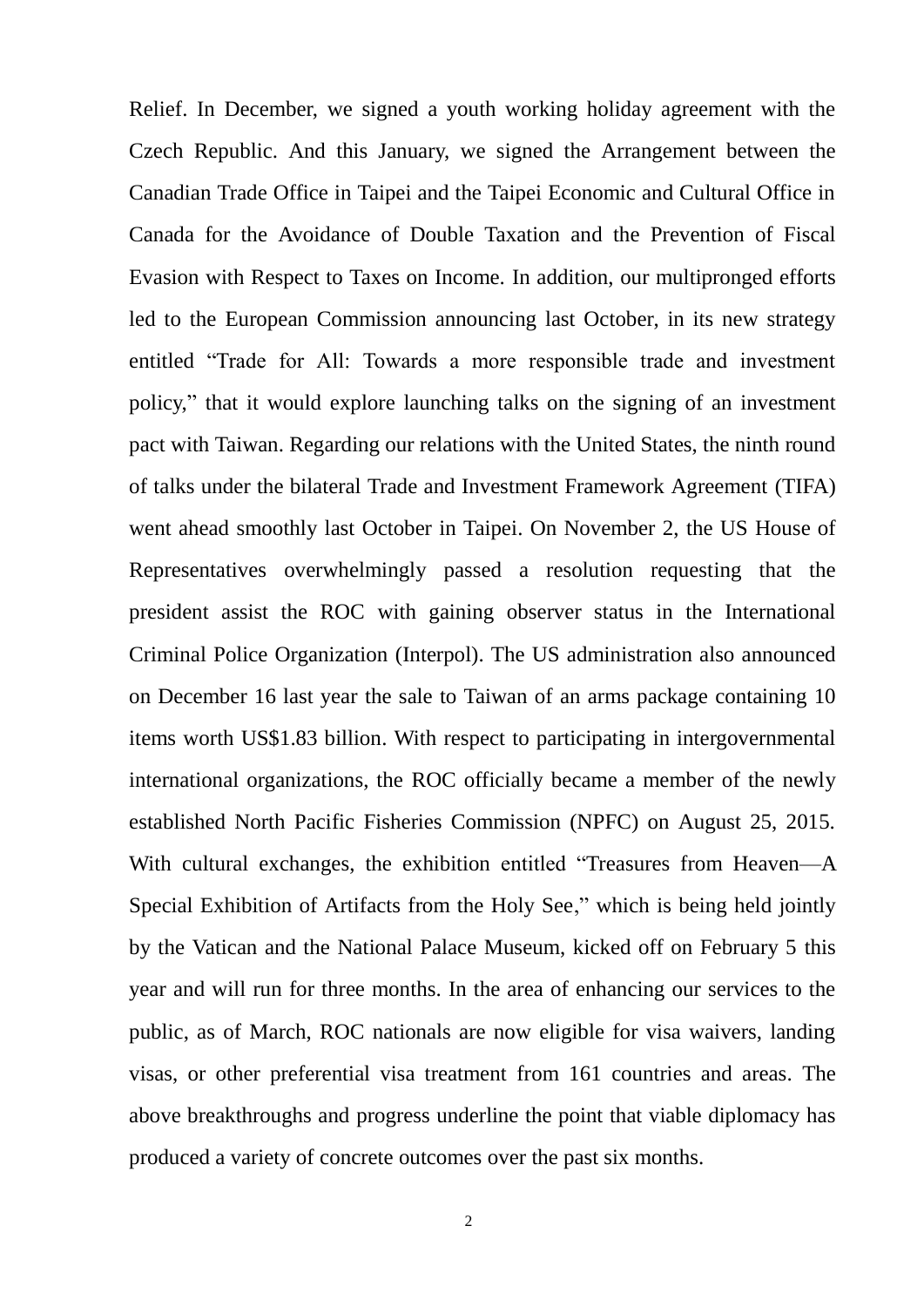In the wake of the elections for the 14th-term ROC president and vice president, as well as all 113 members of the 9th Legislative Yuan, held on January 16, the governments and key figures in both the public and private sectors of 46 countries, including the United States, Canada, the European Union, Japan, United Kingdom, France, Germany, Singapore, Australia, and our diplomatic allies, sent their congratulations to the victors, Dr. Tsai Ing-wen and her running mate, Dr. Chen Chien-jen, and applauded the people of Taiwan for the strong democratic spirit that they had again demonstrated. They also said that they look forward to continuing to strengthen their cooperation with the ROC, showing that our relations with our diplomatic allies and important partner nations are in good shape.

On January 28, President Ma visited personnel stationed on Taiping Island, where he unveiled the South China Sea Peace Initiative Roadmap with its short-term, mid-term, and long-term plans. He also clarified the legal status of Taiping Island as an island based on Article 121 of the UN Convention on the Law of the Sea (UNCLOS), and reaffirmed ROC sovereignty over the South China Sea Islands and their surrounding waters. By taking concrete steps to transform Taiping Island into an island for peace and rescue operations, as well as an ecologically friendly and low-carbon island, the president proclaimed to the international community that the ROC is committed to fulfilling its international obligations and acting as a peacemaker and provider of humanitarian aid, and truly transforming the South China Sea into a sea of peace and cooperation.

After the 6.4 magnitude earthquake struck southern Taiwan on February 6, causing substantial loss of life and property, condolence messages poured in from our 22 allies, the Holy See included, as well as from the governments and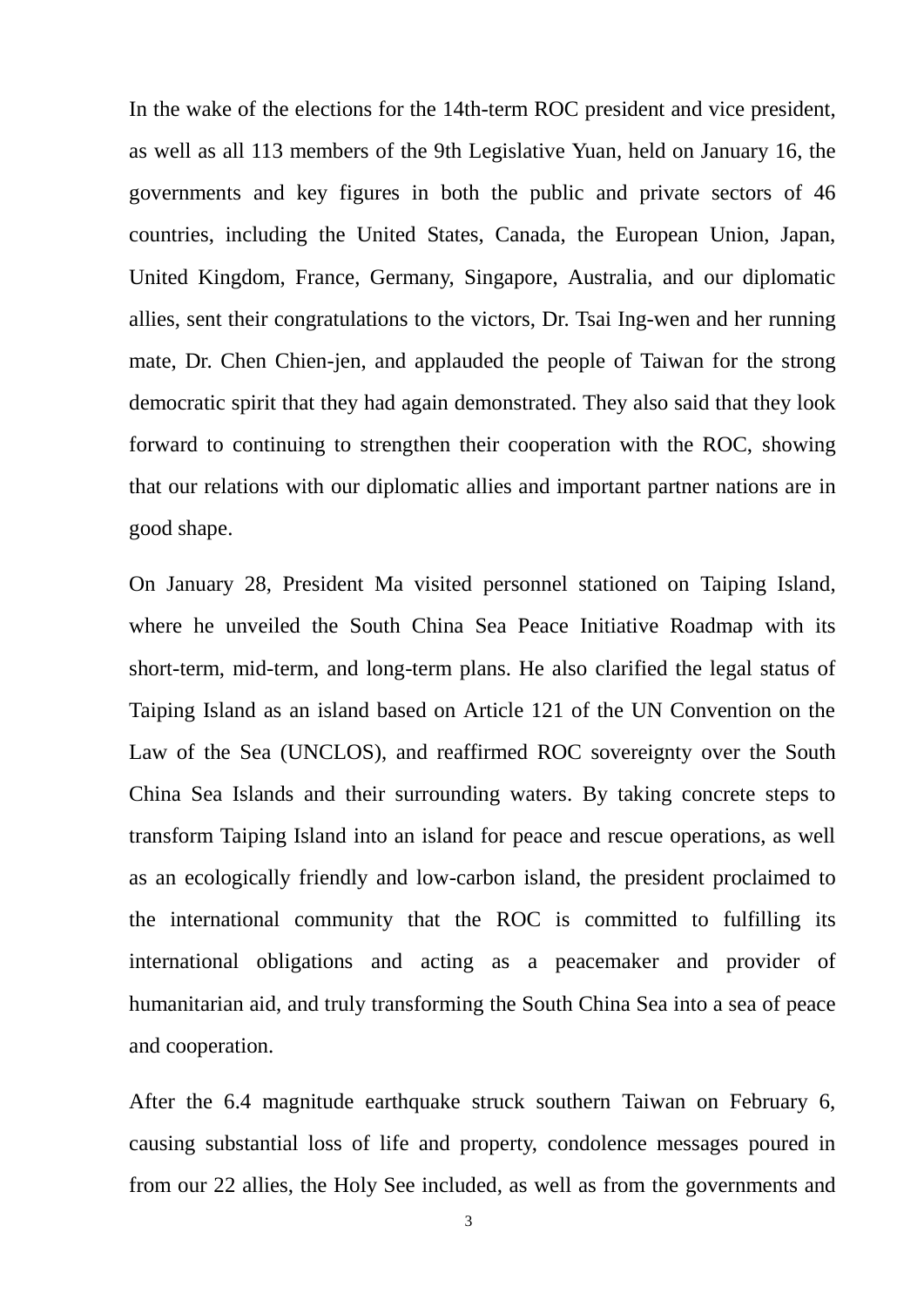key figures in both the public and private sectors of 49 other countries, including the US, Japan, Korea, and Singapore, and from the European Union and the United Nations Office for the Coordination of Humanitarian Affairs. Meanwhile, the Holy See, the US, Japan, and Korea also made monetary donations to help with disaster relief and recovery operations. My ministry has expressed its sincere gratitude to each of the above on behalf of the ROC government and people.

Next I will report on the current state of affairs on the international stage, the latest developments and accomplishments of viable diplomacy, and our future prospects and direction. Any comments and suggestions you may have will be highly appreciated.

## **II. Current international political and economic landscape**

The international landscape has been affected by a number of interconnected factors, such as the jostling for geopolitical and economic power among major countries, the threat of terrorist attacks by extremist organizations, and increasingly severe cross-border issues. This is reflected in the way the lines between competition and cooperation are blurring, and the wave of changes that the global political and economic order is undergoing.

## **A. The troubling security outlook in East Asia**

The principal sources of friction in the region stem from territorial sovereignty disputes in the East and South China Seas, along with the nuclear weapon threat caused by North Korea test firing rockets and missiles, and launching satellites. In the South China Sea, the US sent a guided missile destroyer to carry out a freedom of navigation operation (FONOP) on October 27, 2015, sailing within 12 nautical miles of Zhubi Reef (Subi Reef) in the Nansha Islands, which is occupied by mainland China. Then, on December 10, two US Air Force B-52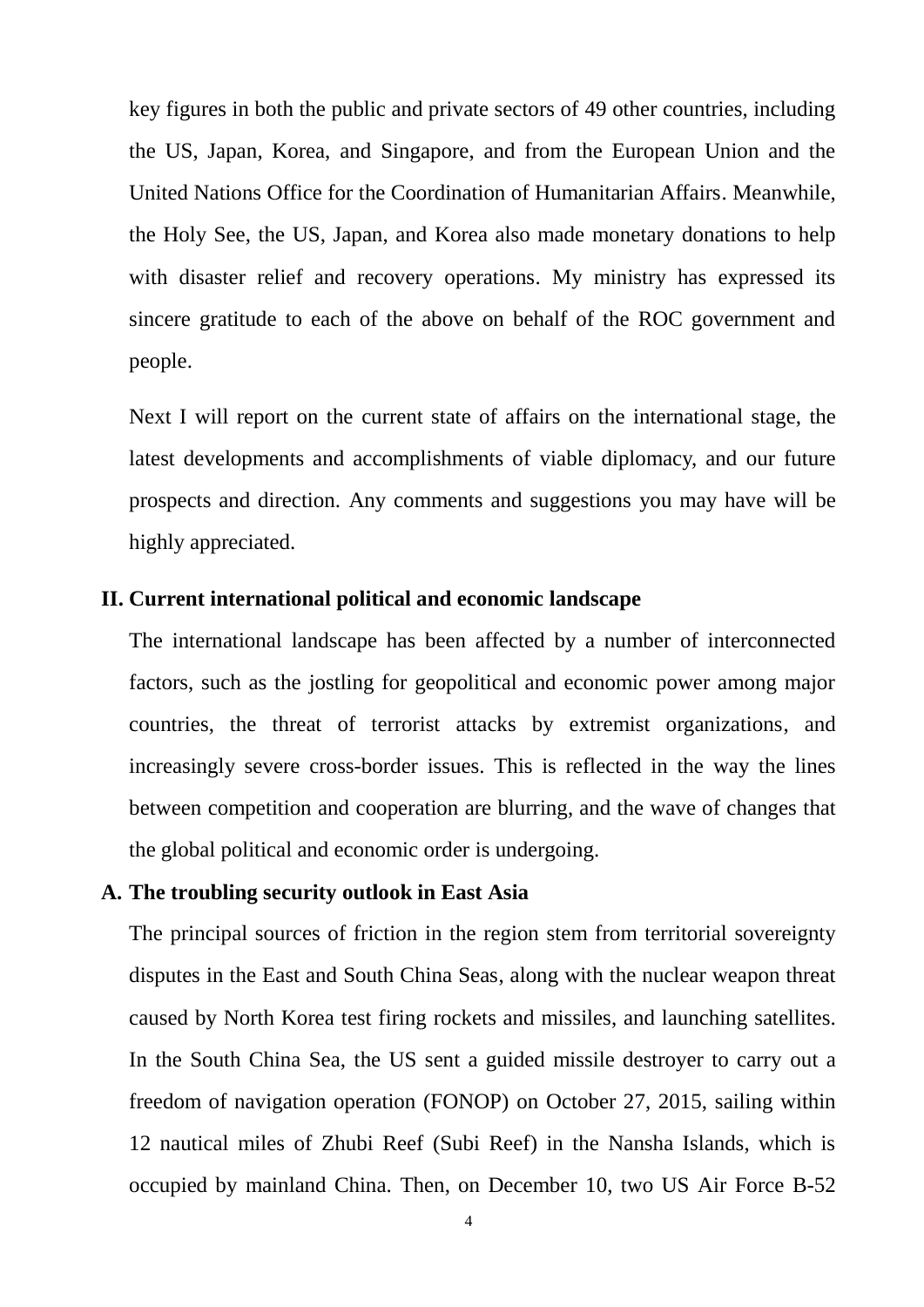bombers flew within two nautical miles of Huayang Reef (Cuarteron Reef). And on January 30, 2016, it sent another guided missile destroyer to sail within 12 nautical miles of Zhongjian Island (Triton Island), one of the Xisha Islands that is also occupied by mainland China. Meanwhile, mainland China conducted test landings and takeoffs of civilian aircraft on the newly built airstrip on Yongshu Reef (Fiery Cross Reef) on January 2, 2016, which Vietnam protested. Tensions in the South China Sea were more acutely felt after the US expressed its concerns over mainland China's missile deployment on Yongxing Island (Woody Island) and installation of radar facilities on Huayang Reef. The ROC government has continued to call on all parties concerned and other related countries to avoid escalating tensions in the region and to solve disputes peacefully.

Regarding the arbitration initiated against mainland China by the Philippines concerning the latter's South China Sea claims, a tribunal at the Permanent Court of Arbitration held a hearing on the merits and remaining issues of jurisdiction and admissibility in the arbitration between November 24 and 30, 2015, and released a statement on December 1 that it intends to issue its award in 2016. The ROC, however, reiterated its position last October that the South China Sea Islands and their surrounding waters are an inherent part of ROC territory and waters, and that as things stand now it will neither recognize nor accept related awards since the ROC government was not invited to participate in the arbitration.

Turning to Northeast Asia, North Korea conducted its fourth nuclear test on January 6, and claimed it had successfully tested a hydrogen bomb for the first time. Then, on February 7, it launched its *Kwangmyongsong-4* satellite into orbit, ratcheting up tensions in the region. My ministry has consequently issued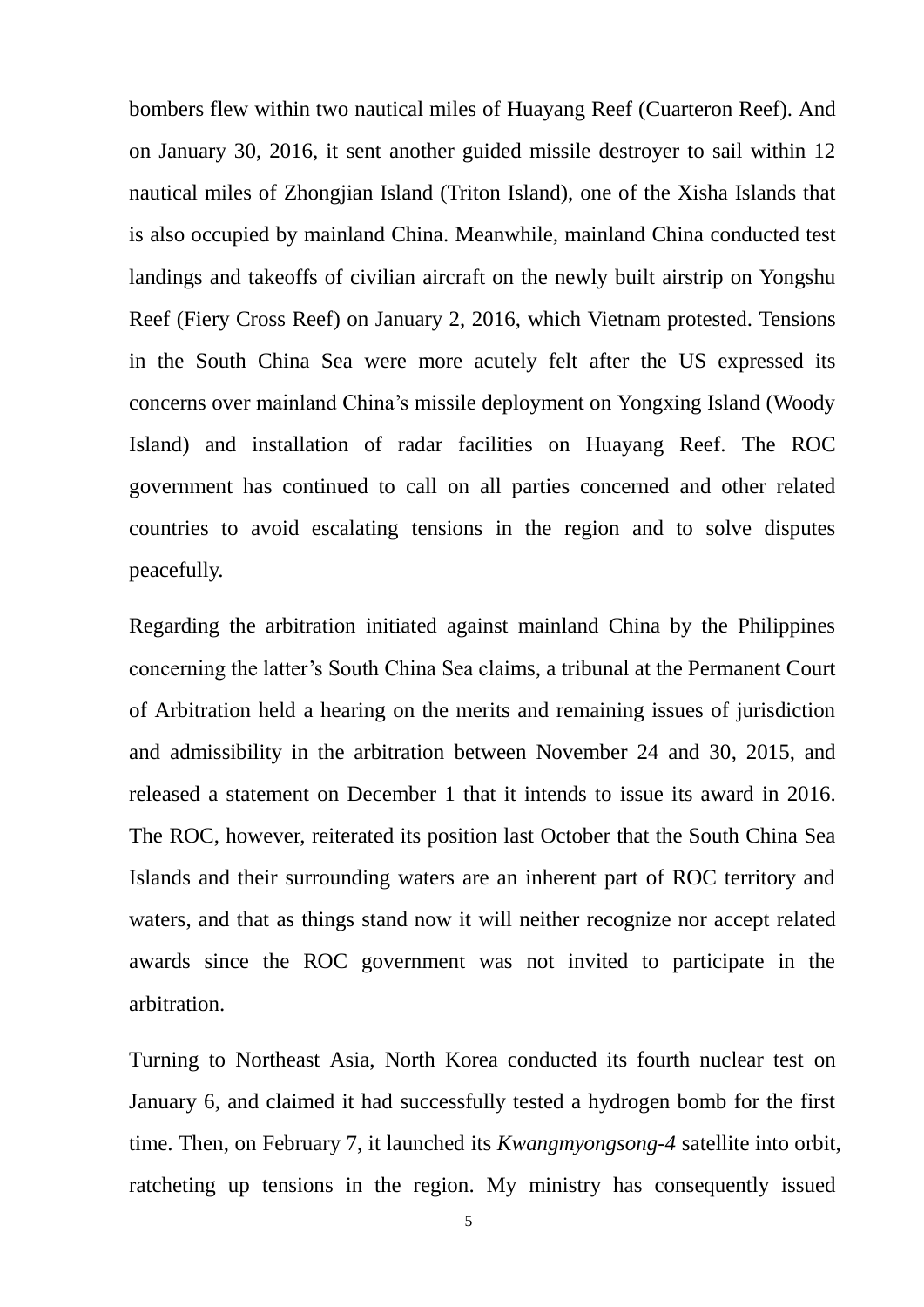separate press releases, reiterating that the ROC supports resolving issues on the Korean Peninsula through peaceful dialogue, and urging the North Korean authorities to abide by the relevant UN Security Council resolutions, refrain from taking any actions harmful to regional security, and cooperate on maintaining peace and stability on the peninsula and in East Asia as a whole. The ROC and many other members of the international community, including the US, Japan, South Korea, mainland China, and the European Union, have strongly condemned North Korea, with some nations also engaging in discussions on various countermeasures. While the US and South Korea were considering deploying the Terminal High Altitude Area Defense system as a response, mainland China lodged objections on the grounds that the system's radar coverage far exceeds South Korea's defensive needs. My ministry continues to pay close attention to developments in the Korean Peninsula, and is putting more effort into collecting related information in order to come up with a coping strategy. The ROC government will cooperate with all parties concerned to uphold the safety of the peninsula, and peace and stability in the East Asia region as a whole.

**B. Turbulent Middle East, destabilizing refugee problem in Europe, and rampant terrorism threats**

The expansion of the Islamic State of Iraq and the Levant (ISIL) and attendant threat of terrorist attacks around the world has caused turmoil, leading to military interventions in the Middle East by the US, Russia, Europe, and Saudi Arabia, among others. The US also formed the Global Coalition to Counter ISIL. However, Turkey and Russia—two coalition members—clashed after Turkey shot down a Russian military aircraft on November 25 last year, resulting in Russia imposing economic sanctions on Turkey, and enhancing its military presence in Syria and elsewhere. This has further complicated the already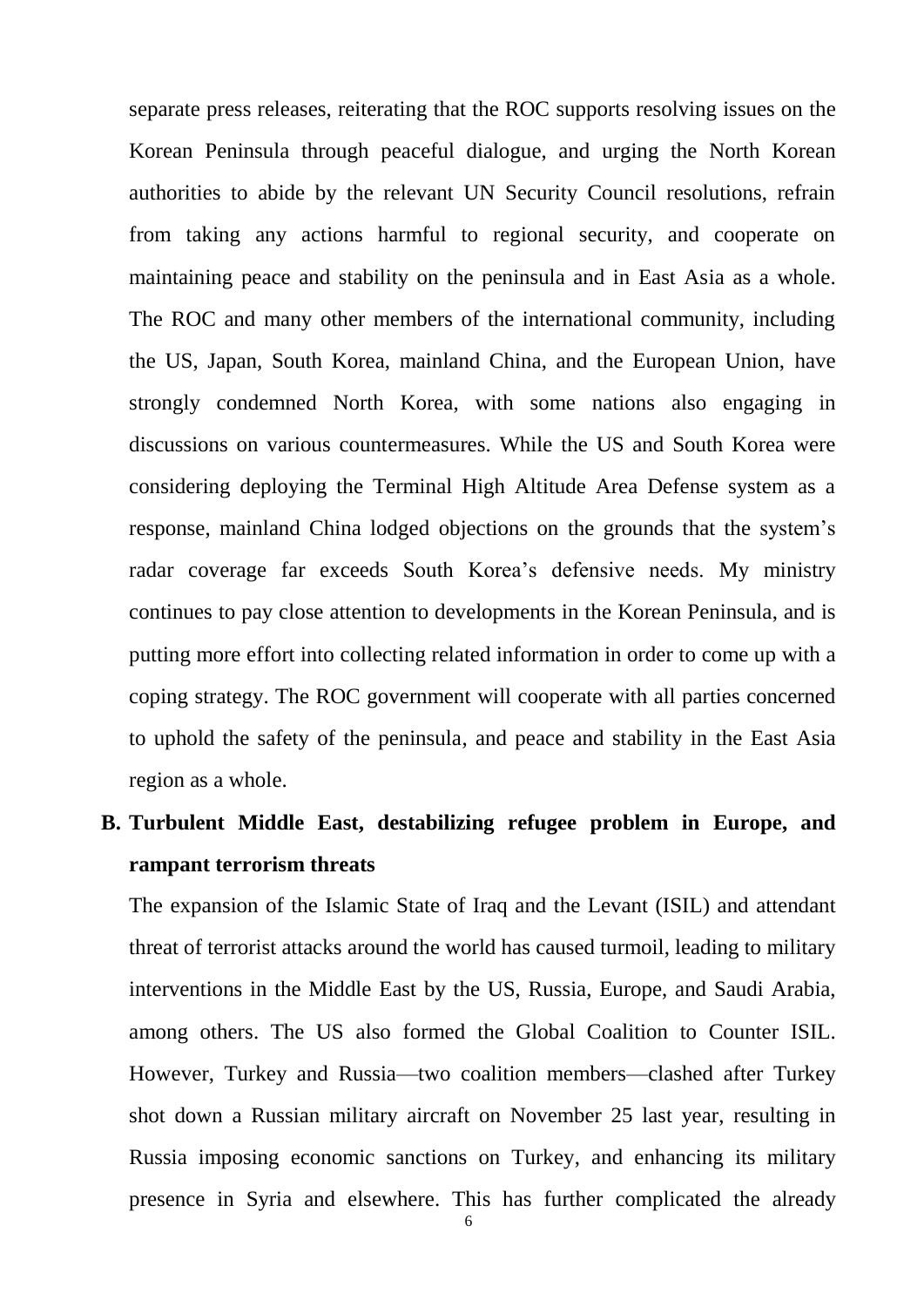unstable situation in the Middle East. With respect to Syria, the UN Security Council unanimously adopted Resolution 2268 on February 26, calling for a cessation in hostilities. The scope of the ceasefire does not extend to strikes against terrorist groups such as ISIL.

Elsewhere, the nuclear deal reached between Iran and major world powers that went into effect on January 16 was an achievement worth celebrating. Unfortunately, however, tensions in the Persian Gulf have flared up due to sectarian disputes between Saudi Arab and Iran, with Saudi Arabia severing diplomatic ties with Iran after its embassy in Tehran was attacked.

Moreover, ISIL has exploited the chaos in Iraq and Syria to rise to prominence, displacing several million people in the region who are now flooding into Europe as refugees, generating a serious humanitarian crisis, and seriously affecting society, the economy, and security in many European countries.

ISIL's continued terrorist activities in France, Turkey, and Indonesia have become a major menace of international proportions. In the wake of the ISIL terrorist attack in Paris on November 13, 2015, involving shootings, explosions, and hostage taking, the ROC government immediately and sternly denounced these acts of violence, and expressed its sincere condolences to the French government and the victims' families. My ministry also promptly initiated an emergency response mechanism, and transmitted a message to all our overseas offices asking them to set up contingency teams, pay close attention to the security situation in host countries, and adopt necessary measures to protect ROC expatriates and travelers.

## **C. Accelerating economic integration in the Asia-Pacific**

Trans-Pacific Partnership (TPP): TPP member countries concluded the first round of negotiations on October 5 last year. Then, on November 18, leaders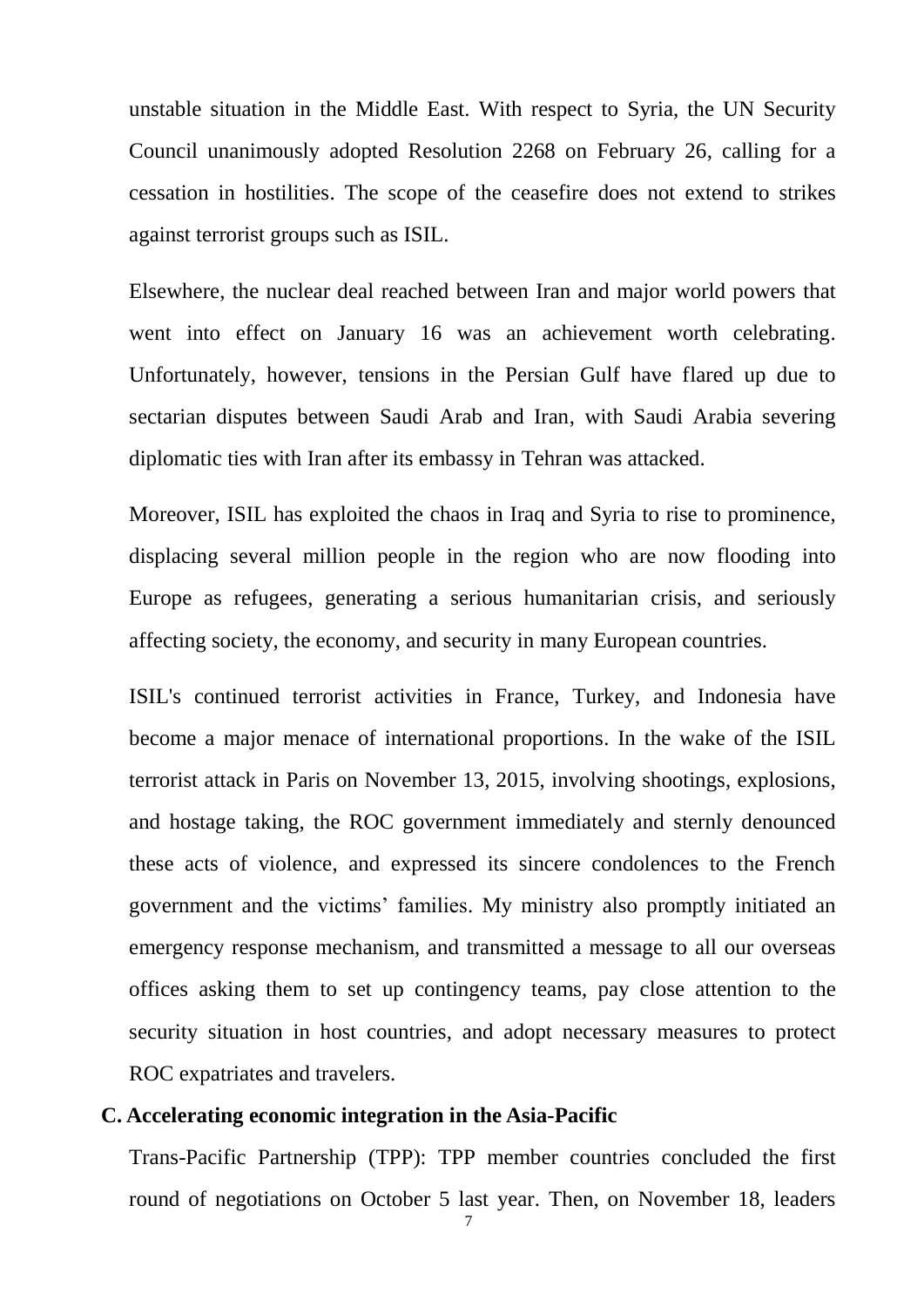attending the Asia-Pacific Economic Cooperation (APEC) Economic Leaders' Meeting issued a joint declaration on the TPP detailing their expectations for its future development. The TPP agreement was formally signed on February 4 this year in New Zealand by the trade ministers of the 12 member nations, each of which is now proceeding with its own ratification procedures. The ROC recognizes and attaches importance to the influence that the TPP will have on economic development in the Asia-Pacific. On December 10 last year, my ministry reiterated to the representatives of TPP member nations stationed in the ROC that we are determined to join the second round of TPP accession negotiations, and have urged them to support our involvement.

Developments with the ASEAN Economic Community (AEC) and the Regional Comprehensive Economic Partnership (RCEP): the 27th ASEAN Summit and a series of related meetings held between November 18 and 22, 2015, in Kuala Lumpur, Malaysia, concluded with the leaders of 10 of ASEAN's member states signing the Kuala Lumpur Declaration on ASEAN 2025: Forging Ahead Together, in which the formal establishment of the ASEAN Community on December 31, 2015, was proclaimed. In addition, 11 rounds of RCEP negotiations have been held so far, and all member states have already begun substantive talks on market access and exchanged initial lists of preferential duty concessions. During the 27th ASEAN Summit, leaders of each country issued a joint statement praising the breakthroughs and developments made with the RCEP, and expressing their hope that negotiations would be completed this year.

The Asian Infrastructure Investment Bank (AIIB): The articles of agreement for the AIIB proposed by mainland China were signed in Beijing on June 29, 2015, by representatives of the 57 founding member states. The articles came into effect on December 25, when the bank's establishment was officially announced.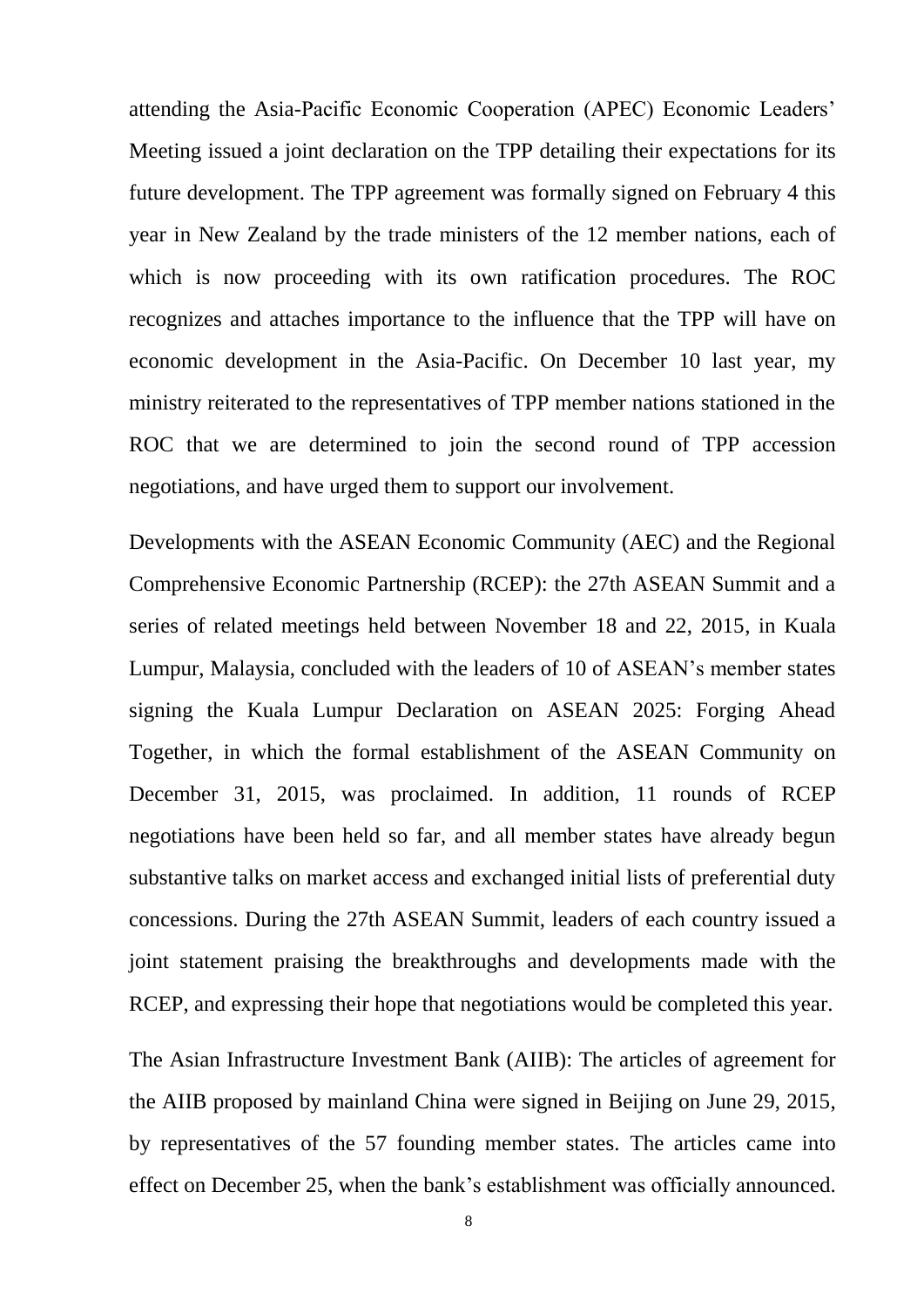The opening ceremony was held in Beijing on January 16, 2016. To strengthen our trade and financial footing, expand our international participation, and explore the enormous business opportunities stemming from the AIIB, in the future my ministry will cooperate closely with the relevant government agencies to gain AIIB membership while ensuring our dignity, equal standing, and appropriate appellation.

## **D. UNFCCC COP 21 adopts Paris Agreement**

The 21st session of the Conference of the Parties (COP) to the United Nations Framework Convention on Climate Change, which was held in Paris, France, between November 30 and December 12, 2015, concluded with the Paris Agreement on December 12 thanks to the support of major nations, a general recognition of the seriousness of global warming by participant countries, and the active facilitation of the host country. Through the methods of mitigation and adjustment, the agreement requests that all signatories reach peak emissions as early as possible, submit their nationally determined contribution, and together raise US\$100 billion for the Green Climate Fund each year until 2020, which would be scaled up again post-2025. In addition, overall progress in global climate action will be taken stock of every five years in order to encourage nations to be more ambitious, enhance international cooperation, achieve the long-term goal of coping with global climate change, as well as plot out a brand new approach and direction for deepening global cooperation.

## **III. Viable diplomacy and its major achievements**

## **A. Strengthening exchanges and cooperation with allies**

**(1) Enhancing exchanges between high-level officials to deepen friendships** Since last October, leaders and high-level government dignitaries from our diplomatic allies to have paid visits to Taiwan include: President of the Republic of Kiribati Anote Tong; President of the Republic of Nauru Baron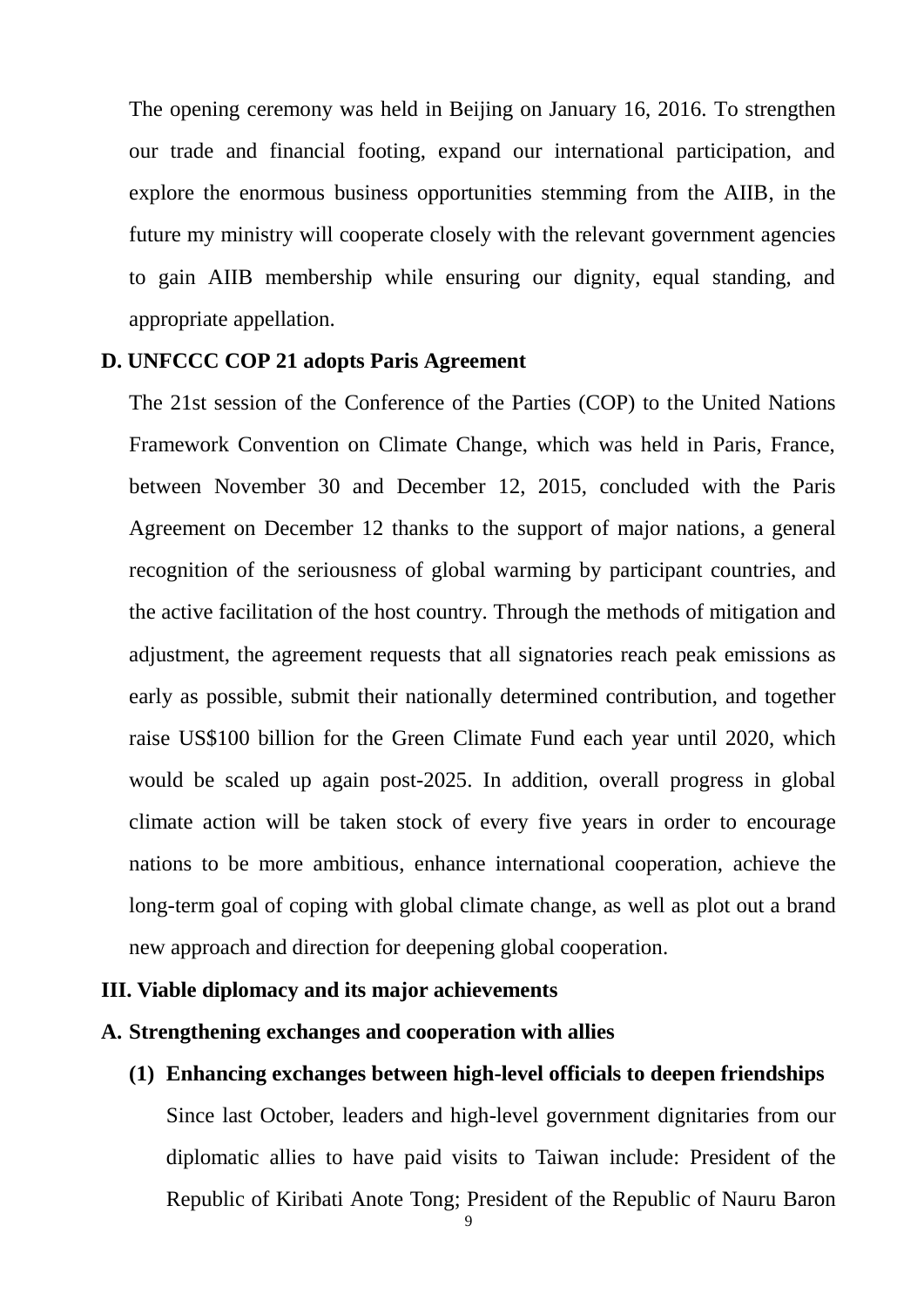Waqa; Guatemalan First Lady Ana Fagianni de Maldonado; Vice President of Honduras Ricardo Antonio Á lvarez; Vice President of Guatemala Juan Alfonso Fuentes Soria; Deputy Prime Minister of the Kingdom of Swaziland Paul Dlamini; Deputy Prime Minister of the Federation of St. Christopher and Nevis Shawn Richards and Minister of Foreign Affairs Mark Brantley; President of the Paraguayan Congress and Senate Mario Abdo Benitez; Minister General Secretary of São Tomé and Príncipe Afonso Varela; and Ombudsman of Burkina Faso Alima D. Traore. Their visits have helped foster mutual understanding and cordial ties.

Similarly, ROC government leaders also made multiple visits to our diplomatic allies during the same period. To enhance our relations with our allies in Latin America and the Caribbean, and to highlight the achievements of viable diplomacy, President Ma will visit two ROC diplomatic allies, Guatemala and Belize, at their invitation from March 13 to 19. He will give a speech at the Central American Parliament (PARLACEN) in Guatemala and, while in Belize, meet with the prime ministers of three of our diplomatic allies in the Eastern Caribbean, these being St. Lucia, St. Vincent and the Grenadines, and St. Christopher and Nevis. In addition, Control Yuan President Dr. Chang Po-ya attended the 20th annual conference of the Iberoamerican Federation of Ombudsman (Federación Iberoamericana del Ombudsman) in El Salvador on November 10, 2015, before visiting Belize, where she signed a bilateral ombudsman agreement. Last December, President of the Examination Yuan Wu Jin-lin led a delegation to Burkina Faso for the inauguration of its newly elected president. Last December, I myself led a delegation to attend the Central American Integration System's meeting of foreign ministers in El Salvador. Then, in January this year, I was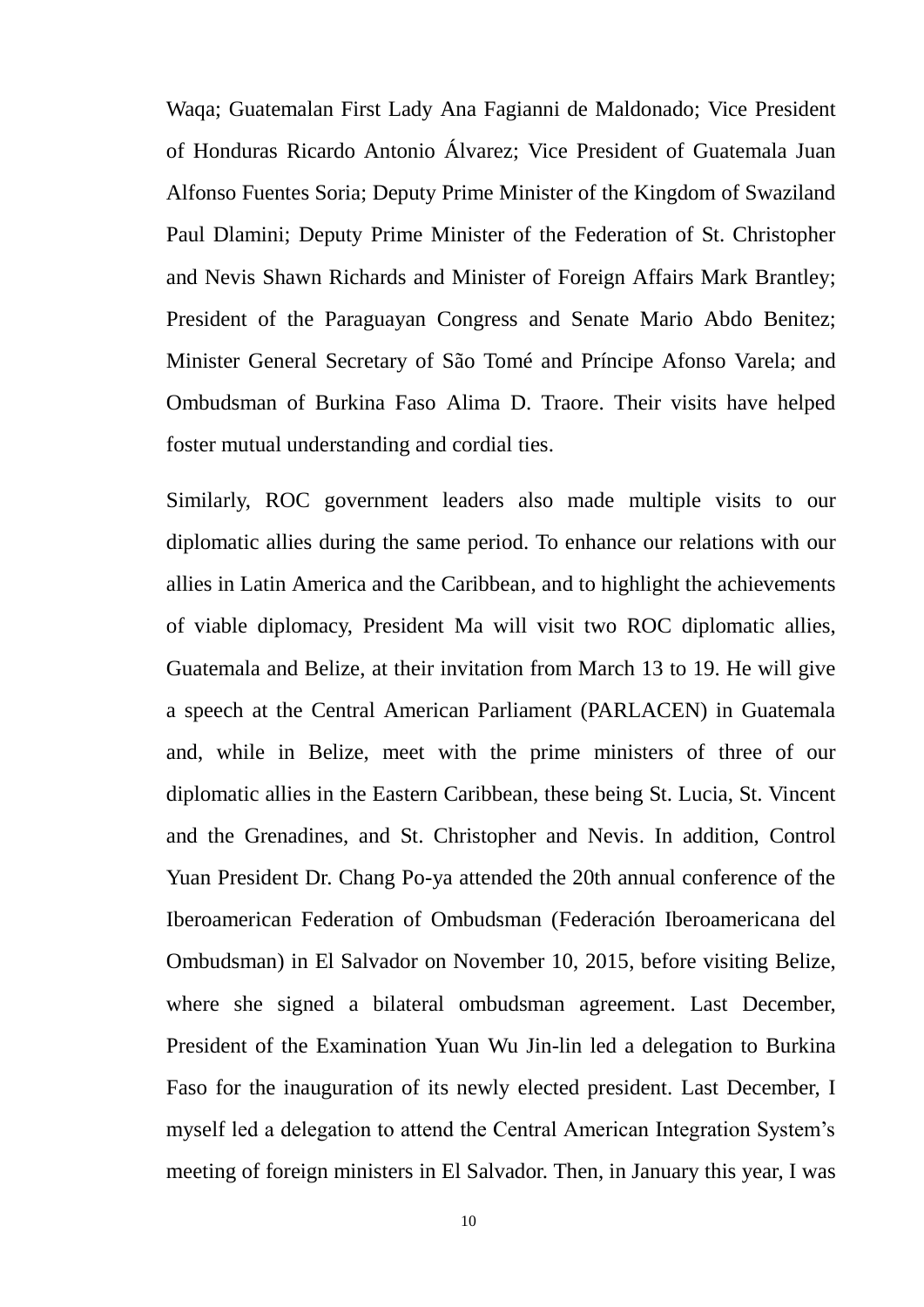President Ma's special envoy to the inauguration of Guatemalan President Jimmy Morales. These developments symbolize the stability of our relations with our diplomatic allies.

## **(2) Institutionalizing foreign aid work for the benefit of the peoples of our allies**

## **i. Upholding three foreign aid principles**

To help our diplomatic allies improve their basic infrastructure, national development, health and educational standards, and quality of life, we carry out our foreign aid policy in accordance with the three principles of seeking proper goals, acting lawfully, and exercising effective administration, as well as with the spirit of the Paris Declaration on Aid Effectiveness. As of December 2015, the ROC had dispatched 14 technical teams, medical teams, industrial service teams, and investment and trade missions, comprising 153 experts, technicians, and project managers. They carried out 86 joint projects in the areas of agriculture, fisheries, horticulture, animal husbandry, handicrafts, healthcare, water resources management, transportation, information and communication technology, industrial services, Chinese language education, volunteer work, and trade and investment. These projects have benefited the peoples of 32 countries in the Asia-Pacific, West Asia, Africa, the Caribbean, Central America, and South America.

#### **ii. Increasing transparency**

My ministry continues to use the Official Development Assistance database to compile our foreign aid statistics and file them with the Organisation for Economic Co-operation and Development. A related report, the 2015 Annual Report of the International Cooperation and Development Fund (TaiwanICDF), was prepared, submitted to the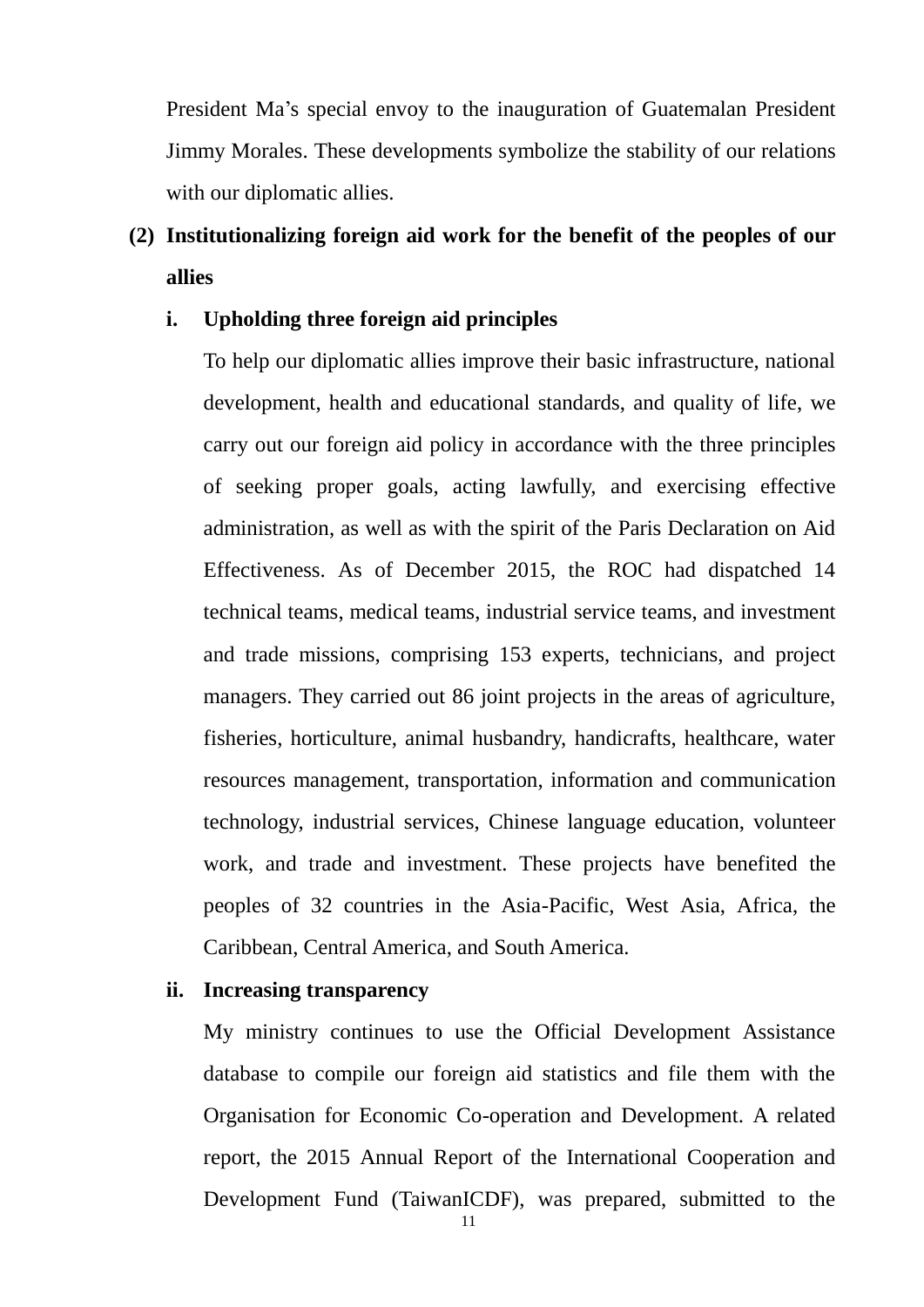Executive Yuan, and forwarded to the Legislative Yuan for reference. These efforts have improved the transparency of our overseas humanitarian assistance.

## **(3) Overview of bilateral interactions with diplomatic allies**

#### **i. The Asia-Pacific**

The ties we maintain with six allies in this region are sound. Their presidents or premiers all visited Taiwan in 2015, which has been helpful for further enhancing our cooperative relations. Currently, bilateral cooperation projects with our Asia-Pacific allies are focused on six areas: healthcare, fisheries, vocational training, food security, clean energy, and culture. These diplomatic partners have always actively supported our efforts to participate in the World Health Organization and other international organizations. They also spoke on Taiwan's behalf during the 2015 Sustainable Development Summit at the 70th session of the UN General Assembly, at the General Debate of the UN General Assembly, and at the 21st session of the Conference of the Parties (COP21) to the United Nations Framework Convention on Climate Change (UNFCCC).

In addition, the ROC is co-hosting the Pacific Islands Leadership Program with the US-based East-West Center. Over the course of five years, the program will provide instruction in leadership skills and government administration to 125 young leaders from around the region, enriching their knowledge of Taiwan's economic and political developments in the process. In 2015, 25 students from 11 countries attended the training program. My ministry helped them understand our development in terms of the economy, agriculture, fisheries, and so forth.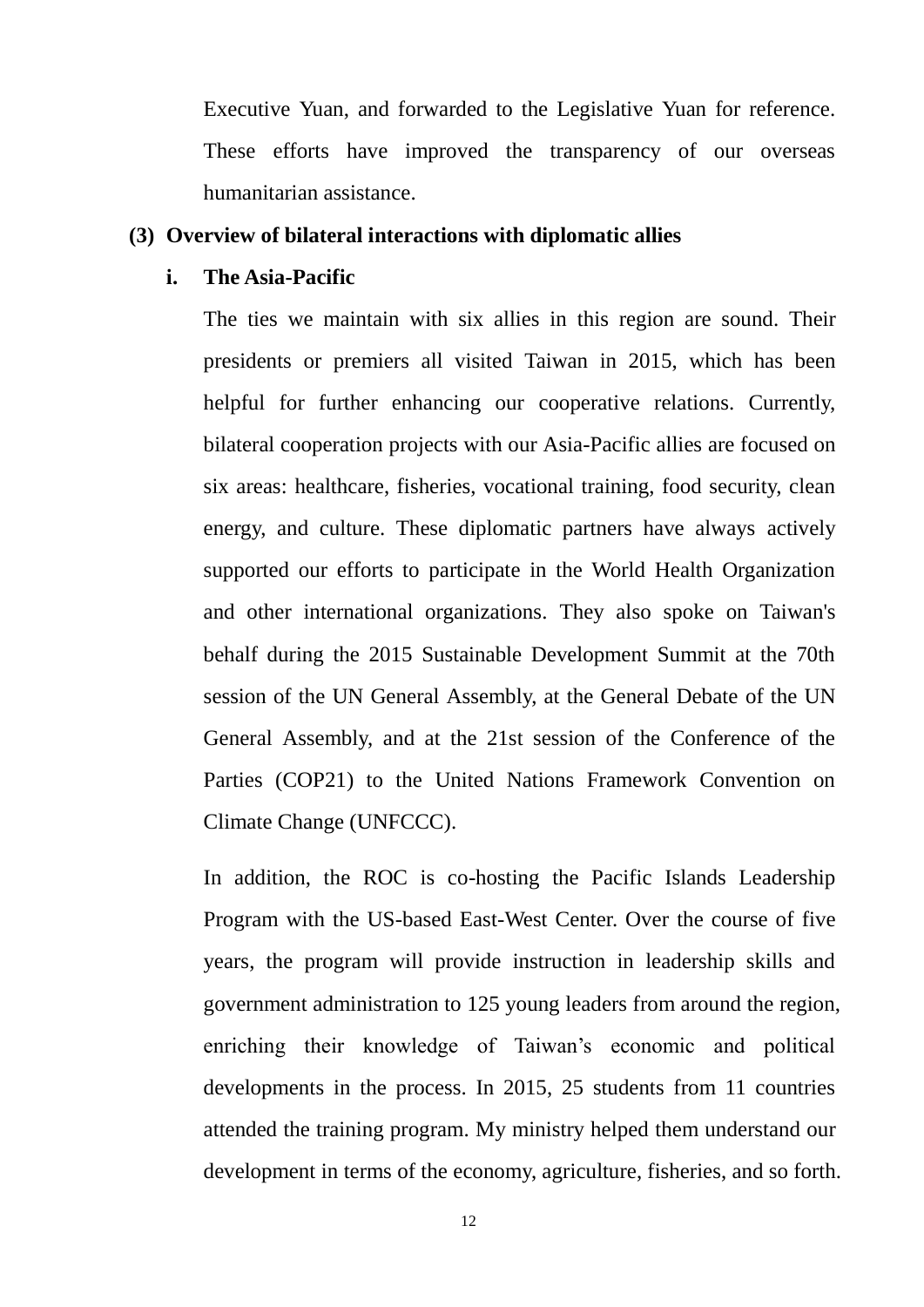The program serves as a good model for trilateral cooperation between Taiwan, the United States, and Pacific island nations.

**ii. Europe**

## **(a) Close interactions between the ROC and the Holy See**

Archbishop Vincenzo Paglia, President of the Pontifical Council for the Family, attended the 20th Asia-Pacific Congress on Faith, Life and Family held in Taiwan last November. That same month, an ROC delegation composed of members from Fu Jen Catholic University, Providence University, and Wenzao Ursuline University of Languages participated in the World Congress of Catholic Education held by the Congregation for Catholic Education of the Holy See in Rome. On November 5, 2015, my ministry helped the National Palace Museum sign an agreement with the Holy See to hold the exhibition "Treasures from Heaven—A Special Exhibition of Artifacts from the Holy See." Running from February 5 to May 2, this joint exhibition features 60 objects on loan from the Office for the Liturgical Celebrations of the Supreme Pontiff. Archbishop Piero Marini, President of the Pontifical Committee for International Eucharistic Congresses, led a four-member delegation from the Holy See to Taiwan, from February 3 to 6, to attend the exhibition's opening ceremony. This is the first time that the Vatican has held a large-scale exhibition of its treasures outside the Holy See, and is a momentous occasion for religious and cultural exchanges between the ROC and the Vatican, one that underlines the cordial relations our two sides enjoy.

## **(b) ROC-Holy See humanitarian aid**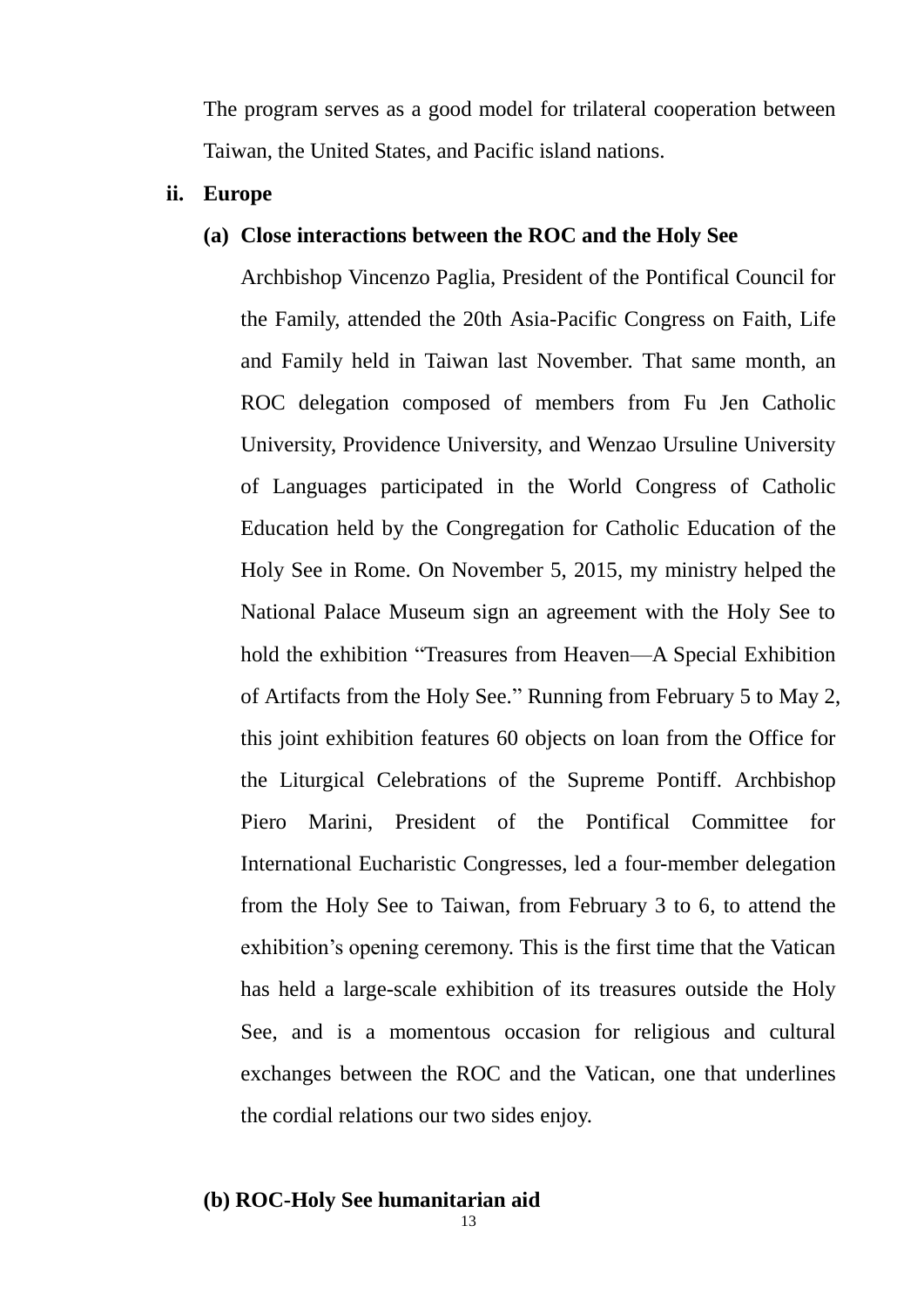Taiwan collaborated with the Vatican in October last year to help victims of a landslide in Guatemala. In December, we worked with the Good Samaritan Foundation of the Holy See's Pontifical Council for the Pastoral Care of Health Care Workers, and the Pontifical Council Cor Unum for Human and Christian Development, on an international humanitarian aid program. The Holy See and recipient countries all sent letters to express their appreciation and recognize Taiwan as a reliable humanitarian aid partner. Meanwhile, President Ma sent a letter on January 26 this year to Pope Francis in response to His Holiness' Papal Message for the World Day of Peace 2016. In addition to elaborating on his East China Sea and South China Sea Peace Initiatives, the president also stressed that the ROC has faithfully fulfilled its responsibility as a provider of humanitarian aid over the past few years, and looks forward to working closely with the Holy See and people everywhere to create a beautiful world filled with compassion and peace.

#### **iii. Latin America and the Caribbean**

We maintain stable and friendly ties with our 12 diplomatic allies in Latin America and the Caribbean, with frequent high-level exchange visits and close cooperative relations. We continue to promote programs in such areas as essential infrastructure, agriculture, fisheries, medical care, disaster prevention, welfare, tourism, organizational strengthening, vocational training, green energy, and so forth, programs that have tangible benefits for the people in these countries. Our efforts have been lauded by their governments and peoples alike. In addition, through La Comisión Mixta de Cooperación entre la República de China (Taiwan) y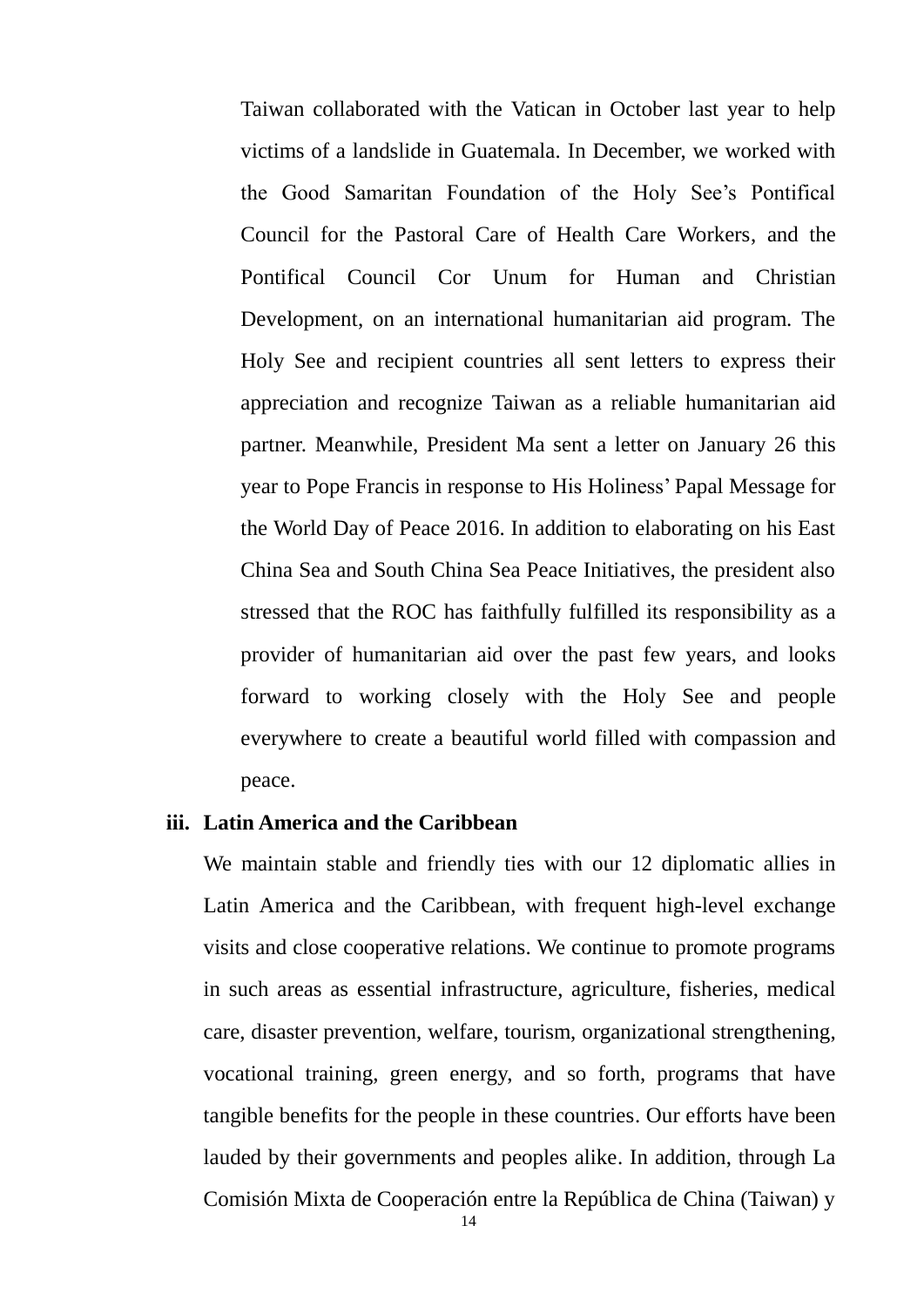Países del Istmo Centroamericano (Mixed Commission for Cooperation between Countries of the Central American Isthmus and the ROC) and the Central American Bank for Economic Integration, we have participated in projects associated with the Central American Integration System. We have also done our utmost to fulfill our responsibilities as a provider of international aid by offering assistance whenever our diplomatic allies suffer from floods, droughts, and volcanic eruptions. Last June, Saint Lucia set up an embassy in the ROC, its first in Asia, with Prime Minister Kenny Anthony attending the unveiling ceremony. Saint Lucia's first ambassador to the ROC, Hubert Emmanuel, presented his credentials to President Ma on December 3.

## **iv. Africa**

The ROC maintains solid diplomatic ties with each of its three African allies— Burkina Faso, São Tomé and Príncipe, and the Kingdom of Swaziland. We continue to deepen and expand our bilateral cooperation and exchanges in the areas of politics, trade, science, education, culture, and medicine, and hold frequent personnel exchanges. We also continue to provide a variety of scholarships to help our allies cultivate human resources. Meanwhile, they firmly support our bid to participate in UN specialized agencies, and speak out for us on appropriate occasions.

### **B. Boosting substantive ties with other major countries**

#### **(1) The United States**

- **i. The US administration's favorable words and deeds highlight the closeness and stability of bilateral relations**
	- (a) The US continues to call its relations with Taiwan "a partnership," with related terms appearing in publicly released government documents: In a policy statement published last November by the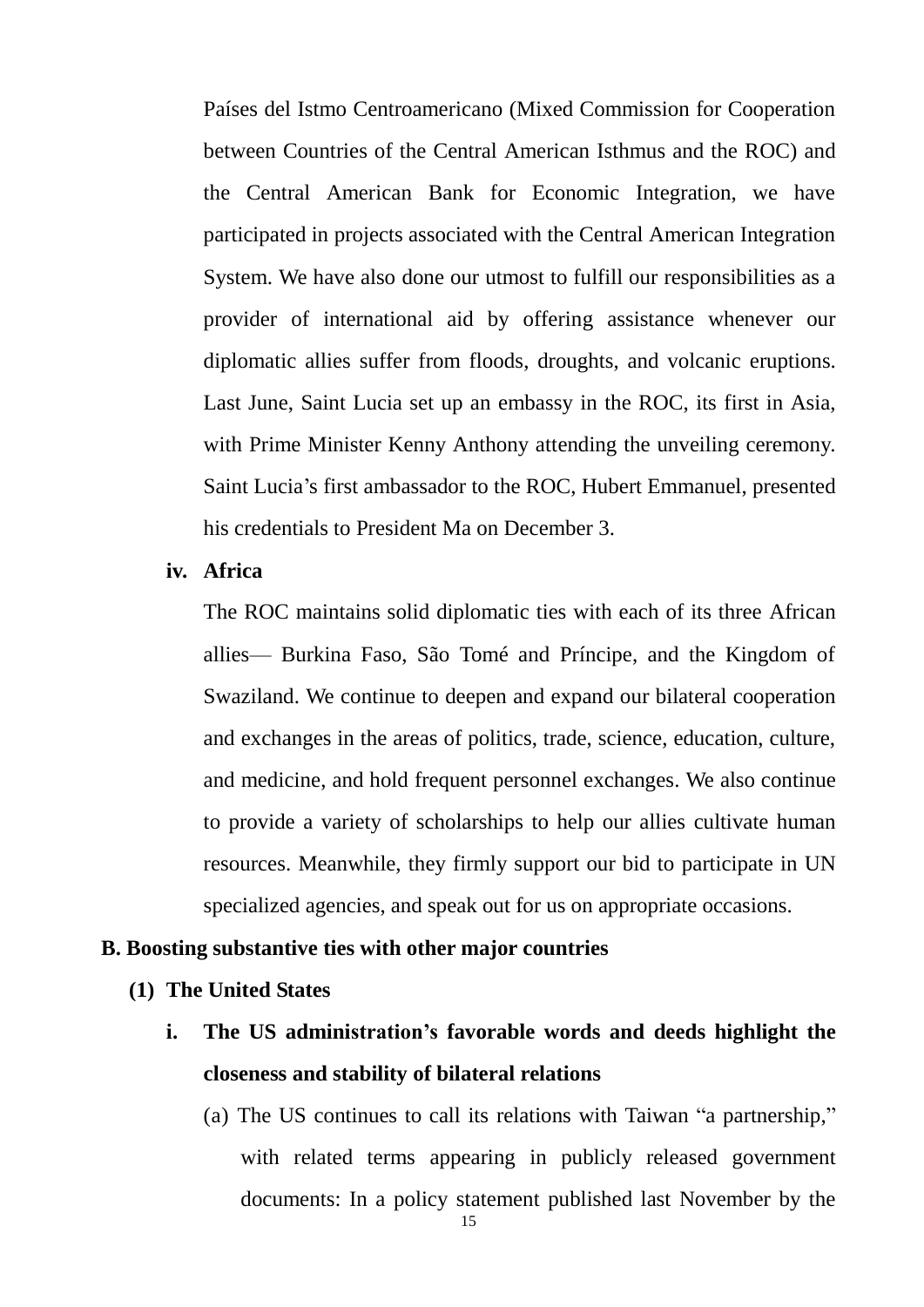White House to promote the US rebalance to Asia policy, it says that the US has "deepened partnerships with Indonesia, Malaysia, Singapore, Vietnam and India, and strengthened our unofficial relationship with the people of Taiwan."

- (b) The US has taken concrete steps to reaffirm the Taiwan Relations Act and its commitments to our national security: (i) US Secretary of Defense Ashton Carter indicated on November 7 last year that the US is fundamentally altering its operational plans and approaches in the Asia-Pacific region to deter aggression and fulfill its statutory obligations to Taiwan; and (ii) the US government announced on December 16, 2015, a US\$1.83-billion arms sale package to Taiwan consisting of 10 items, the fourth such deal to have taken place during President Ma's tenure. Accumulatively, the US has sold Taiwan US\$20.1 billion worth of arms during this time, the highest figure over any comparable period since the Taiwan Relations Act was enacted in 1979.
- (c) The US has on several occasions affirmed our participation in international anti-terrorism efforts through the provision of humanitarian aid: (i) During a press conference held after attending the East Asia summit, President Obama publicly referred to Taiwan as a member of the global coalition to counter ISIL; he also stated his desire to continue working with Taiwan and other Asia-Pacific partner nations to fight ISIL; and (ii) the ROC national flag was shown alongside those of the other 65 coalition members during a live feed of President Obama's State of the Union address on January 12, 2016.
- (d) Bilateral exchanges have become closer: (i) The American Institute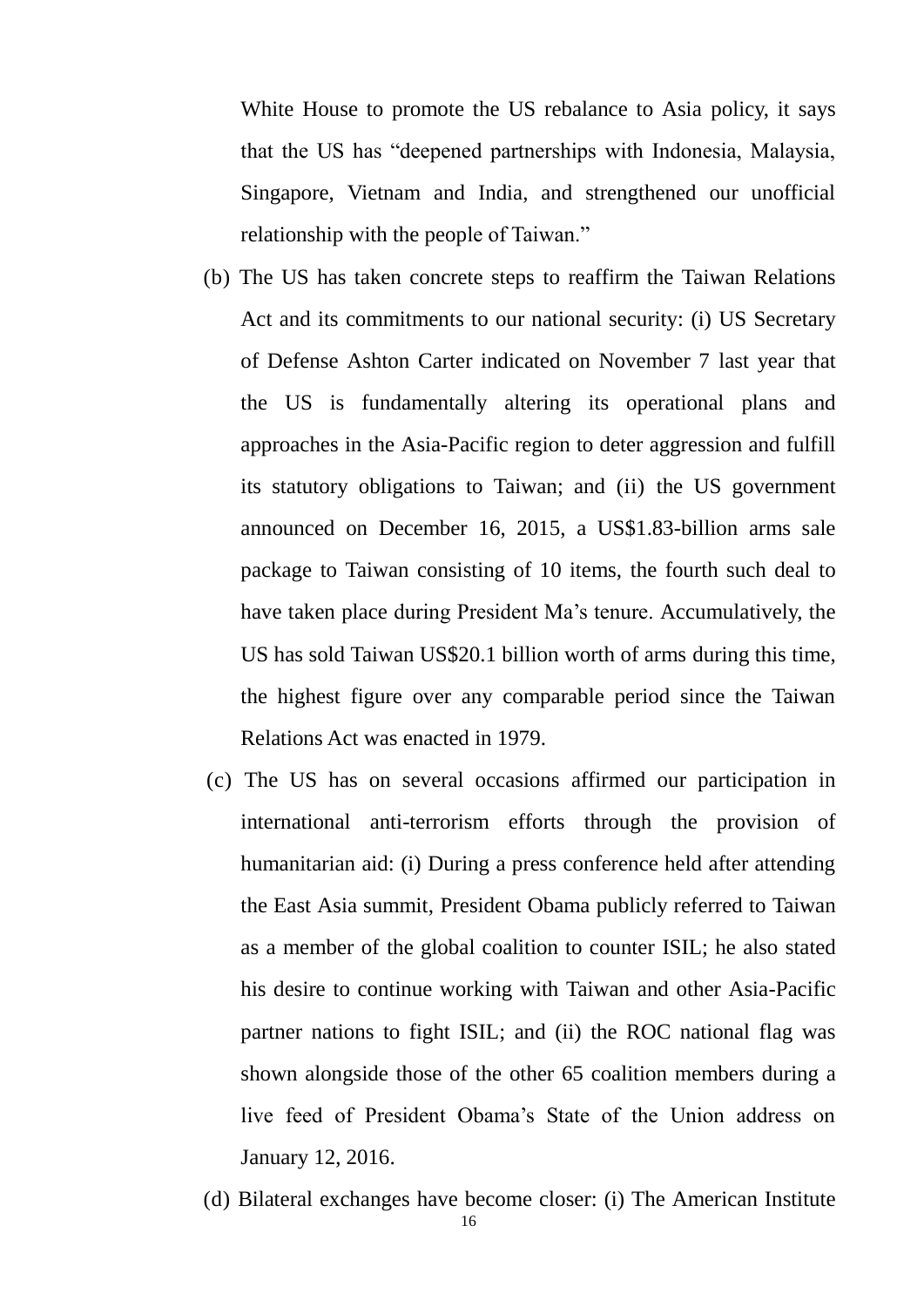in Taiwan issued a press release, complete with photo, when the president's APEC representative Vincent C. Siew met with US Deputy Secretary of State Antony Blinken at the APEC Economic Leaders' Meeting; the White House also published a photo of Leader's Representative Siew, President Obama, and mainland Chinese leader Xi Jinping exchanging greetings during the summit; and (ii) Vice Premier Dr. Chang San-cheng led a delegation to San Francisco in the middle of January. Significantly, this is the first time since 1979 that an ROC vice premier has gone on a formal visit to the US to promote Taiwan-US cooperation on the economy, trade, science, and technology.

- (e) The US did not hesitate to approve of the Ma-Xi meeting: The US administration issued a positive statement immediately after the Ma-Xi meeting in Singapore last November, with seven such public statements forthcoming. The highest-ranking US official to speak out was Deputy Secretary of State Antony Blinken, and the use of the word "welcome" appeared nine times.
- (f) The US openly approves of ROC conduct as helping to stabilize the region: On the same day that the Agreement Concerning the Facilitation of Cooperation on Law Enforcement in Fisheries Matters between Taiwan and the Philippines was signed, AIT issued a press release declaring that the US welcomed the agreement, which it believes can serve as a model for peacefully solving regional maritime disputes.
- (g) The US Department of State released a statement right after our recent presidential election congratulating Dr. Tsai Ing-wen on her victory, and expressing the hope that the two sides would work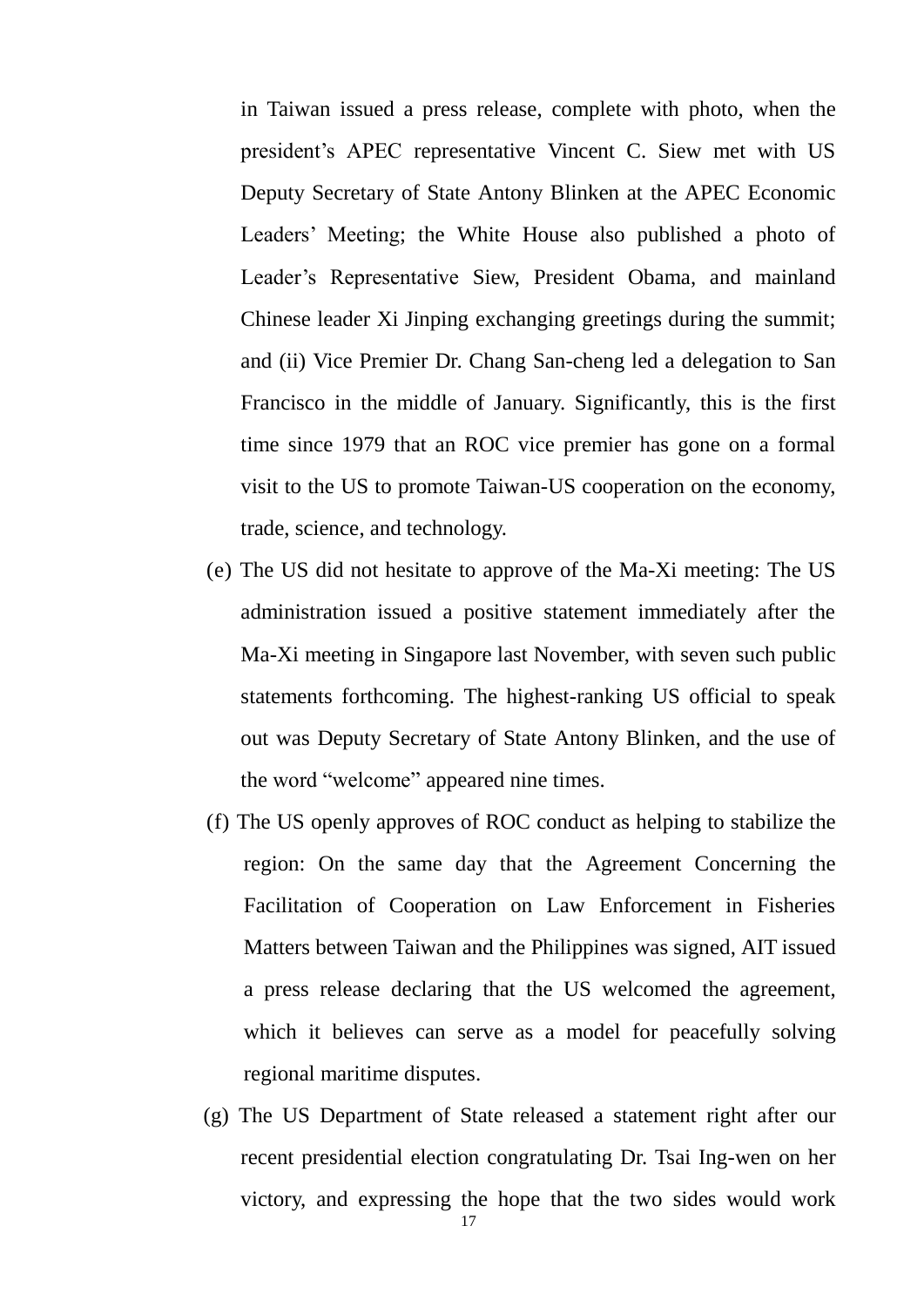together to better protect our common interests and further consolidate our bilateral ties. The US also thanked President Ma for his efforts to develop a strong partnership with the US, and applauded him for the concrete steps taken to improve cross-strait ties in recent years.

## **ii. Friendship toward the ROC runs deep in the US Congress**

- (a) Number of members in the US Congressional Taiwan Caucus reaches a new high: the number of members in the US Congressional Taiwan Caucus leapt to 193 in 2015, a historical high. The caucus continues to be the largest country caucus in Congress, while its counterpart, the Senate Taiwan Caucus, has 33 members, the second highest among country caucuses in the Senate.
- (b) Supporting US-Taiwan security relations and ROC participation in international organizations: Last November, the US House of Representatives and the US Senate both passed the National Defense Authorization Act for Fiscal Year 2016. Section 1263 pertains to the US's own South China Sea Initiative, and authorizes the US administration to engage other nations, including Taiwan, in related training programs. A joint explanatory statement passed at the same time also elaborates on US Congress support for Taiwan-US security ties. In addition, the US House Committee on Foreign Affairs and its counterpart in the US Senate separately passed bills—in November 2015 and January 2016—supporting Taiwan's participation in Interpol.

## **iii. Enhancing bilateral economic and trade cooperation and exchanges**

(a) The ninth round of talks between Taiwan and the US under the bilateral Trade and Investment Framework Agreement in October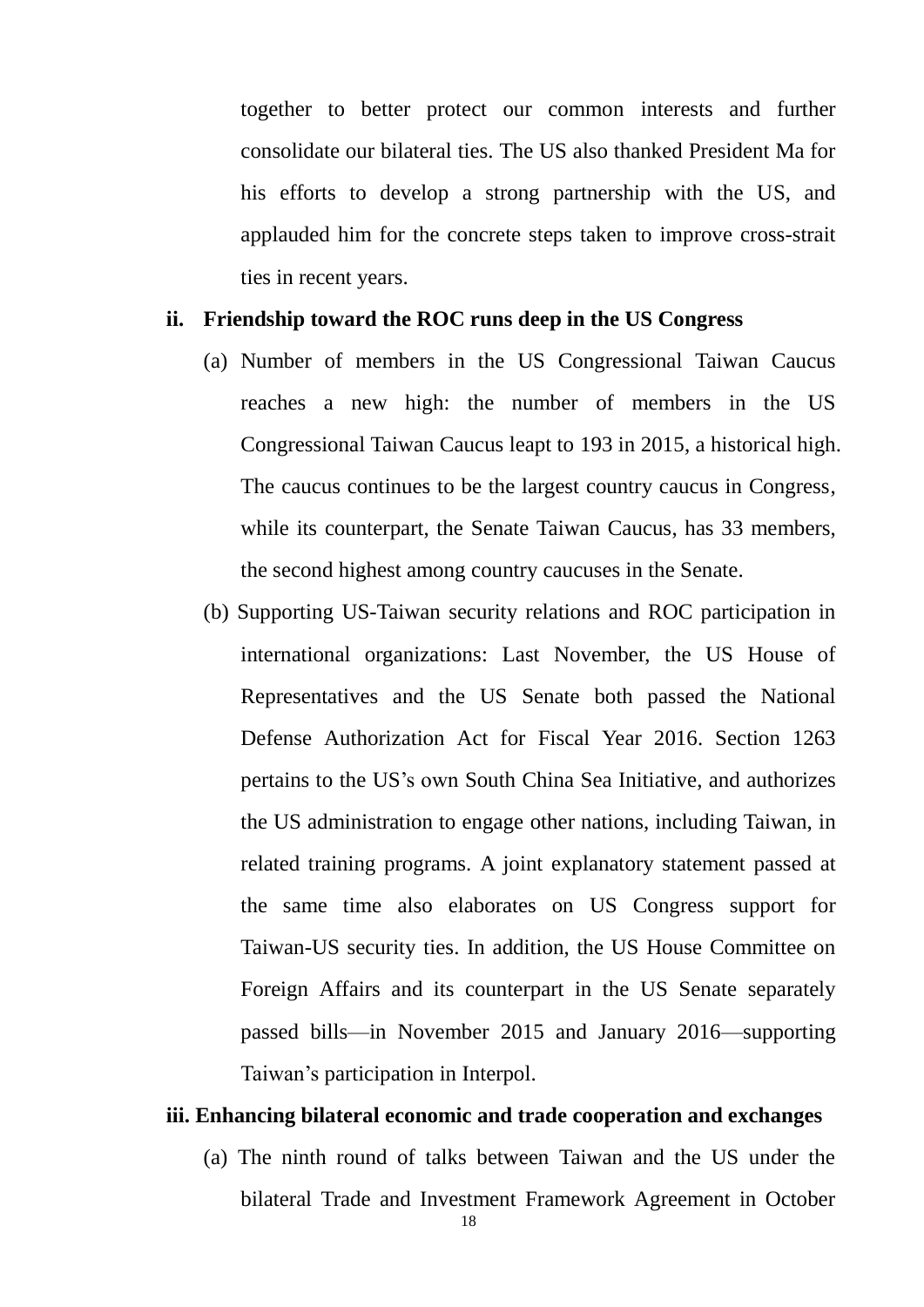last year in Taipei produced some very good results. After the meeting, Deputy US Trade Representative Robert Holleyman openly declared that the US welcomes the economic and trade liberalization efforts Taiwan is making to join the TPP.

(b) The inaugural Taiwan-US Digital Economy Forum was held on December 2 last year in Taipei, with Science and Technology Advisor to the Secretary of State Dr. Vaughan Turekian leading a US delegation to participate in the meeting, which led to some rewarding exchanges. The forum, proposed jointly last June by Taiwan and the US when Assistant Secretary of State for Economic and Business Affairs Charles Rivkin was visiting, serves as a high-level channel for economic dialogue between the ROC and the US.

#### **iv. Expanding areas of substantive cooperation**

- (a) International dengue seminar and consultative meeting of specialists: Early last December, Taiwan and the US jointly held an international dengue fever seminar and a consultative meeting of specialists. This is yet another example of an international cooperation project that the two sides have held under the auspices of the Global Cooperation and Training Framework (GCTF), and goes to show how comprehensive, lasting, and mutually beneficial the US-Taiwan partnership is.
- (b) The International Environmental Partnership program: Following an announcement in April 2014 by our Environmental Protection Administration (EPA) that it would set up the International Environmental Partnership (IEP), the US immediately joined the program as a founding partner nation. In October last year, the EPA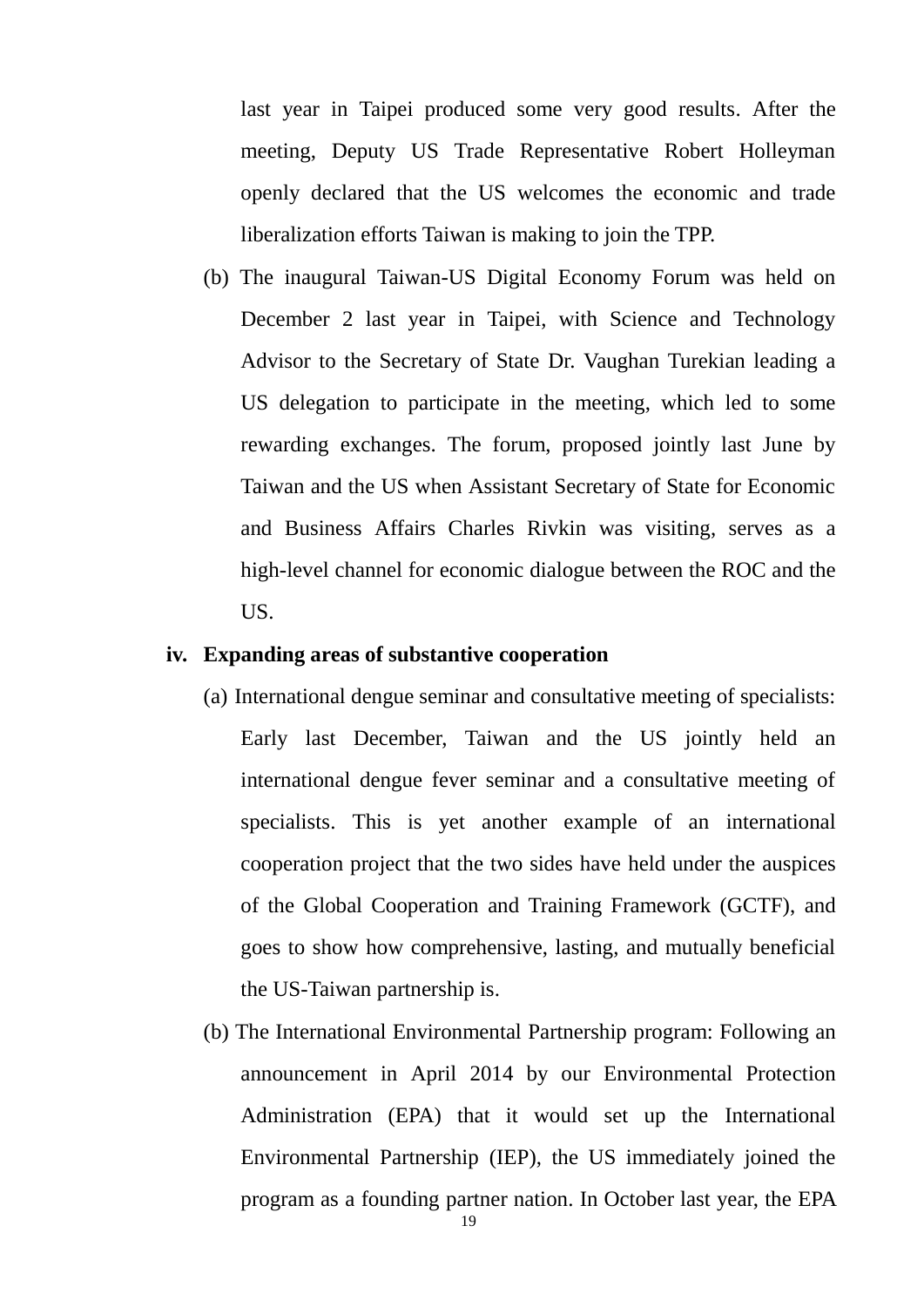and the US Environmental Protection Agency jointly held the second Pan-Pacific Partnership on Climate Change Adaptation Workshop in Hanoi, Vietnam, and the 2015 Cities Clean Air Partnership meeting in Manila, the Philippines. Both had positive outcomes.

## **v. Promoting mutual recognition of driver's licenses with the US and Canada**

Since 2013, this ministry has so far reached agreements on the mutual recognition of driver's licenses with 15 US states, Puerto Rico, and seven provinces in Canada. We are working to promote the signing of more such agreements with other states and provinces in the US and Canada, to make travel in those two countries even easier for ROC citizens.

## **vi. Frequent visits by high-ranking US officials**

Between October 2015 and March 2016, 44 delegations consisting of 358 US officials visited Taiwan. They included US Deputy Assistant Secretary for East Asian and Pacific Affairs and Senior Official for Asia-Pacific Economic Cooperation (APEC), Matthew J. Matthews; Deputy US Trade Representative, Ambassador Robert Holleyman; Chairman of the US House Committee on Foreign Affairs Subcommittee on Asia and the Pacific, Matt Salmon; Delegate Madeleine Bordallo; Montana Governor Steve Bullock; Governor of Guam Eddie Calvo; former Senior Director for Asian Affairs at the White House National Security Council, Dr. Evan Medeiros; former Deputy Secretary of State, Ambassador William Burns; and Chairman Emeritus of the House Committee on Science, Space, and Technology, Rep. James Sensenbrenner, along with his colleague and fellow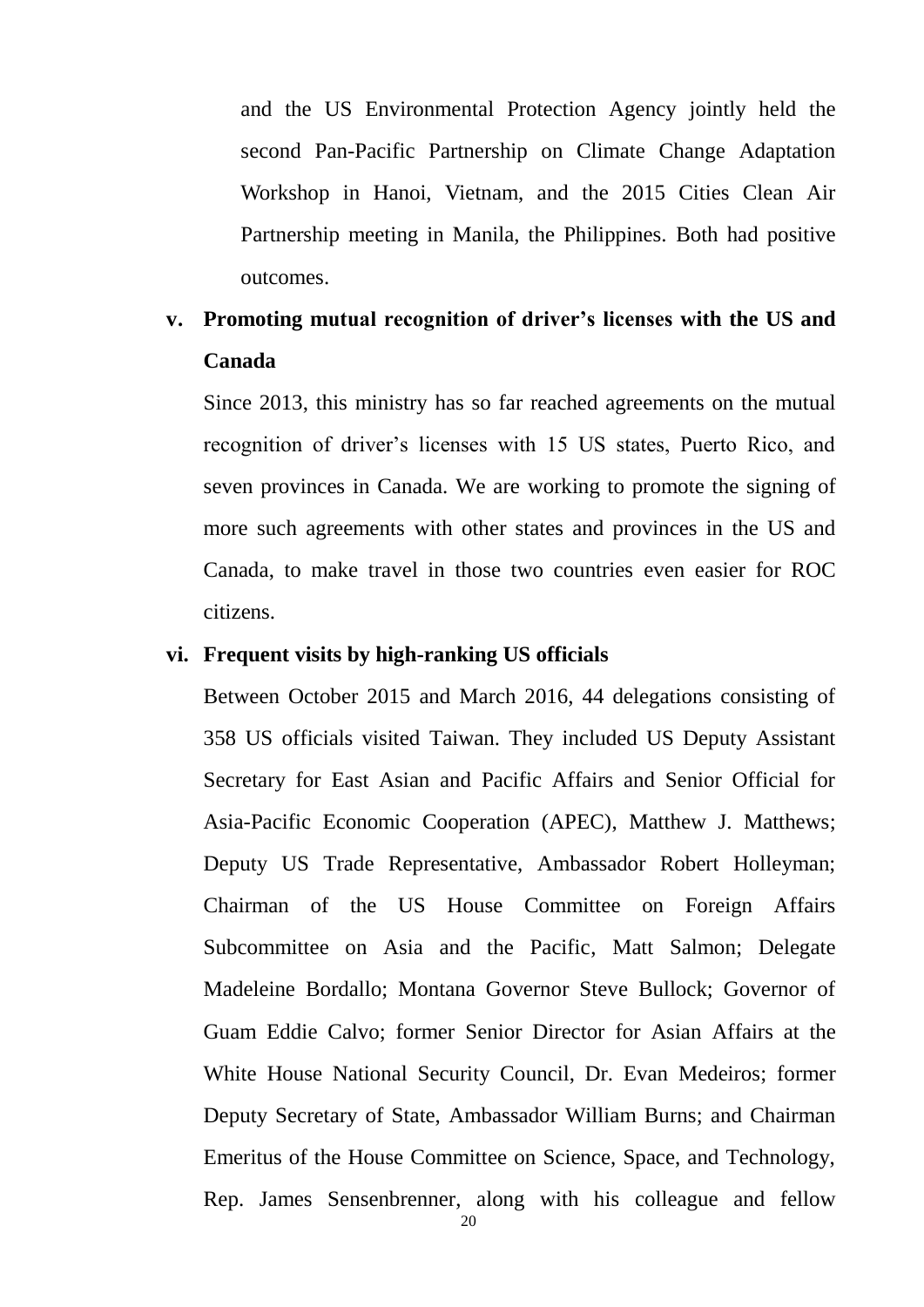committee member, Rep. Bruce Westerman.

### **(2) Japan**

#### **i. Taiwan and Japan signed three pacts last November**

These were the Agreement on Avoidance of Double Taxation, the Taiwan-Japan Memorandum of Understanding regarding the Application of Competition Laws, as well as the Memorandum of Understanding on Enhancing Exchanges and Cooperation Regarding Disaster Prevention and Relief.

## **ii. Japan was full of praise over our presidential election and sent its congratulations**

Speaking publicly on the night of January 16, Japanese Foreign Minister Fumio Kishida congratulated the president-elect, lauded our mature democracy, and stated that Japan would strengthen its cooperation and exchanges with Taiwan. In response to questions in the Japanese National Diet on January 18, Prime Minister Shinzo Abe expressed his heartfelt congratulations to Dr. Tsai Ing-wen on her victory. Calling Taiwan "an old friend of Japan," he too said he looked forward to our countries boosting cooperation and exchanges.

## **iii. The 5thTaiwan-Japan Fishery Committee meeting**

Taiwan and Japan held the 5th Taiwan-Japan Fishery Committee meeting between March 2 and 5. The two sides discussed the application of operational guidelines for fishing boats in related waters, among other issues, to safeguard the rights and interests of fishermen from both sides.

## **iv. Taiwan and Japan continue to engage in communication over the comfort women issue**

(a) On December 28 last year, the foreign ministers of Japan and South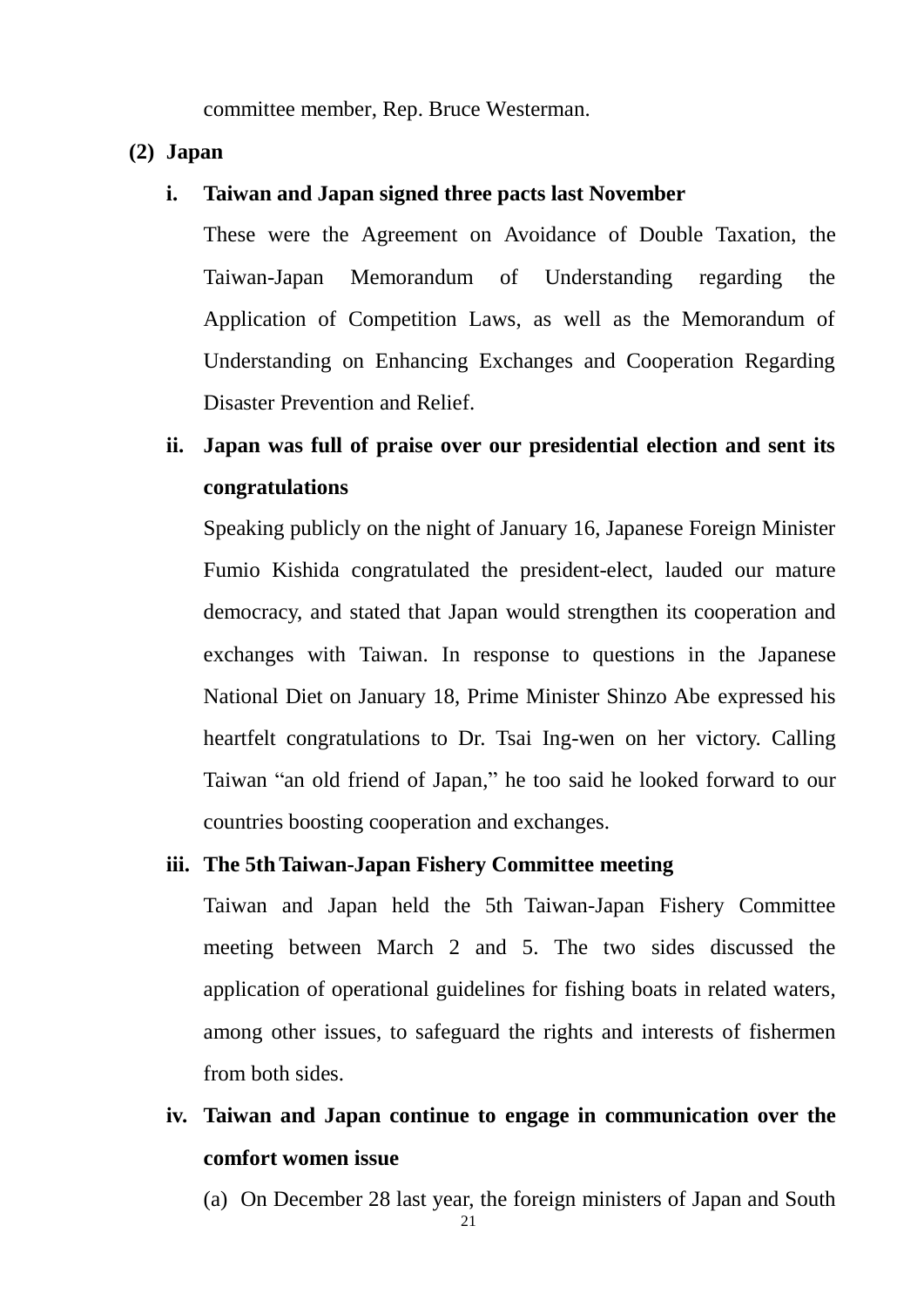Korea held a meeting and reached a common understanding on solving the comfort women issue, an outcome that the United States said it was happy to see. Prior to the meeting, my ministry coordinated with our Tokyo office on making representations with the Japanese side. We not only expressed our consistent and principled stance on the issue, but also again firmly demanded that the Japanese government enter into negotiations with us as soon as possible. Meanwhile, we have maintained contact, and discussed matters, with the Taipei Women's Rescue Foundation, which has long paid close attention to the comfort women issue. I met Chief Representative of the Japan Interchange Association Taipei Office Mikio Numata on January 6, when I officially put forward our four demands, and urged Japan to hold formal discussions with us without delay.

(b) Ambassador Shen Ssu-Tsun, our representative to Japan, has repeatedly brought this issue up, so that Japan Interchange Association President Tadashi Imai and other Japanese representatives are very clear on our four demands. We are continuing to communicate with the Japanese side, the channels for which remain unimpeded. In fact, the Japanese side is willing to face the issue squarely, and is looking into how it should respond.

#### **v. Exchange visits at an all time high**

In 2015, ROC nationals made 3.797 million trips to Japan, while Japanese nationals made 1.467 million trips to Taiwan. The combined total of 5.26 million is the highest ever.

### **(3) European Union**

**i. Efforts to promote the signing of a BIA and an ECA**

22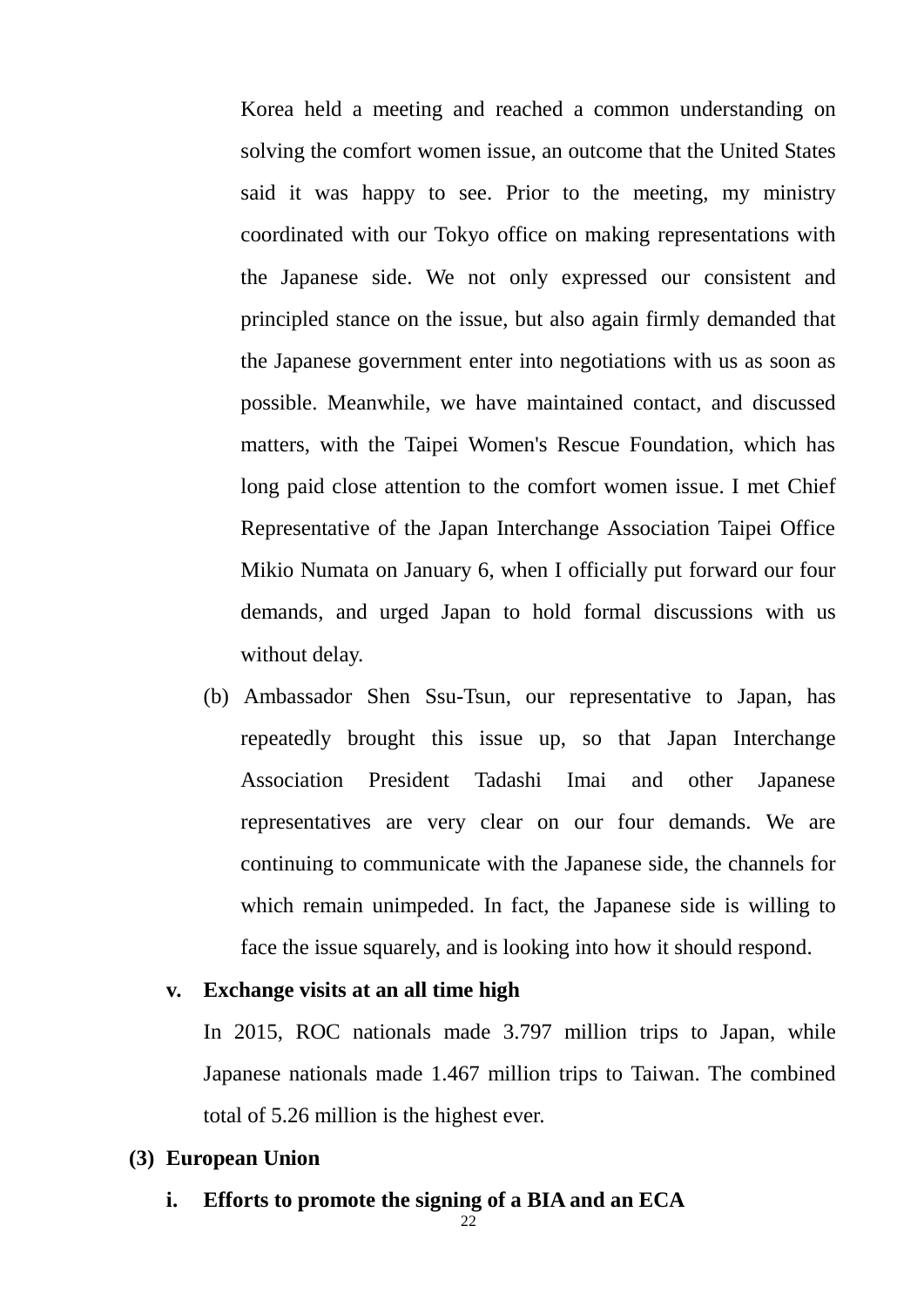In his first videoconference with members of the European Parliament, held on September 29, 2015, President Ma called on the EU to start talks on signing a bilateral investment agreement (BIA) with the ROC as soon as possible. And after my ministry and our overseas offices in Europe approached the European Commission, the European Parliament, and individual member nations on multiple occasions, the European Commissioner for Trade Cecilia Malmström eventually included looking into the possibility of signing a BIA with Taiwan as part of the EU trade and investment policy paper published on October 14, 2015. This fully demonstrates that, when it comes to the economy and trade, the EU and Taiwan have many common interests and a shared vision for the future. We will continue to work with the Ministry of Economic Affairs and other relevant agencies on this issue.

#### **ii. Positive statements from the EU and its member nations**

(a) EU High Representative of the Union for Foreign Affairs and Security Policy Federica Mogherini made a statement on January 16, 2016, about the recent ROC elections for president, vice president, and legislators. She stated that the elections were successful due to Taiwan's respect for democracy, rule of law, and human rights. She also reiterated EU support of the continued peaceful development of cross-strait relations. In addition, British Secretary of State for Foreign and Commonwealth Affairs Philip Hammond, German Minister for Foreign Affairs Frank-Walter Steinmeier, and the French Ministry of Foreign affairs have all issued statements to congratulate Dr. Tsai Ing-wen on her election, affirm our democratic developments, and express concern for cross-strait peace and stability.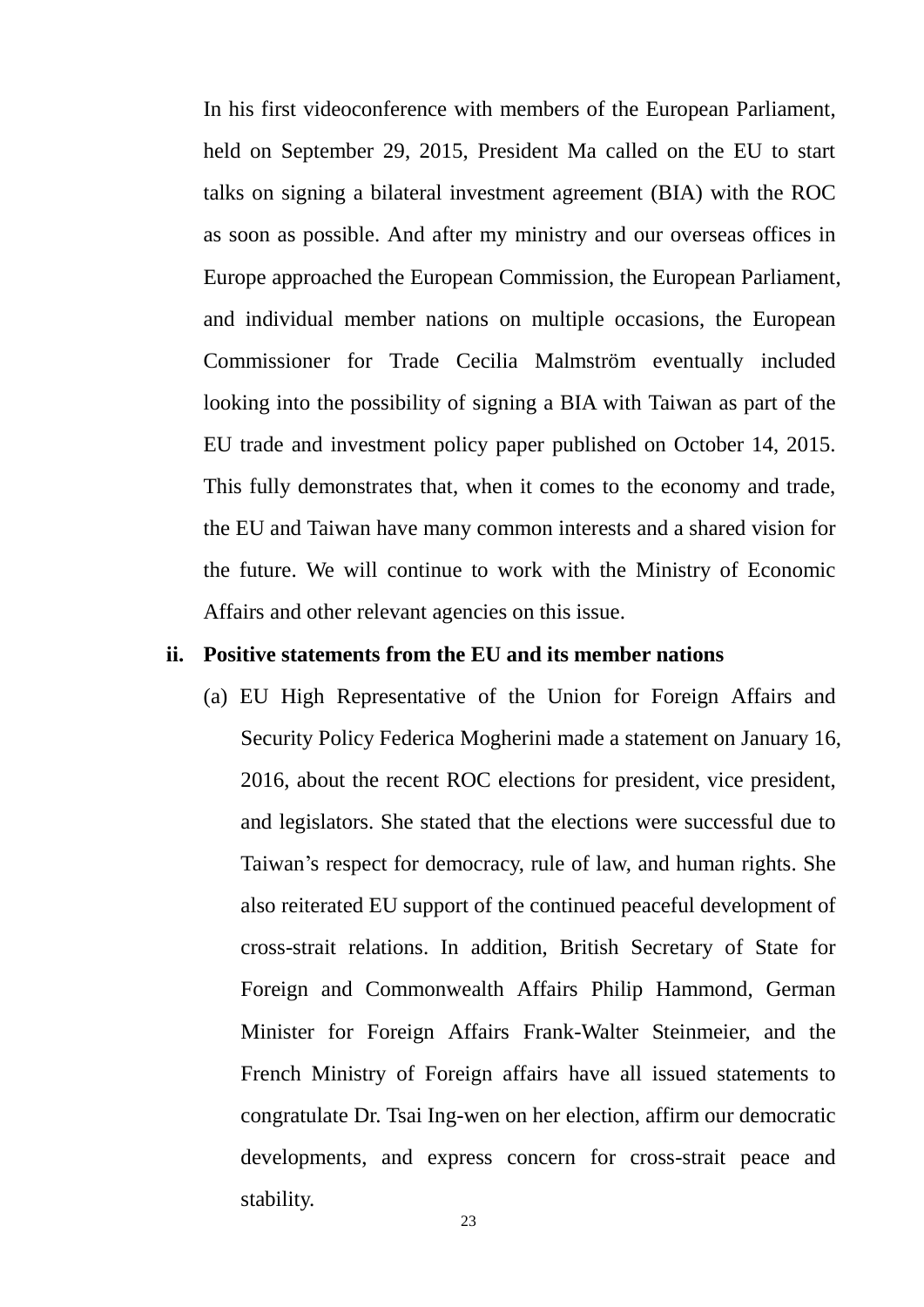- (b) The spokesperson for High Representative Mogherini issued a statement to welcome the Ma-Xi meeting in Singapore last November. The meeting was also publicly affirmed by the foreign ministries of France, Germany, and Belgium.
- (c) Since 2008, the EU and the EP have issued or passed 30 statements and resolutions friendly to Taiwan, supporting a wide range of issues, such as the signing of a bilateral investment agreement and economic cooperation agreement, Taiwan's meaningful participation in international organizations, cross-strait peace and stability, and Taiwan's democratic developments. These developments fully reflect the cordial relations between Taiwan and the EU, and further encourage the 28 EU member states to deepen relations with us.

## **iii. Promoting and upgrading institutionalized consultations with the EU and member states**

The Taiwan-EU Annual Consultation Meeting is currently the most important communication framework between the two sides. Rotating each year between Taipei and Brussels, the conference has been held 27 times. Quite a few ROC-EU cooperative projects related to the economy and trade, as well as other issues, have made substantial progress through this platform. Last November, a sideline meeting took place in Brussels, and a related non-trade meeting was held in Taipei to discuss various issues of mutual concern. In addition, we are continuing to promote institutionalized consultations for senior officials of Taiwan and EU member states, such as the first ever gender equality seminar that was held in Taipei last December. All these meetings help deepen and broaden our substantive relations with the EU and its member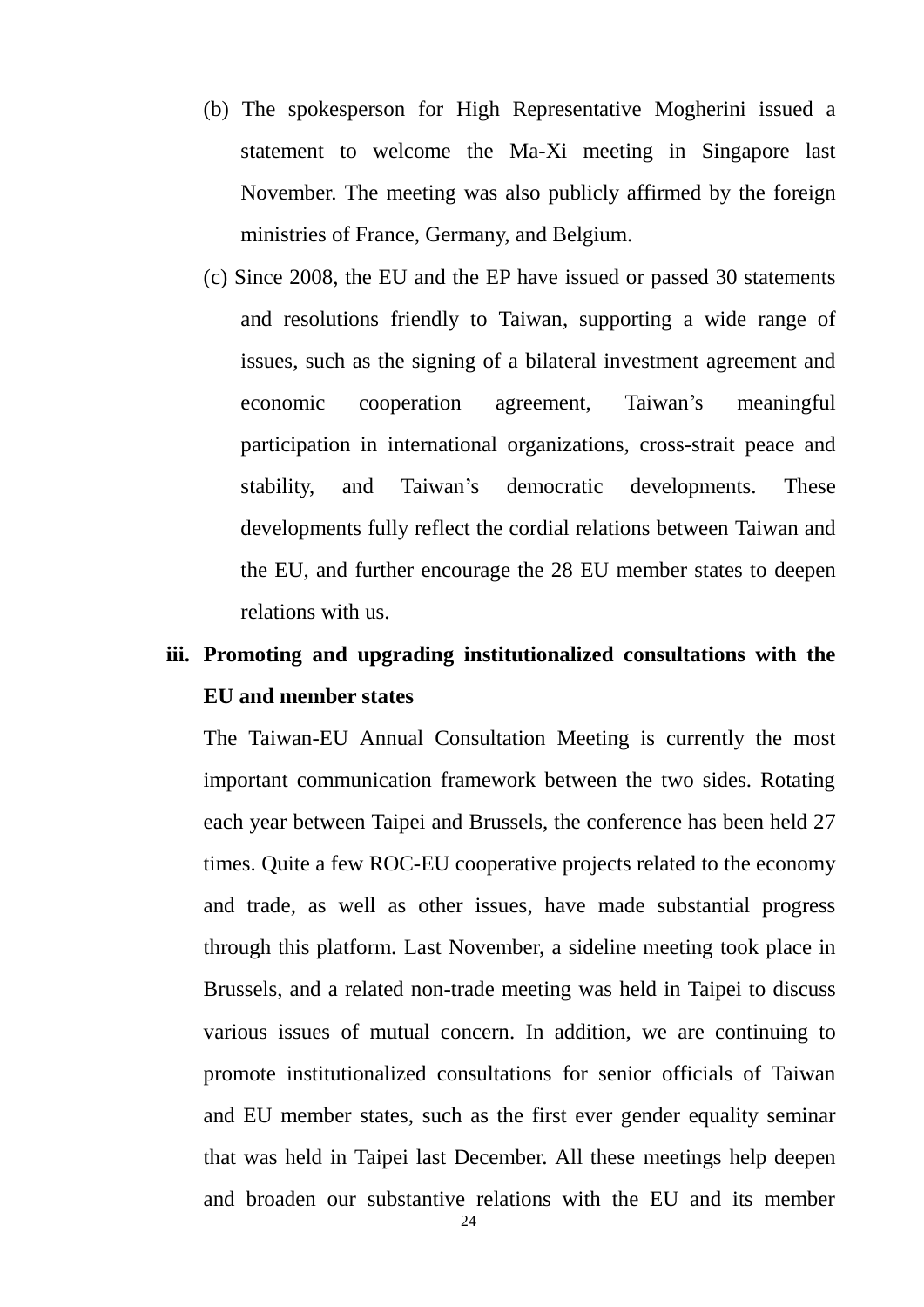nations.

#### **iv. Cooperation agreements with European nations**

Last October, we signed an aviation agreement with Spain, announced cooperation on medicine and medical equipment with Germany, and entered an agreement with France on stationing international innovation experts in Taiwan. In December, we signed a memorandum of understanding on mutual recognition of driver's licenses with Poland, an agreement on the avoidance of double taxation with Italy, and an agreement on youth working holidays with the Czech Republic. In addition, we entered a memorandum of cooperation on medicine and medical equipment with Poland this January, and hope to sign a youth working holiday agreement with France and a prisoner transfer agreement with the UK in the near future.

#### **v. Mutual visits by high-ranking officials**

- (a) Between October 2015 and January 2016, 42 delegations consisting of 195 important individuals from Europe visited Taiwan. They included Prince Matthew Festing, Grand Master of the Sovereign Military Hospitaller Order of Saint John of Jerusalem of Rhodes and of Malta; Anette Kramme, Parliamentary State Secretary to the Federal Minister of Labor and Social Affairs of Germany; parliamentarians from France, Italy, Germany, and the United Kingdom; as well as important political figures from the EU, Spain, and Austria.
- (b) During that time, high ranking ROC officials paid 13 visits to Europe to attend important bilateral meetings and international conferences. They included members of the Legislative Yuan and the Control Yuan; ministers and vice ministers of several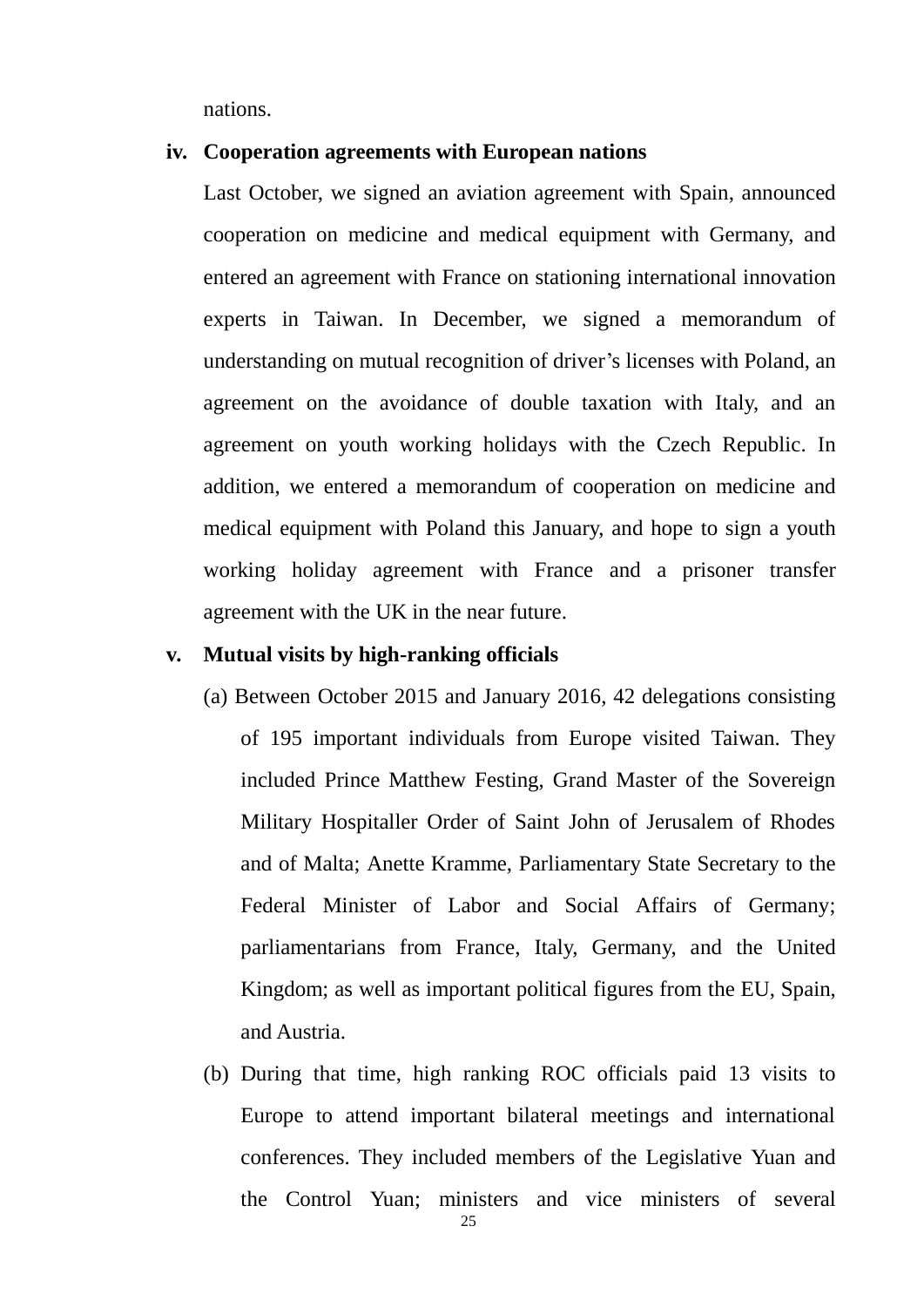government agencies; and mayors and deputy mayors of Taipei City and other local governments.

#### **vi. Other important exchanges and cooperation**

(a) Taiwan-Austria cultural exchanges

The Vienna Boys' Choir performed in Taiwan between October and November last year and sang at the Office of the President for President Ma Ying-jeou.

(b) ROC participation in a global anti-piracy program

Last October, we took part in a global anti-piracy program and made a donation to the Oceans Beyond Piracy project of the US-sanctioned One Earth Future Foundation, helping establish maritime security centers in five Somali ports to enhance coastal maritime security. Another donation was made to the Piracy Survivor Family Fund under the Maritime Piracy Humanitarian Response Programme to support piracy survivors and their families.

## **(4) Other major countries in the Asia-Pacific region**

## **i. Republic of Korea**

- (a) Recently signed bilateral agreements
	- (i) Last year Taiwan signed three memorandums of understanding (MOU) and one agreement with the Republic of Korea: MOU on the Exchange of Industrial Property Information and the Electronic Exchange of Priority Documents, MOU on the Patent Prosecution Highway Mottainai, MOU between the Taipei Mission in Korea and the Korean Mission in Taipei on an amendment of an aviation pact, and the Arrangement between the Taipei Mission in Korea and the Korean Mission in Taipei Regarding Mutual Recognition of the Authorized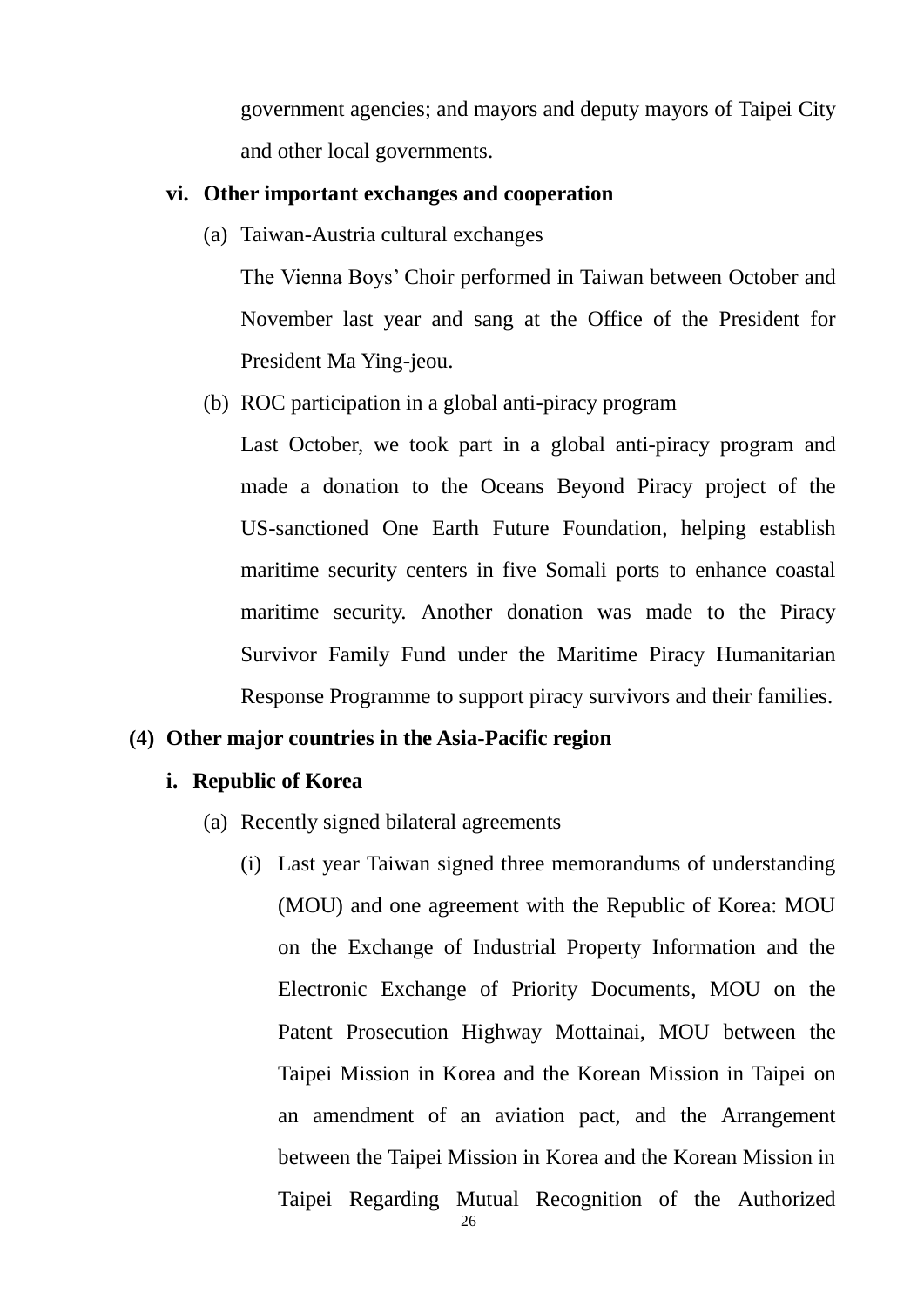Economic Operator Programs.

(ii) Since the above aviation MOU was signed last September, the number of bilateral weekly flights has increased from 137 to 162. Also, multiple consensuses were reached, including the launching of direct flights between the airport in Kaohsiung and Gimpo Airport in Seoul. These developments have benefitted people-to-people exchanges, increasing the number of such bilateral visits to over 1 million each year. In terms of economic and trade interaction, industrial cooperation had also made significant progress in terms of both quality and quantity. As for cultural and education exchanges, 115 of our universities have formed sister-school relations with 227 ROK universities. The countries interact closely, having signed 848 academic exchange accords thus far. The number of exchange students has been growing annually, with 1,994 ROC students currently studying in the ROK and 2,500 ROK students studying in Taiwan.

#### **ii. South and Southeast Asian countries**

- (a) Indonesia: Last year the Taipei Economic and Trade Office in Surabaya, Indonesia, started operating on December 21, three days after its ceremonial opening.
- (b) Philippines: Taiwan signed with the Philippines the Agreement Concerning the Facilitation of Cooperation on Law Enforcement in Fisheries Matters on November 5, 2015. On the same day, we convened the first bilateral technical working group meeting to discuss law enforcement matters in overlapping exclusive economic zones and notification procedures so as to effectively reduce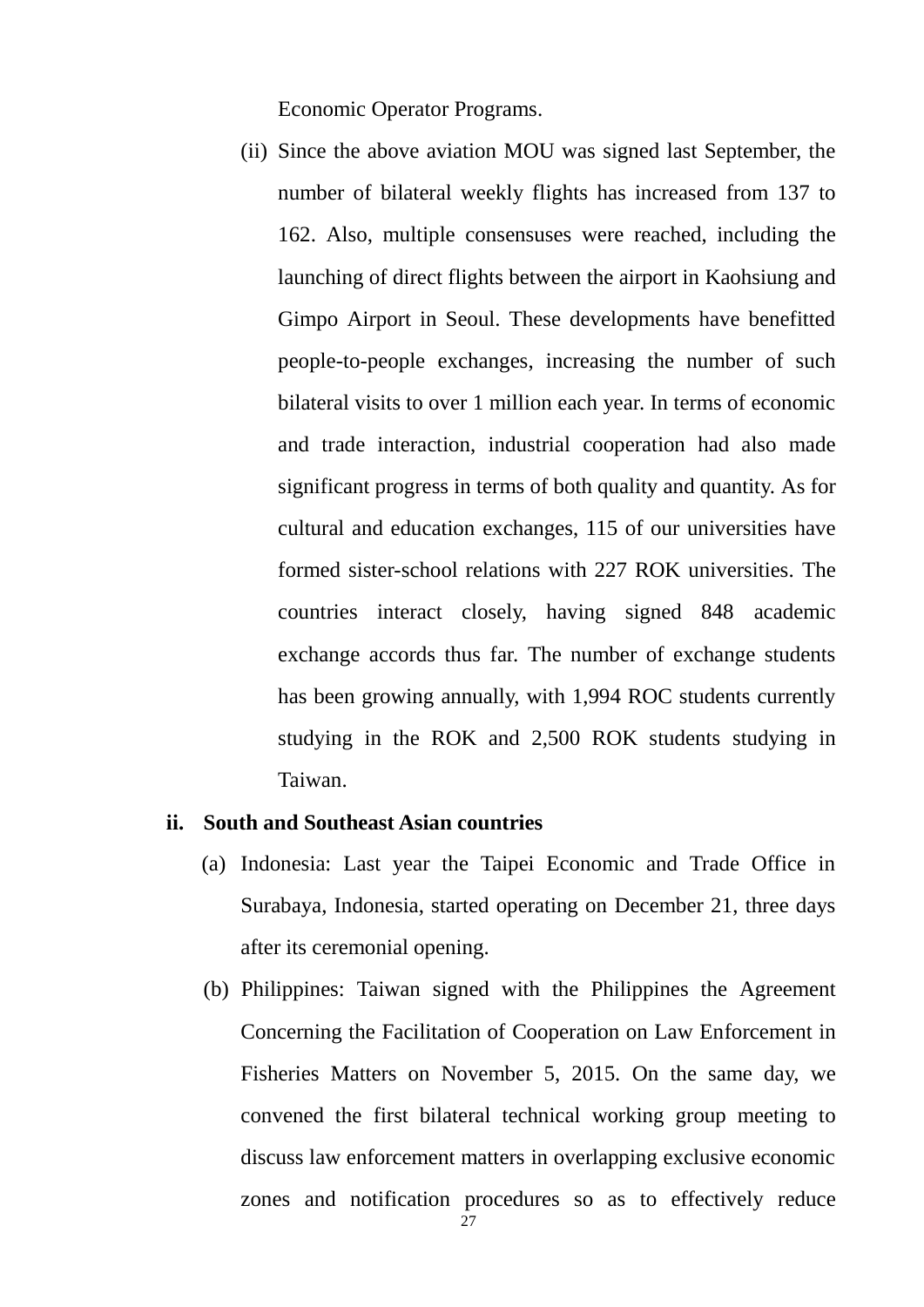fisheries-related disputes. The second technical working group meeting will be held March 15-16 in the Philippines. In addition, a bilateral economic cooperation was held on December 4.

- (c) India: Taiwan and India held vice ministerial-level economic talks on December 10 and signed an MOU for cooperation on small and medium-sized enterprises.
- (d) Thailand and Vietnam: Taiwan also held a higher education forum with Thailand on November 24 and a tourism cooperation meeting with Vietnam on November 26.

## **iii. Papua New Guinea**

Through the proactive efforts made by my ministry, the Papua New Guinea Trade Office in Taiwan was established last year on December 31 so as to further strengthen bilateral exchanges and cooperation in such areas as trade, fisheries, and energy.

## **(5) West Asian and African countries**

- i. High ranking officials and legislators from West Asian and African countries lacking diplomatic relations with the ROC, such as Russia, Saudi Arabia, and South Africa, have visited Taiwan since last October. During this period, influential people from Taiwan have also visited the area, including Vice Minister of Economic Affairs Cho Shih-chao, who went to Israel and South Africa; Kaohsiung City Deputy Mayor Wu Hong-mo, who visited South Africa; and Deputy Minister of Ministry of Transportation and Communications Fan Chih-Ku, who traveled to Russia.
- ii. Taiwan actively engages in exchanges with countries in these areas with respect to economy and trade, education, and humanitarian aid. Many meetings have been held to discuss related bilateral cooperation items.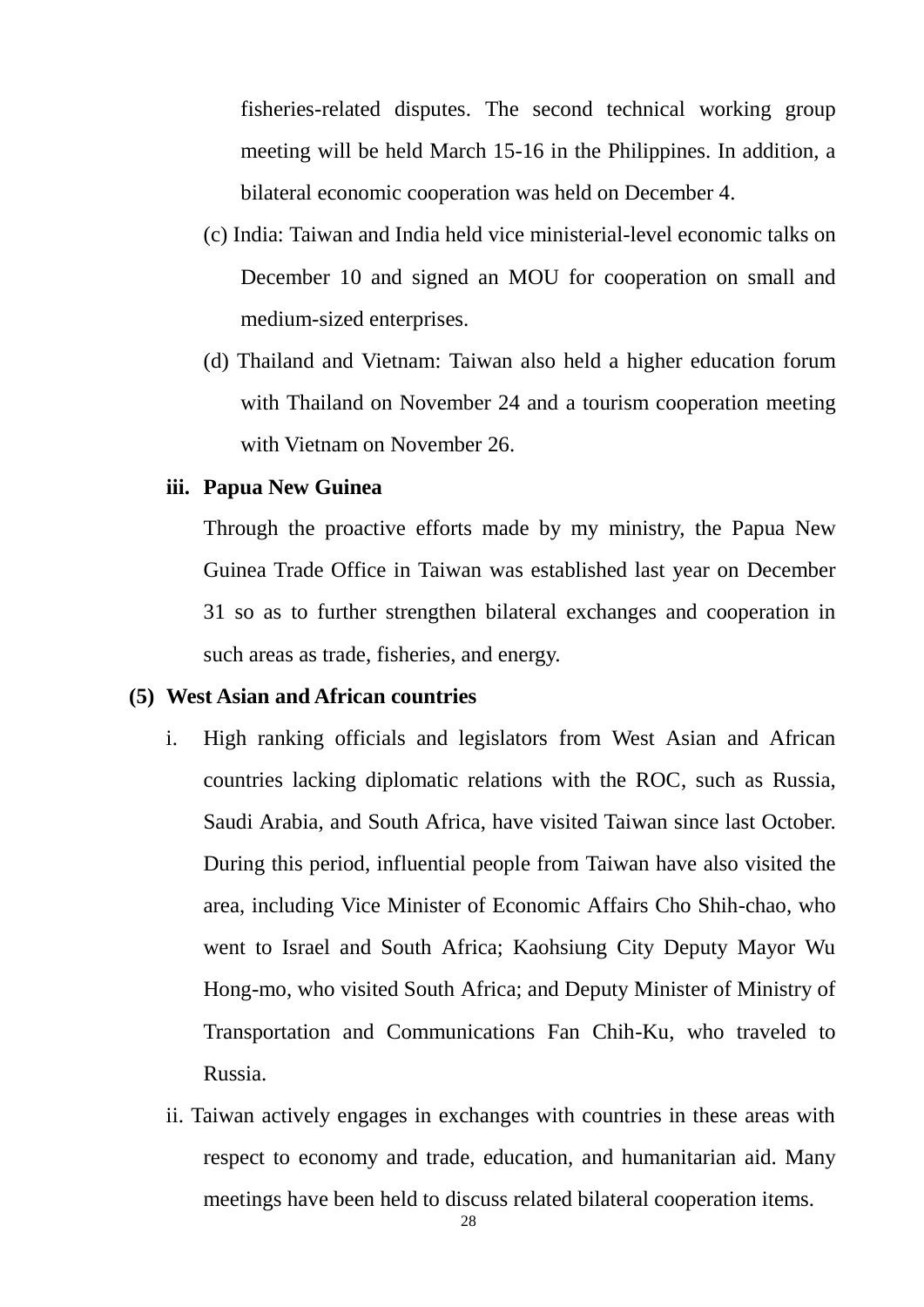- (a) We acquired Russia's agreement to lift bans on importing Pacific saury from Taiwan, benefitting 83 local fish processing plants and fishing companies.
- (b) We also held the 11th Taiwan-Israel Economic and Technical Cooperation Conference and signed the Declaration of Intent between the Israel Economic and Cultural Office in Taipei and the Taipei Economic and Cultural Office in Tel Aviv on Industrial Cooperation in the Field of Renewable Energy. In addition, we held the 10th Taiwan-South Africa Economic Consultations.
- (c) Concerning refugees and others in need in Jordan, Turkey, and northern Iraq, Taiwan's public and private sectors have cooperated with such countries as Jordan, the Holy See, Turkey, and the United States, as well as intergovernmental organizations and NGOs to provide refugees with aid, including prefabricated houses, medical care, counseling, and food.

## **(6) Nonallied countries in Latin America and the Caribbean**

- i. MOFA has sought support from various countries, including Mexico, Chile, and Peru, for Taiwan's participation in the Trans-Pacific Partnership. We have also pushed for the signing of bilateral economic cooperation agreements with certain countries, such as Chile and Colombia. Likewise, we continue to try to gain support from Mexico, Colombia, Chile, and Peru for our efforts to join the Pacific Alliance trade bloc.
- ii. We continue to strengthen our relations with other countries in the areas of economy, trade, tourism, science and technology, environmental protection, culture, aviation, agriculture, and fisheries.
- iii. The ROC Academy for the Judiciary signed a technical cooperation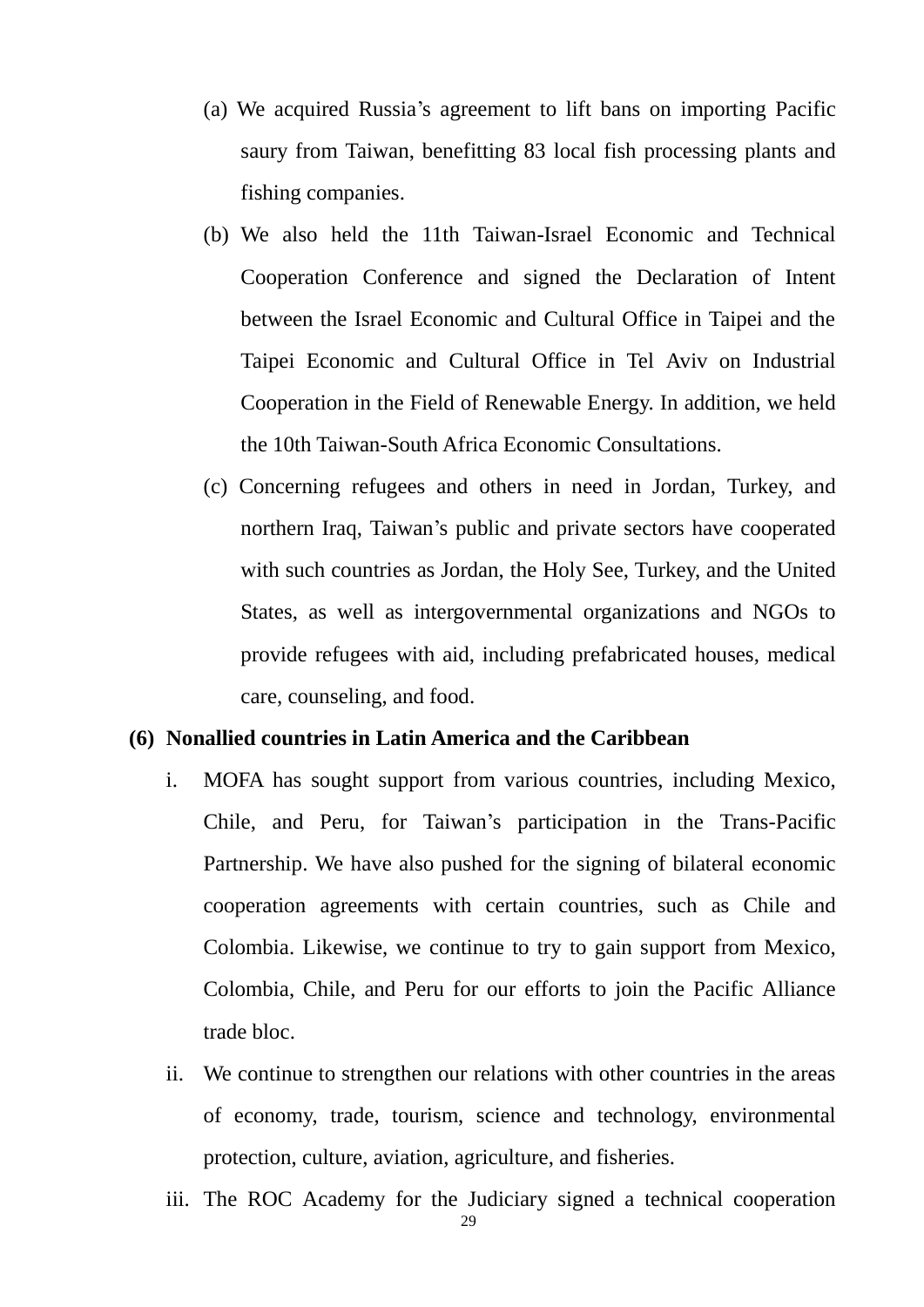agreement with Brazil's Sao Paulo School of Judges.

iv. Between last October and this January, the foreign dignitaries from this area who visited Taiwan include Edmundo Javier Bolaños Aguilar, vice president of the Chamber of Deputies of Mexico; Roberto Vizcardo, general secretary of the National Center for Higher Studies of Peru; Nidia Marcela Osorio, frst vice president of the senate of Colombia.

#### **C. Expanding international participation**

**(1) World Trade Organization (WTO)**

#### **i. Participation in 10th Ministerial Conference**

Minister of Economic Affairs Deng Chen-chung led a delegation composed of staff members from MOFA and other ministries to participate in the WTO's 10th Ministerial Conference in Nairobi, Kenya, between December 15 and 18. Multilateral consultations were held, leading to consensus being reached on agricultural and development issues of least developed countries. However, other Doha Development Round issues failed to make progress, and member states hold different opinions about whether the round should even continue. In order to safeguard our economic and trade interests, regarding the future developments of the Doha Development Round, as well as our further participation in multilateral negotiations, my ministry will continue to maintain close contact with the MOEA and other related agencies. We have also instructed our WTO office in Geneva to pay close attention to and report on important developments.

#### **ii. Plurilateral negotiations**

 We actively engage in plurilateral talks under the WTO framework on such instruments as the Trade in Services Agreement (TiSA), Information Technology Agreement Expansion, and Environmental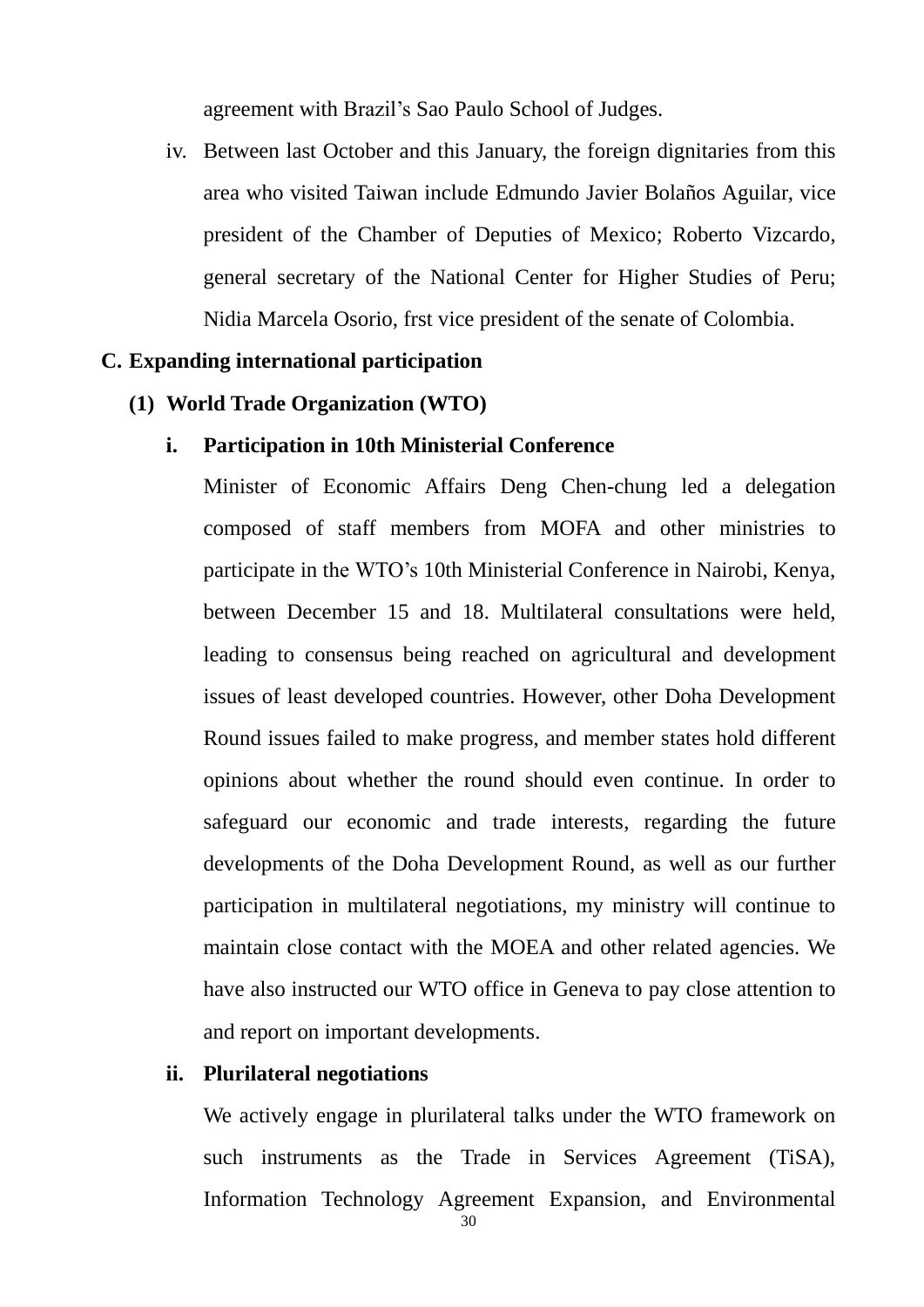Goods Agreement (EGA). The Information Technology Agreement Expansion consultations were concluded on December 16, 2015, with negotiations on the TiSA and the EGA set to be completed by the end of 2016. MOFA has instructed its permanent representative office to the WTO to work closely with the missions of other countries and actively collect and share related information with the MOEA and other related agencies for their reference.

## **iii. Taiwan's participation in and contributions to the WTO**

Our WTO office staff members have long sought opportunities to chair committees or lead negotiations, thereby putting Taiwan in the spotlight and increasing its contributions. For years, Lai Shin-yuan, ROC permanent representative to the World Trade Organization, has served as a coordinator for Recently Acceded Members (RAMs). One of the staff members was reelected as chair of the Committee on Import Licensing in 2015, making it three years in a row for our personnel to assume a leadership position. MOFA has requested staff members to continue to earn such positions in 2016.

#### **(2) Asia-Pacific Economic Cooperation (APEC)**

- i. Last year under APEC, Taiwan held 28 meetings, seven of which were held jointly with other countries abroad. As a core member conducting the strategic study on the Realization of the Free Trade Area of the Asia-Pacific (FTAAP), Taiwan drafted a few chapters of the study, which is expected to be completed in time for the APEC Economic Leaders' Meeting this year.
- ii. MOFA helped organize a delegation of representatives from related ministries to attend this year's first APEC Senior Officials' Meeting, which took place in Peru between late February and early March. We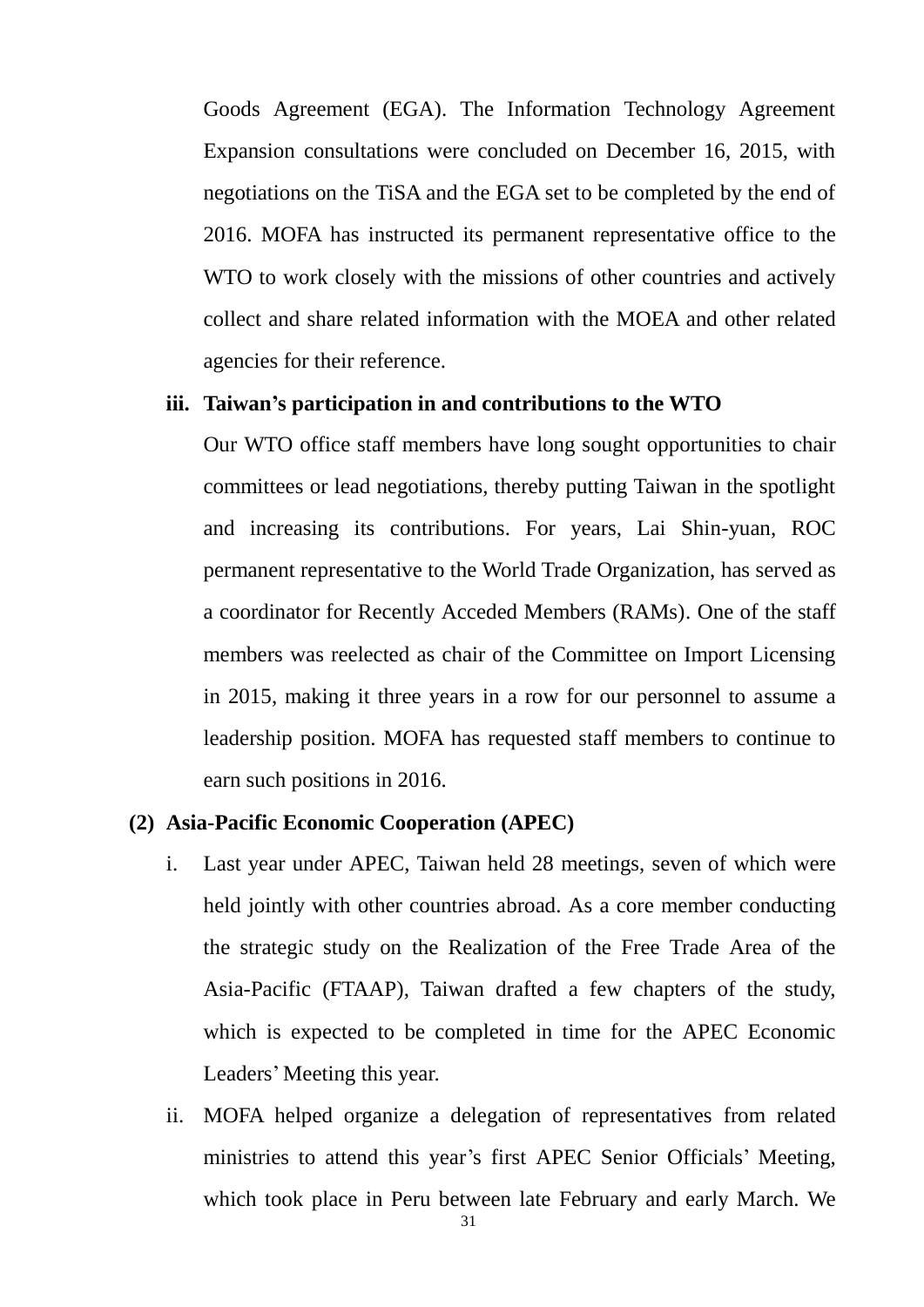are also assisting other ministries in promoting the establishment of the APEC Emergency Preparedness Capacity Building Center and the APEC Skills Development Capacity Building Alliance.

- iii. Between October and December 2015, ROC delegations participated in eight important APEC meetings at the senior official level or above. For instance, former Vice President Vincent Siew attended the annual leaders' meeting last November as President Ma Ying-jeou's envoy. The meeting allowed him to elaborate on Taiwan's progress on examining laws to determine whether they are in line with international standards and amending them. He also reiterated Taiwan's determination to join the Trans-Pacific Partnership (TPP) and the Regional Comprehensive Economic Partnership (RCEP) and solicited support for Taiwan's admission to the TPP's second round of negotiations. ROC delegations to APEC meetings will continue to elaborate on Taiwan's progress to foster beneficial conditions for our joining regional economic integration mechanisms, such as the TPP and the RCEP.
- iv. During 2015 APEC Economic Leaders' Week, Vice President Siew engaged in meetings with leaders and officials of other important member economies, including Japan Prime Minister Shinzo Abe, Singapore Prime Minister Lee Hsien Loong, and US Deputy Secretary of State Antony Blinken.

## **(3) United Nations Framework Convention on Climate Change (UNFCCC)**

## **i. Conference of the Parties (COP)**

## **(a) Executive Yuan delegation**

The Environmental Protection Administration (EPA) coordinated with relevant agencies, while the Industrial Technology Research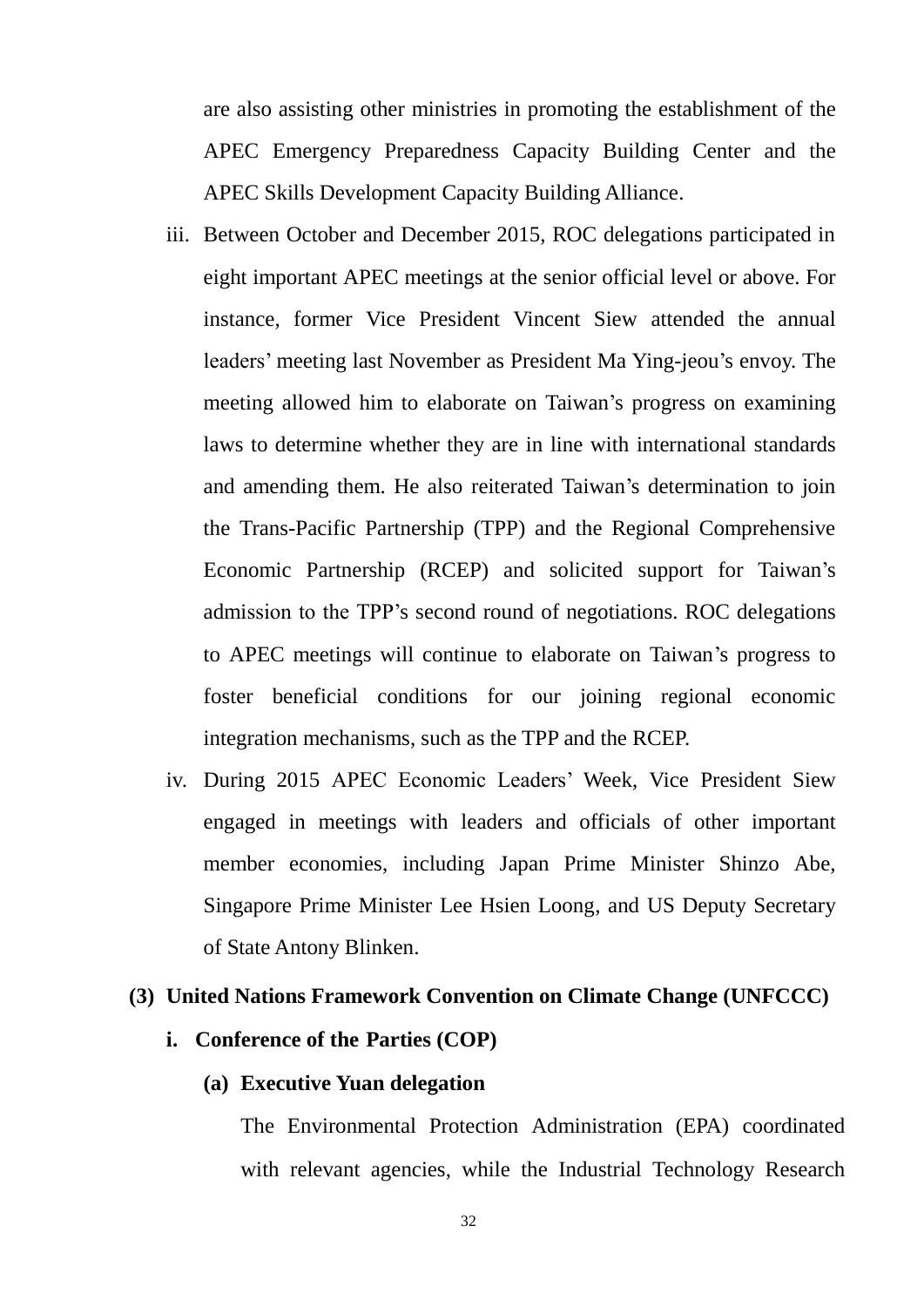Institute (ITRI) attended the meeting as a nongovernmental organization observer, thereby maintaining our visibility in the international arena. After continuous efforts, EPA Minister Wei Kuo-yen led a delegation to attend COP21 in Paris, France, last year, reaping fruitful results.

## **(b) Legislative Yuan delegation**

The Legislative Yuan organized delegations to attend COP19, COP20, and COP21 for three consecutive years starting in 2013 to lobby for Taiwan's participation in the UNFCCC. Former legislators Chiou Wen-yen, Tien Chiu-chin, and Lai Chen-chang attended COP21 and the opening ceremony of the Climate Parliament, and visited Taiwan's booth. They also conducted bilateral meetings with German and French parliamentarians to promote environmental protection through parliamentary diplomacy.

### **ii. Related events**

- (a) Arranging bilateral talks and hosting side events: our delegation held 17 bilateral talks with major countries and diplomatic allies on technical issues related to climate change during COP21 to seek opportunities for future cooperation, as well as seven side meetings.
- (b) Requesting allies to speak and write letters in support of Taiwan: Last year we requested that allies focus their verbal and written support on Taiwan's promulgation of the Greenhouse Gas Reduction and Management Act in July and commitments to Nationally Appropriate Mitigation Actions of Intended Nationally Determined Contributions in September. In the end, 19 countries sent letters to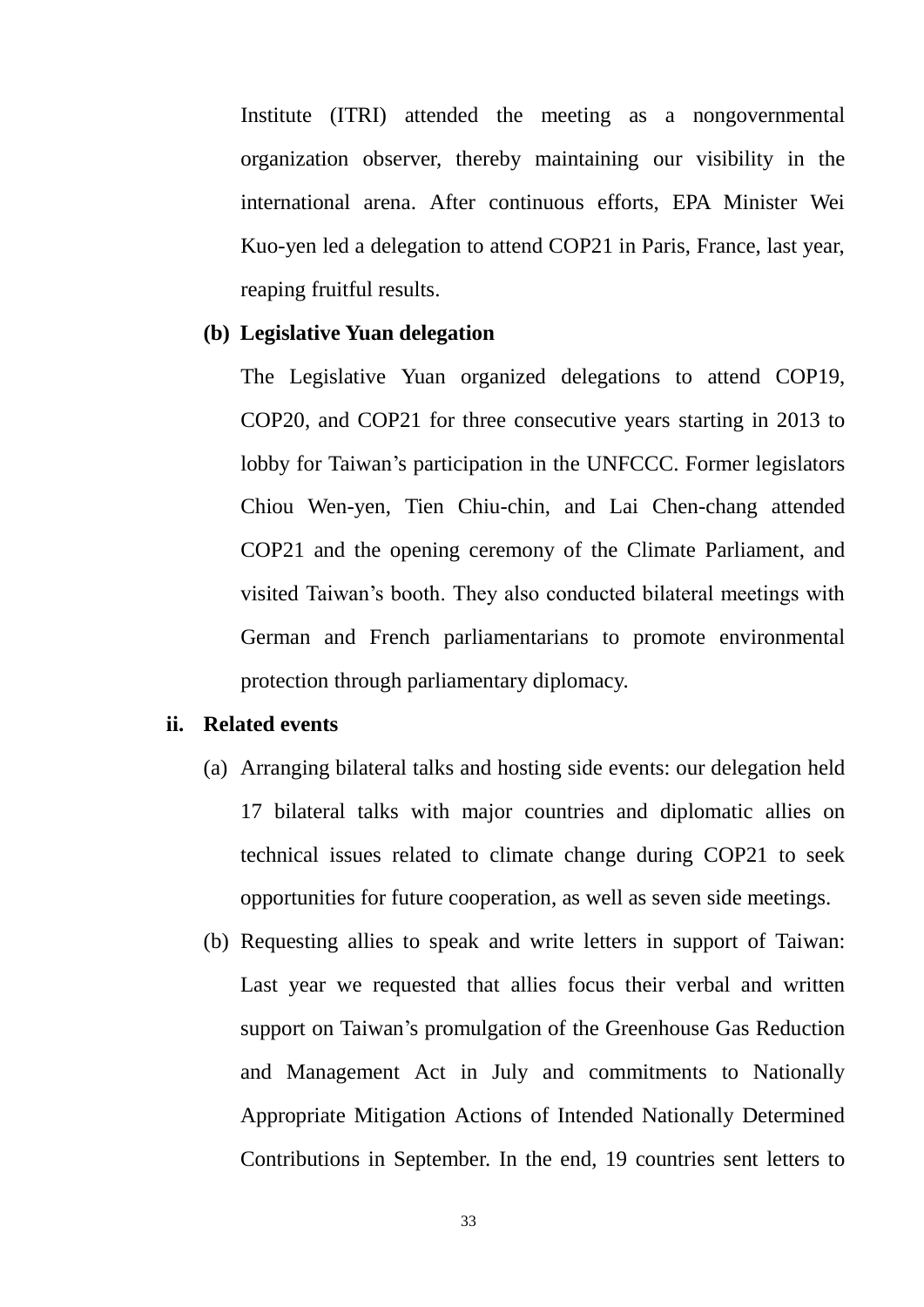the UNFCCC Executive Secretary and 12 countries spoke in favor of our country.

## **(4) World Health Organization (WHO)**

- i. Last May, our country was invited to attend the World Health Assembly (WHA) for the seventh year in a row. Minister of Health and Welfare Chiang Been-huang led our delegation and delivered a speech during the WHA. Our delegation held 54 bilateral talks with the US, EU members, Japan, and other countries, and made 28 comments in technical committees. Minister Chiang also presented a paper on medical and health issues.
- ii. The US State Department issued a report to Congress on assisting Taiwan's efforts to participate in the WHO, explicitly urging the WHO to adopt the WHA model to accept our country to attend WHO professional meetings.
- iii. Taiwan's participation in the WHA has become normalized and has solid professional standing. Our medical care strengths and contributions to international health efforts have repeatedly won the international community's recognition. We will continue to strive for more opportunities to join various WHO meetings, mechanisms, and events.

### **(5) International Civil Aviation Organization (ICAO)**

i. In 2013, our Civil Aeronautics Administration (CAA) director-general took part in the 38th ICAO assembly as a guest of the ICAO Council president under the name Chinese Taipei. Following its WHA attendance, Taiwan's presence at the primary meeting of another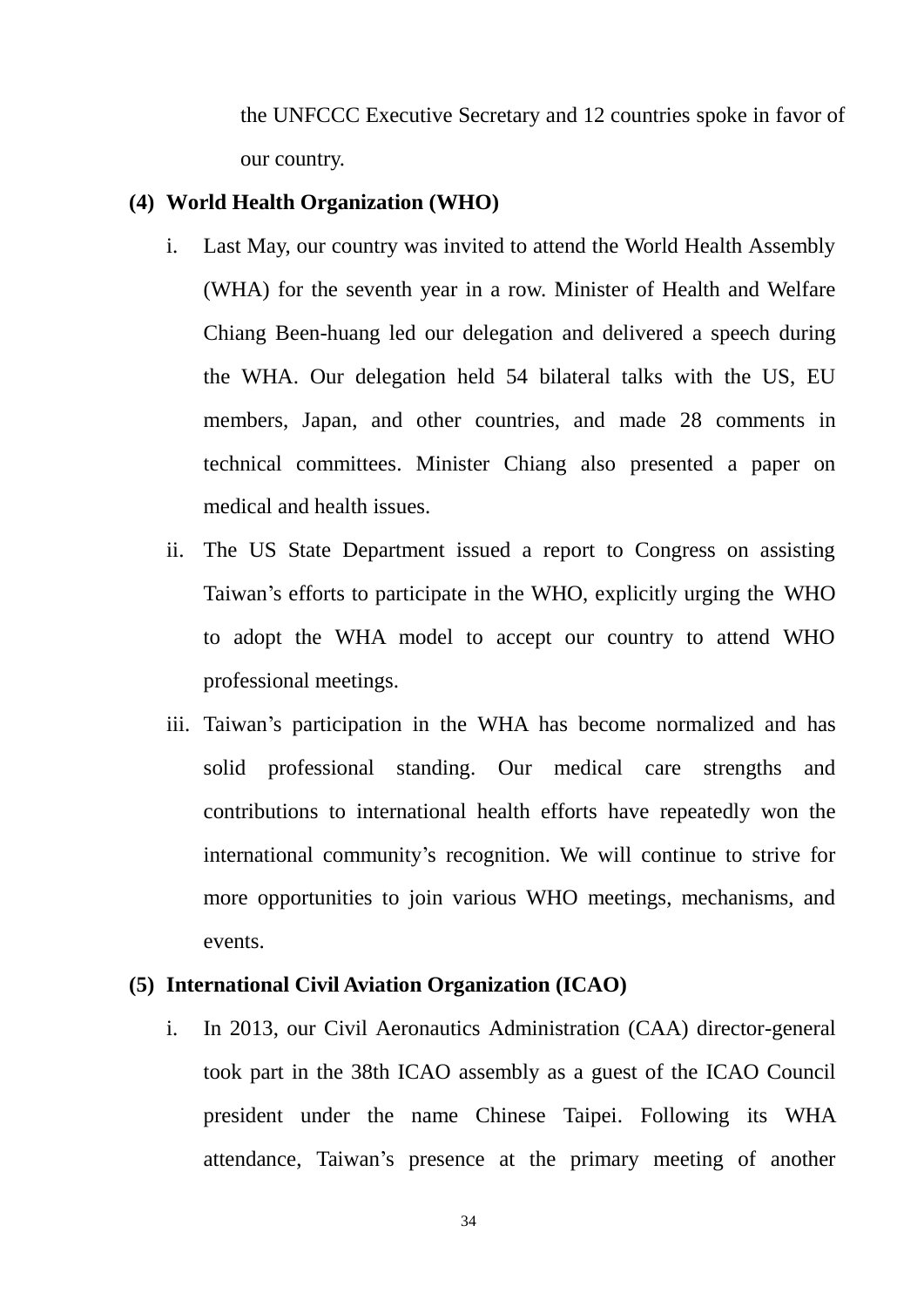specialized agency under the United Nations is especially meaningful.

- ii. We have continued to foster a friendly environment for Taiwan in the international community: Last year, both the Chamber of Senators and Chamber of Deputies of Paraguay passed a statement to support our participation in ICAO. The Foreign Affairs and Defense Committee of the Chamber of Deputies of Brazil, the Seanad Éireann (Senate) of Ireland, and the Chamber of Representatives of Belgium also passed resolutions in favor of our country. In addition, 24 US state legislatures passed 36 resolutions and statements in support of Taiwan. Likewise, the Portuguese and German parliaments sent letters to ICAO to support our meaningful participation.
- iii. The 39th ICAO Triennial Assembly will be held from September 27 to October 7 in Montreal, Canada, this year. MOFA will continue to garner support from the international community for our participation and expand our participation in ICAO activities and strengthen international civil aeronautical cooperation. This will help ensure aviation safety for passengers from home and abroad.

#### **(6) Other intergovernmental organizations**

i. We continue to gather international support for our participation in INTERPOL. Last year, the US House of Representatives overwhelmingly passed Resolution No.1853 (392:0) on November 2 in favor of our participation in INTERPOL, requesting that the US president help Taiwan become an observer. In addition, the US Senate Committee on Foreign Relations also passed Bill No. 2426 on January 28 this year to request that the US Secretary of State formulate a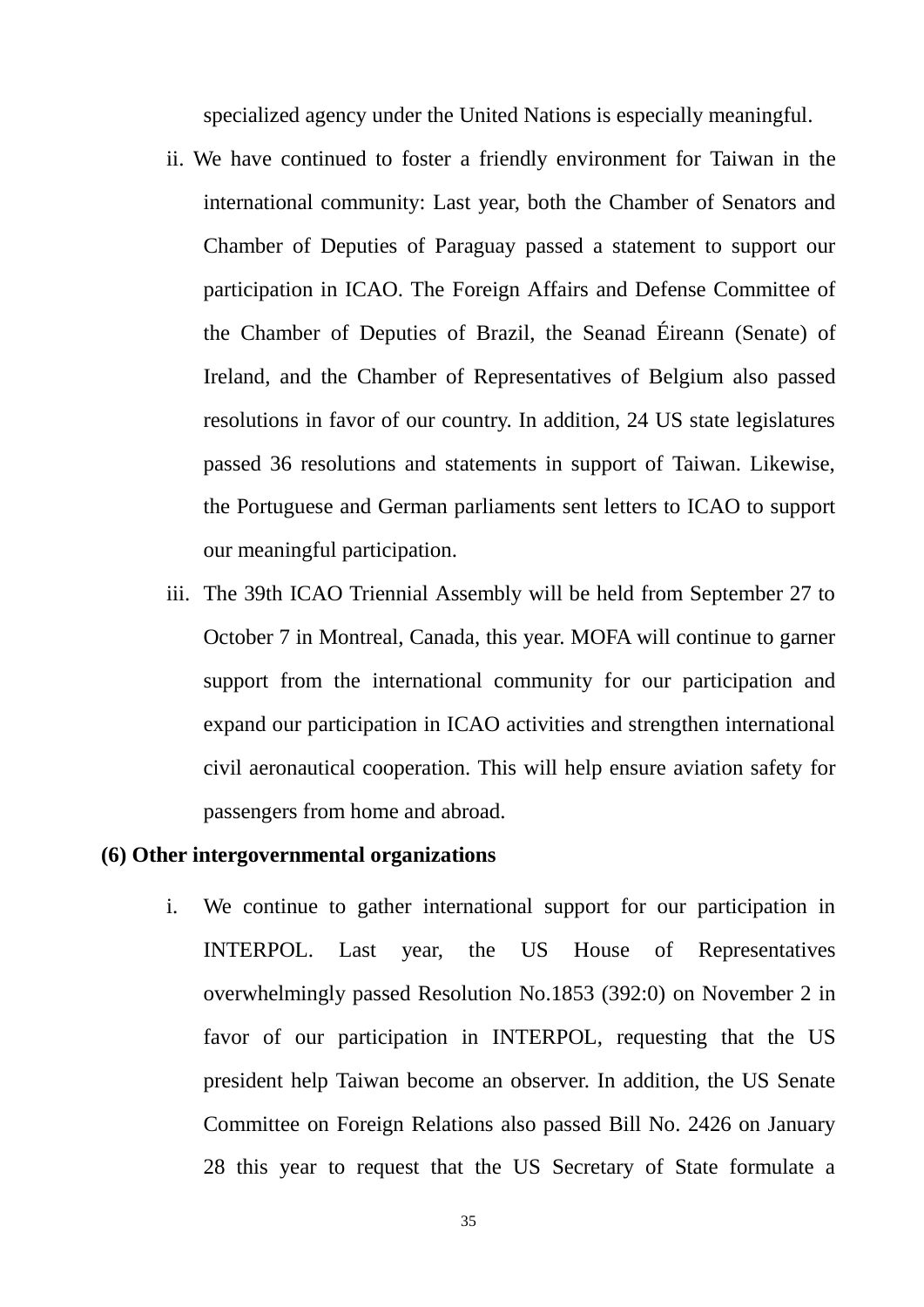strategy to assist Taiwan to gain observership in INTERPOL and other appropriate international organizations.

- ii. On August 25 last year, Taiwan officially joined the newly established North Pacific Fishery Commission (NPFC) and attended its first meeting on September 3 in Tokyo. Taiwan also sent delegates to attend meetings of the South Pacific Regional Fisheries Management Organisation (SPRFMO) and other activities to consolidate Taiwan's membership and fishing rights.
- iii. The ROC is carrying out the 2015-2018 Green Outstanding Center project of the Asian Productivity Organization (APO), earning Taiwan recognition from the international community for its role as a major proponent of green productivity and sustainable development in the Asia-Pacific. Last November 12, the ROC and the APO jointly held the 2015 International Forum on Asian Productivity Organization Center of Excellence on Green Productivity.
- iv. The ROC has also been participating in international financial organizations. For instance, we sent delegates to attend the first capital increase meeting of the 12th Asian Development Fund (ADF) of the Asian Development Bank (ADB) and the donation planning meeting of the European Bank for Reconstruction and Development (EBRD). It is hoped that our enterprises can expand overseas through cooperation with countries receiving aid from multilateral development institutions.

#### **D. Improved services to better ensure public welfare**

(1) My ministry continues to strengthen passport security through anti-forgery features. As of the end of last year, we had issued 10.1 million e-passports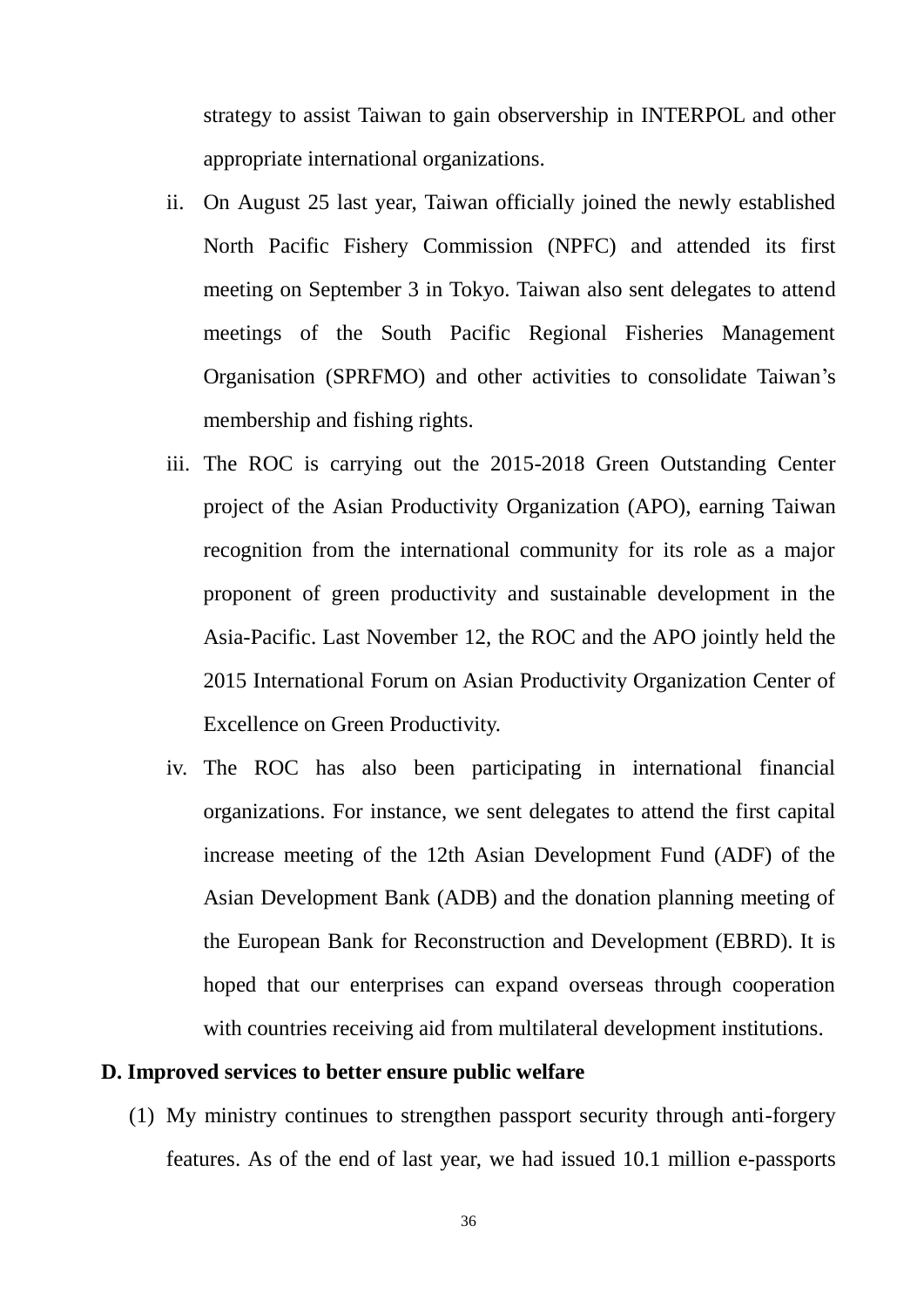since launching them at the end of 2008, accounting for 83.45 percent of ROC passports in circulation. On April 8 last year, MOFA also started allowing the public to use a credit card to pay consular fees at the counter, which has had positive results and feedback.

- (2) In addition, we created an eVisa system at the end of last year for visa applications by foreigners, which started operations on January 12 this year. This should help encourage other countries to improve their visa treatment for the people of Taiwan.
- (3) Last May, the Bureau of Consular Affairs set up a Line account to provide information on travel abroad, which has been positively received. In addition, from October to December 2015, a total of 8,098 people and 76 tourist groups were registered on the website, better enabling our foreign missions to provide assistance in the event of an emergency.

# **E. Strengthened economic and trade diplomacy and participation in international humanitarian aid**

### **(1) International trade fairs**

In the fourth quarter last year, this ministry commissioned the Taiwan External Trade Development Council (TAITRA) to participate in or put on seven trade fairs in diplomatic allies and newly emerging countries, creating business opportunities worth over US\$245 million. MOFA will participate in trade fairs in Brunei, Bahrain, Panama and Vancouver in the first quarter to help our businesses expand their overseas markets.

### **(2) Investment seminars and bilateral economic meetings**

In the fourth quarter of last year, MOFA authorized the Chinese International Economic Cooperation Association to conduct bilateral economic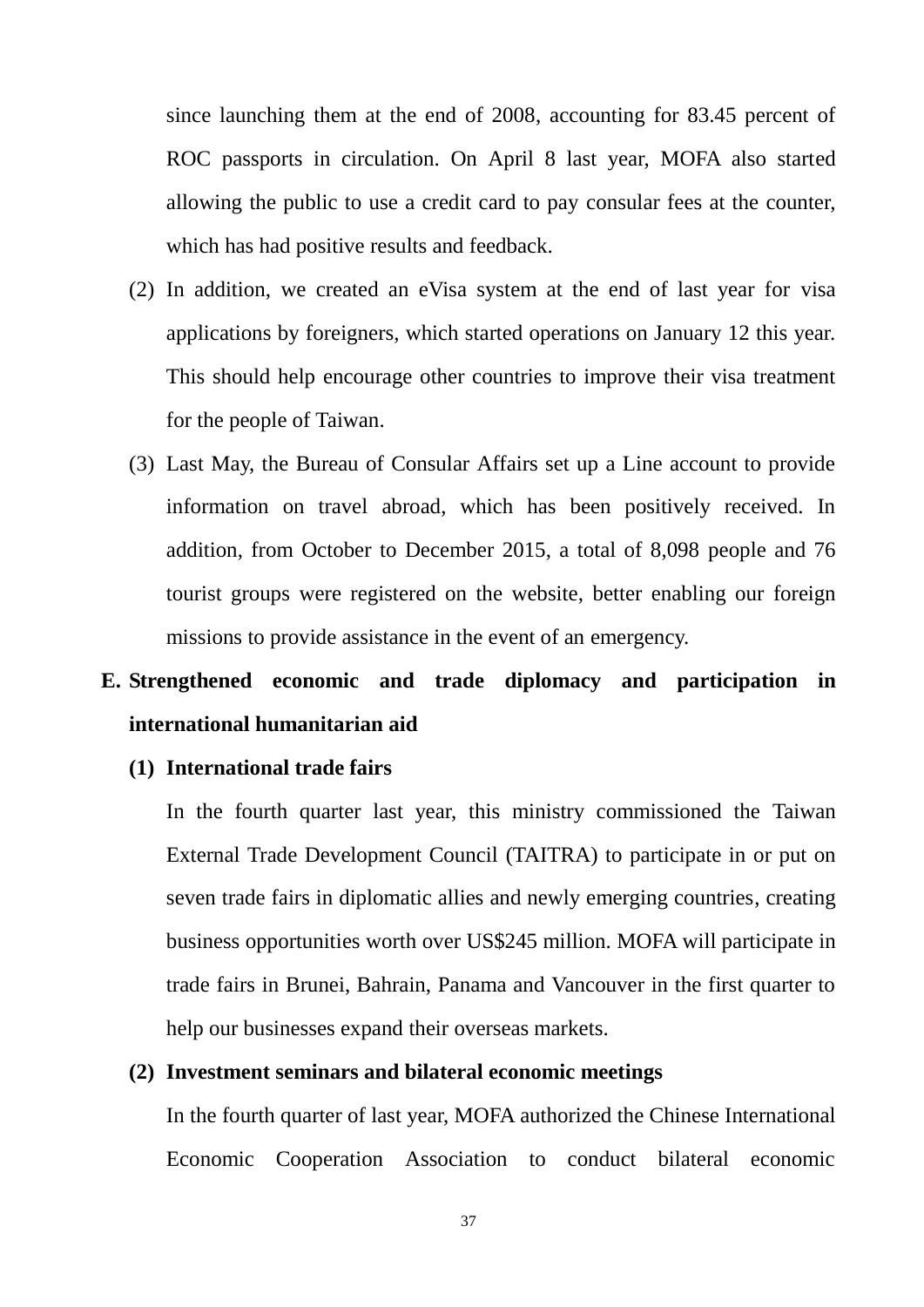cooperation meetings with India, the Czech Republic, Austria, and Luxembourg. In addition, economic and trade missions were organized to visit Switzerland, Italy, and Romania, and 16 events were held, including the International Arbitration and Alternative Dispute Resolution Seminar. High-ranking officials from the Dominican Republic visited Taiwan for an economic, trade, and investment opportunities seminar so as to promote bilateral economic and trade exchanges.

## **(3) Tours for foreign diplomats and trade representatives in Taiwan**

MOFA aims to organize two such events every year to introduce major economic and trade infrastructure and key businesses. Last November, MOFA organized a delegation to Yilan to visit local medical and biotech industries, as well as cultural creative and food industries.

# **(4) Participation in international humanitarian aid to fulfill international responsibility**

In order to assist Nepal with its post-earthquake reconstruction, MOFA organized international cooperation projects proposed by Taiwan AID in mid-October last year so as to better integrate the resources of Taiwan's NGOs seeking to assist in Nepal's mid- and long-term reconstruction. In addition, MOFA has helped the International Cooperation and Development Fund (TaiwanICDF), CARE Nepal, World Vision Nepal Chapter, and other INGOs work together on Nepal's reconstruction.

## **F. Public diplomacy and international campaigns**

### **(1) Using diverse channels to create public diplomacy synergy**

MOFA utilizes the Internet, YouTube, the Teen Diplomatic Envoys Facebook page, and the web pages of relevant ministries, MOFA, charity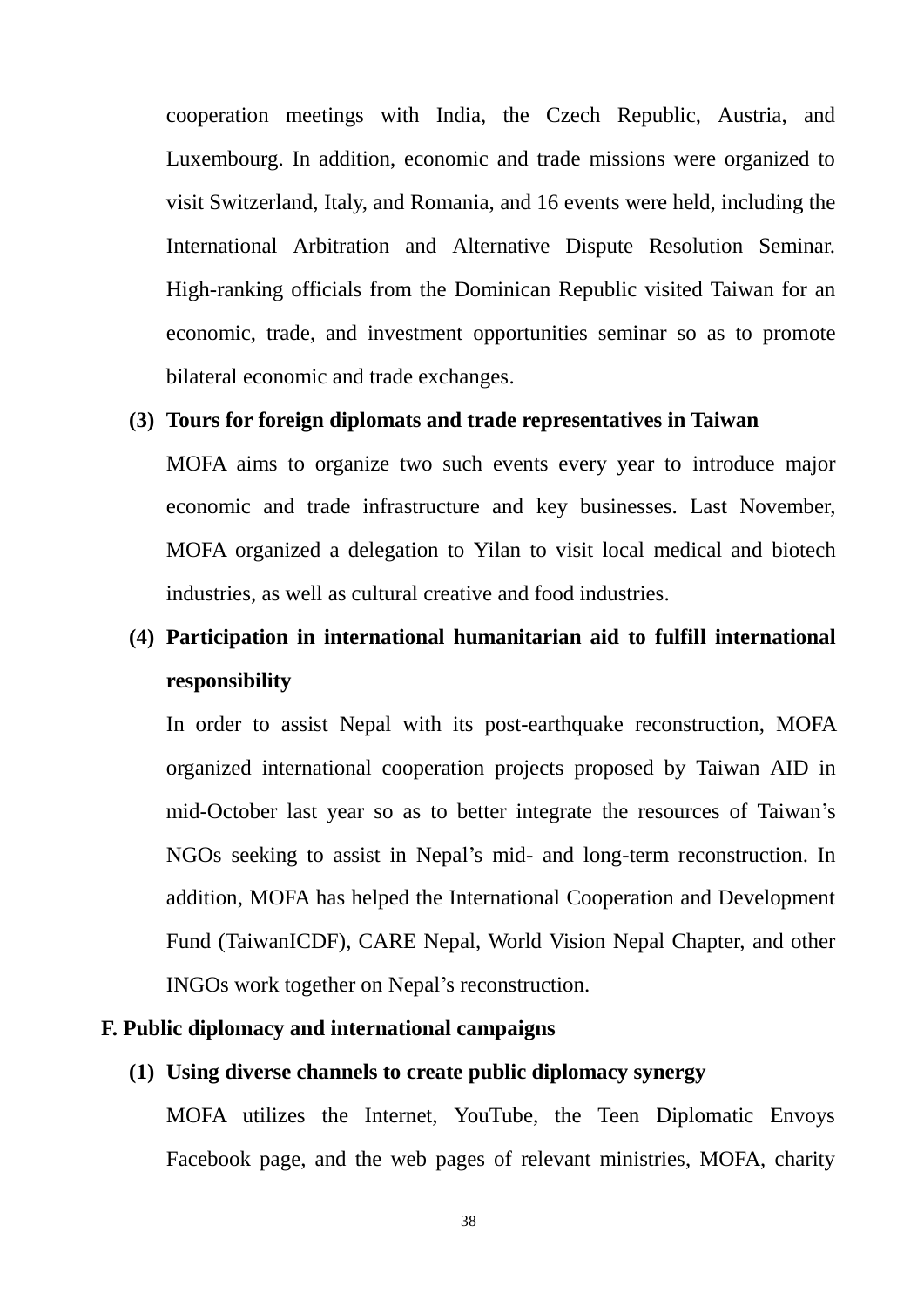channels and multimedia boards to broadcast public service commercials and advertisements created by MOFA. In addition, viable diplomacy achievements are announced in newspapers, magazines, and MRT light boxes. In addition, my ministry receives groups of high school and university students to better publicize the government's major policy achievements. Last year, 63 groups comprising more than 2,800 students were received, as an effective way of conducting public diplomacy.

## **(2) Helping young people connect with the international community**

#### **i. Teen Diplomatic Envoys—English Seed Team Selection Activities**

Fourteen years ago, MOFA began cooperating with the Ministry of Education to form the Teen Diplomatic Envoys. Thus far, 2,009 teams comprising 8,036 high school and vocational school students have participated in the event. MOFA arranged for the top three teams this year to visit Singapore, Malaysia, and Thailand, from late January to early February. They engaged in exchanges with local high school students to broaden their international horizons and carry out youth culture diplomacy to promote Taiwan.

#### **ii. Youth working holidays**

Since the inception of this initiative in 2004, we have signed working holiday agreements with 14 countries. More than 190,000 youth have participated in it thus far. Five representative offices in Australia, Japan, New Zealand, Canada, and the United Kingdom unveiled working holiday Let's Go! Facebook pages on January 27, 2016. MOFA and related ministries already conducted six promotional events in northern, central, and southern Taiwan last year, and plan on conducting six more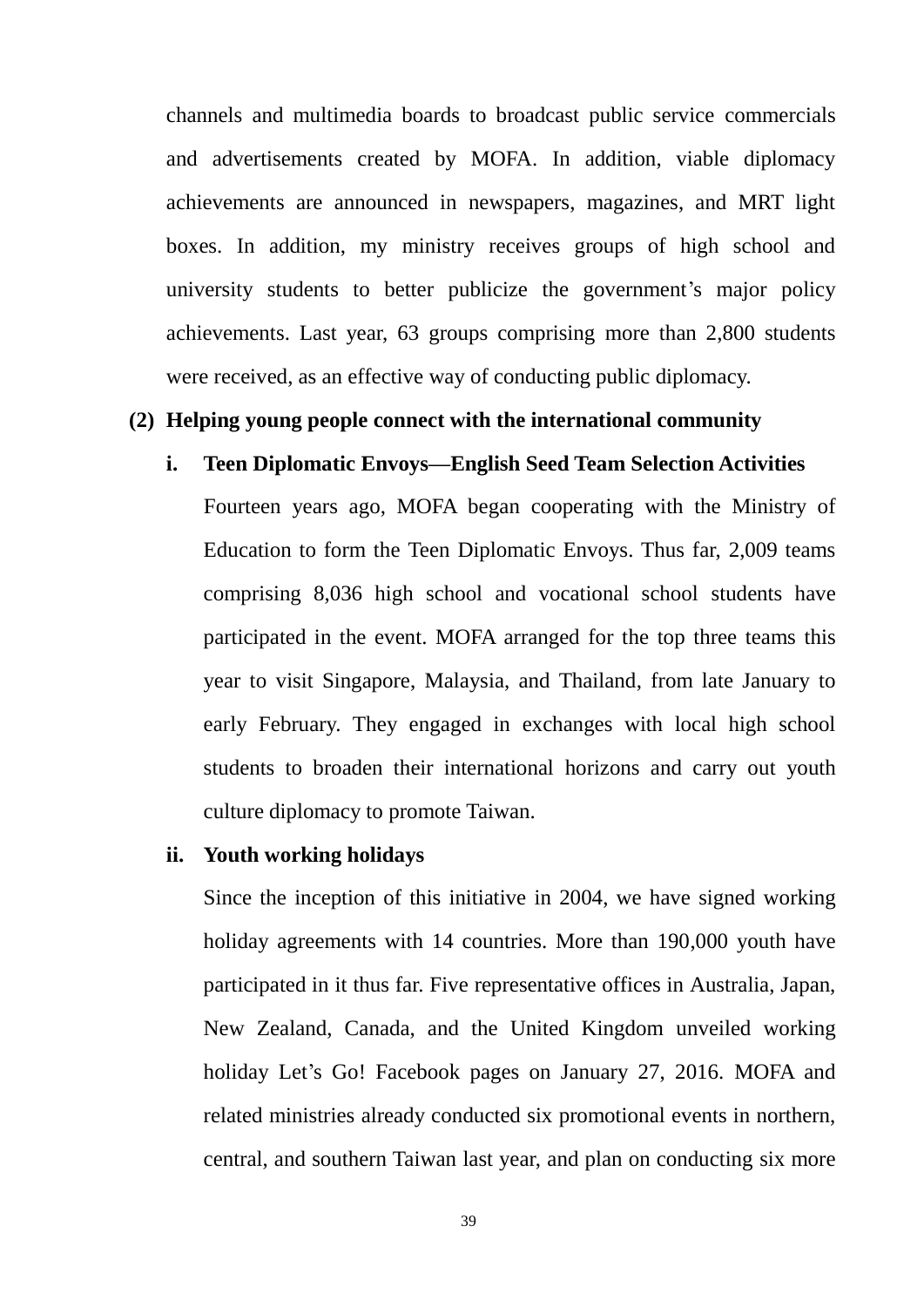this year.

### **iii. International Youth Ambassadors Exchange Program**

This program has been well received and will be continued this year, selecting 100 outstanding university students, in five groups, to serve as youth ambassadors overseas, promote exchanges, and conduct performances in late August. This will highlight Taiwan's active role in the international community and the vitality of its young people.

## **(3) Working with local NGOs to promote international exchanges**

MOFA and the ROC Chapter of the World League for Freedom and Democracy (WLFD) worked together to invite Chairman Bruce Knotts of the UN DPI/NGO to lead a delegation to Taiwan for the 2016 World Freedom Day Celebration this January. This was just one clear example of how MOFA can work hand in hand with Taiwan's NGOs to promote exchanges with UN specialized agencies.

## **(4) Hosting 2015 People's Diplomacy Camp**

A total of 37 activities taking 107 hours for 6,967 participants were conducted in Taiwan and its offshore islands for the 2015 People's Diplomacy Camp. The participants gained a better understanding of our most recent foreign policy endeavors, consular services, international etiquette, international cooperation and aid, as well as economic and trade diplomacy. The event aimed to help young people participate in international affairs.

#### **(5) Promoting cultural and academic diplomacy**

i. This year MOFA will continue to assist our scholars and experts to study and conduct research at renowned overseas universities, academic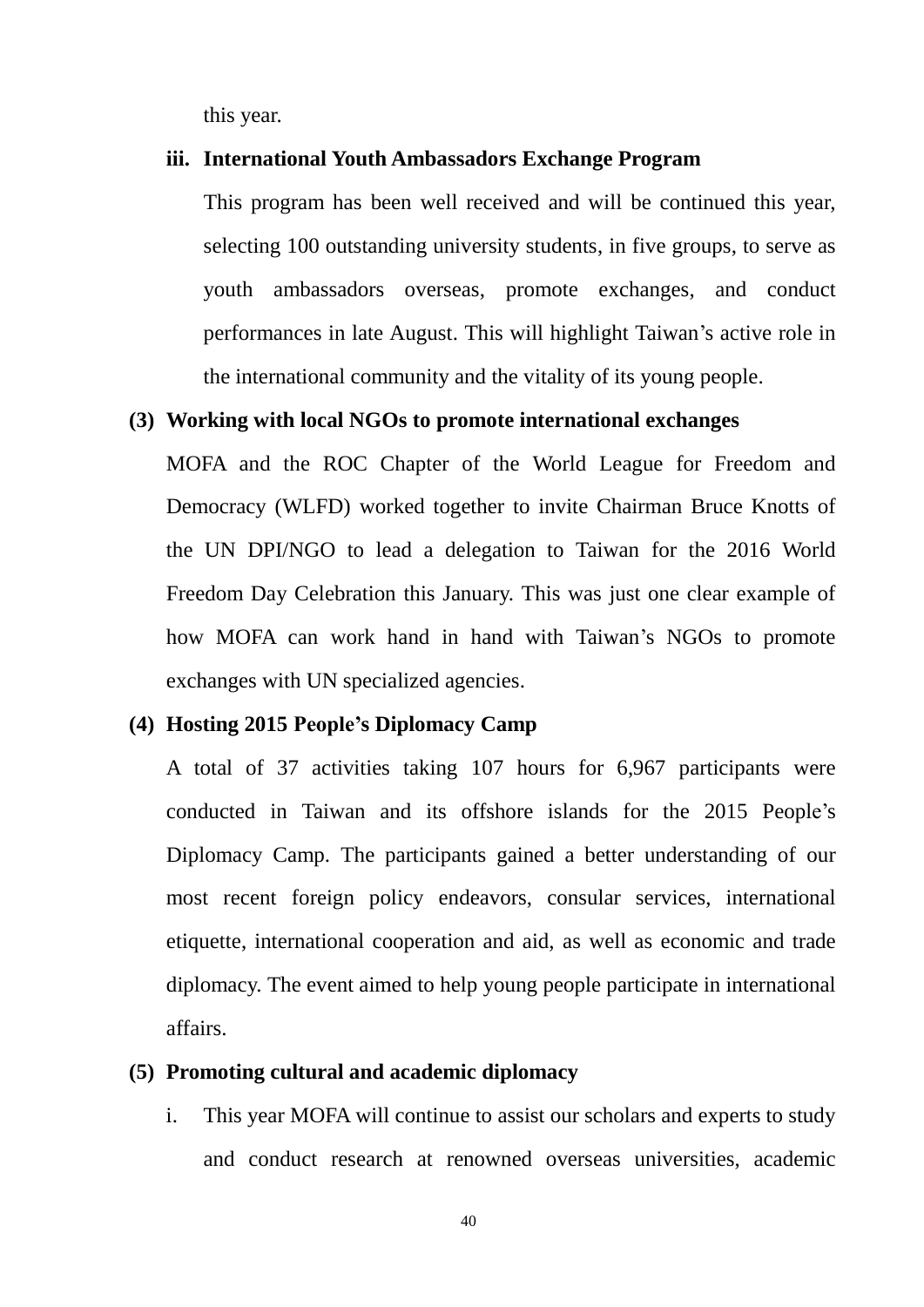institutions, and think tanks. In addition, 110 outstanding foreign youth have received Taiwan Fellowships, thereby strengthening our international academic exchanges.

ii. Last October, MOFA asked the Graduate Institute of Asian Studies (GIAS) at Tamkang University to offer online master's degrees. Meanwhile, thirty scholarship students from 11 Latin American countries were invited to Taiwan for onsite courses. In January this year, MOFA commissioned the GIAS to continue offering online master's degree courses. Six scholarship students from three Latin American countries will be coming to Taiwan to defend their theses and take part in their graduation ceremony.

## **(6) Strengthening international media campaigns**

**i. Interviews of the president and visits by international media outlets** We helped arrange for UK-based Thomson Reuters and US-based Bloomberg News to interview President Ma, with Thomson publishing 11 articles and Bloomberg four. In addition, we organized international press delegations for National Day celebrations and meetings of international organizations in which Taiwan participates, helping 89 members of the international press visit Taiwan, resulting in 50 articles being published. On November 7 last year, 36 international media outlets represented by 81 reporters went to Singapore to cover the Ma-Xi meeting, producing 1,329 articles.

#### **ii. Boosting international coverage of key issues**

**(a) The 70th anniversary of victory in the War of Resistance against Japan and the retrocession of Taiwan**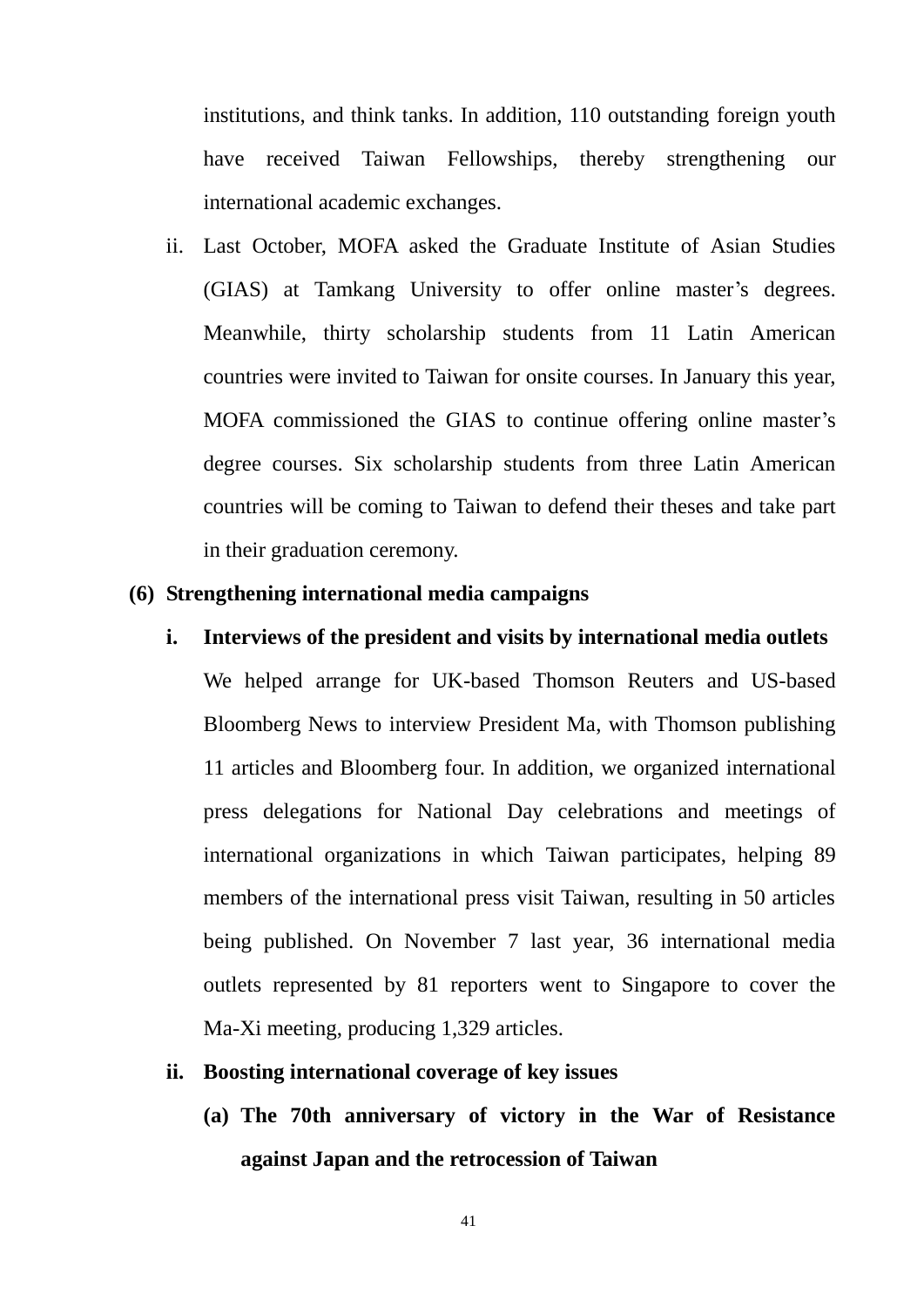Chinese and English versions of five videos commemorating the 70th anniversary of our victory in the War of Resistance against Japan and the retrocession of Taiwan were created and posted on the MOFA YouTube page. These clips include *Feng Shang Ho-Man of Courage and Humanity* and *Snapshots of War of Resistance against Japan*. MOFA instructed 35 of its foreign missions, including our representative offices in the United States, to show these videos in order to provide information on the contributions of the ROC in WWII.

## **(b) Participation in the United Nations Framework Convention on Climate Change (UNFCCC)**

When COP21 was being held in Paris, our foreign missions helped coordinate the publication of 64 articles written in the international press by Minister Wei of the Environmental Protection Administration regarding our participation in the UNFCCC. We also held interactive promotional events in the Grand Palais, where we featured sports jerseys made from recycled PET bottles and video games to introduce our energy saving and carbon reduction measures. French President Francois Hollande visited our booth on December 18, 2015.

## **(c) 23rd APEC Economic Leaders' Meeting**

Four press conferences were held for Representative Vincent Siew before and after the 23rd APEC Economic Leaders' Meeting.

## **(d) Presidential election**

Around 400 members of the international press corps came to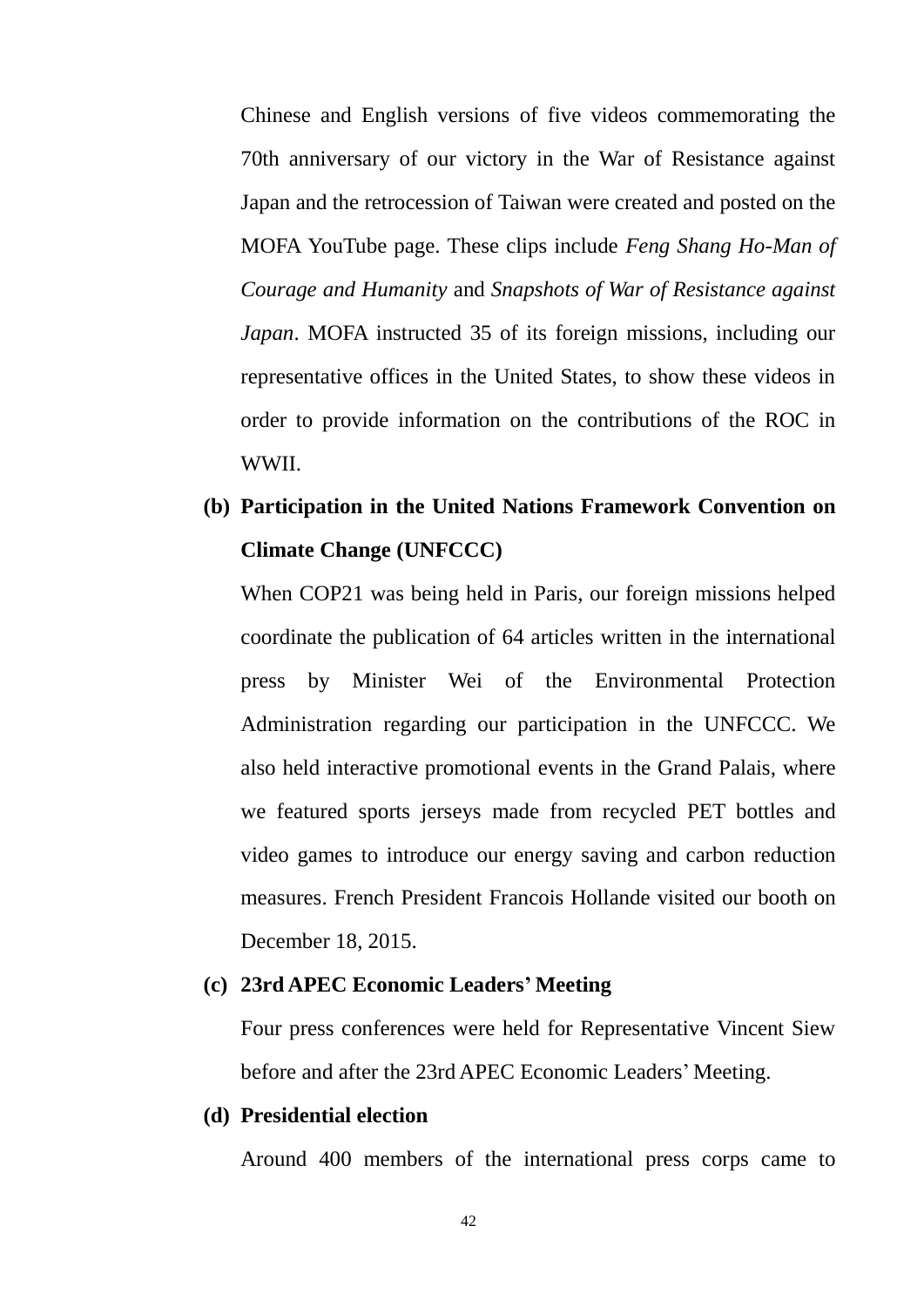Taiwan to cover this year's presidential election. The government also created a presidential election website. Before the election, MOFA commissioned the radio station ICRT to conduct a seminar, and with the Institute of International Relations at National Chengchi University jointly held a forum on the ballot-counting process.

## **(e) Promotion of national image through soft power**

- (i) Through our missions abroad, subsidies are offered to enter high quality films into major international film festivals or encourage related foreign institutions to conduct Taiwan film festivals. As of October last year, 14 overseas missions had conducted 46 movie events for audiences of more than 5,000 people total. In addition, an agency was commissioned to have the high quality series *The Way We Were* dubbed in Spanish. Our foreign missions arranged for TV stations in Spanish-speaking countries and areas to broadcast it so as to better leverage Taiwan's soft power.
- (ii) We have produced more short films in English to introduce our country's background and solicited short films to enhance the content of our Trending Taiwan and YouTube channels. The first bimonthly versions of *Taiwan Panorama* in Thai, Indonesian, and Vietnamese were launched last December, helping give people in Southeast Asian countries a deeper understanding of our country, thereby earning support for Taiwan.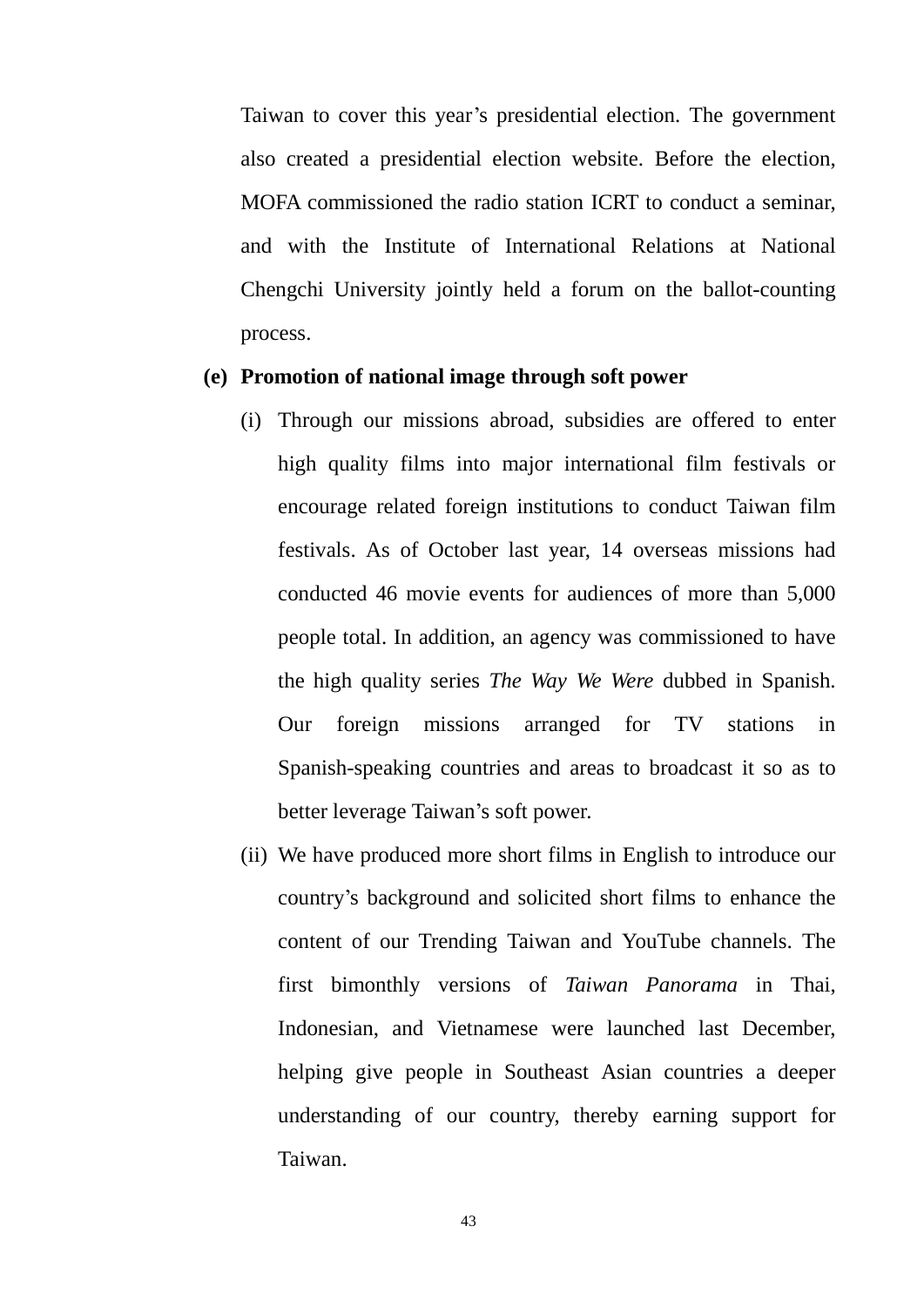(iii) National Geographic Channel featured Taiwan in the episode "Urban Mine" of the documentary series *Megastructure*. The episode has been broadcast in 41 countries, putting Taiwan in the spotlight on the international stage.

## **IV. Prospects and future directions**

#### **A. Acting as peacemaker**

In recent years, we have sought to transform the Taiwan Strait, East China Sea, and South China Sea into waters of peace and cooperation. In the future, we will continue to act as a peacemaker, strive to ensure the security, peace, and stability of the Asia-Pacific region, and defend our sovereignty and rights over the Diaoyutai Islands and the South China Sea Islands, and their surrounding waters. We seek to win support for our East China Sea and South China Sea Peace Initiatives from all parties, and for our inclusion in related institutionalized consultations, so as to resolve disputes peacefully.

### **B. Participating in regional economic integration**

MOFA continues to express willingness and determination to join the Trans-Pacific Partnership (TPP). In addition, our foreign missions will keep gathering information about the progress of ratification in member countries so as to be able to take advantage of the best time to present our case. We will express to host countries our willingness to join the second round of negotiations, and explain the development of our economic and trade liberalization to garner their support. In addition, our country was one of 14 APEC member economies, including the United States, Japan, and Australia, that formed the Core Drafting Group of the Collective Strategy Study on Issues Related to the Realization of the FTAAP-Terms of Reference last year. We will continue to promote Asia-Pacific regional economic integration in the future.

44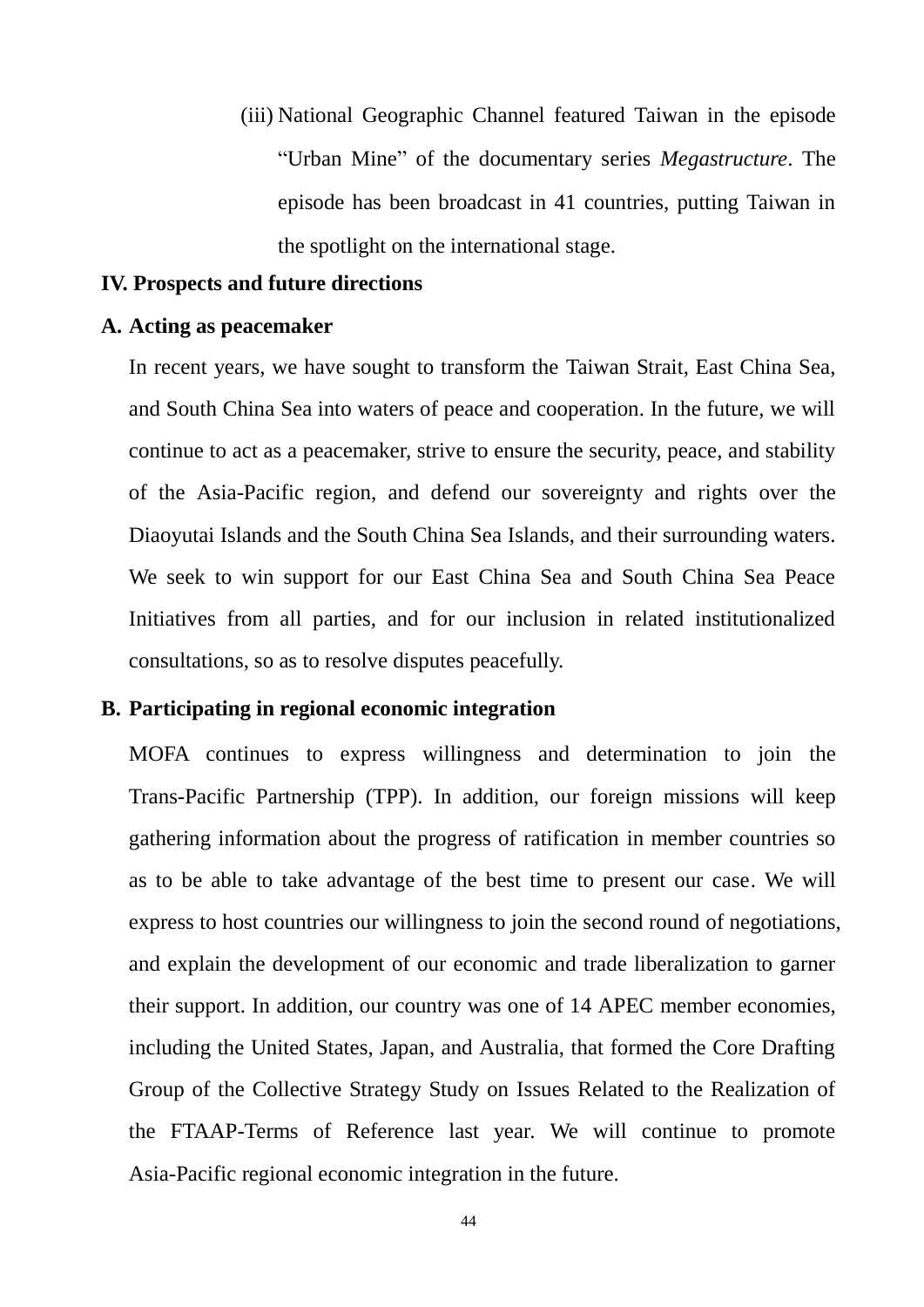# **C. Safeguarding our membership, rights, and interests in international organizations, and strengthening our contributions**

MOFA will continue to expand participation in the World Health Organization and the International Civil Aviation Organization, strive for meaningful participation in the UNFCCC, and seek international support to join INTERPOL.

In addition, MOFA will strengthen our foreign aid and international cooperation mechanisms so as to contribute more to the international community in accordance with the 17 Sustainable Development Goals (SDGs) and 169 Targets of Agenda for Sustainable Development of the United Nations.

## **D.Cultivating diversified external relations and strengthening NGO participation abroad**

The central government helps local governments, civil society, young people, religious groups, educational institutions, and businesses connect with the international community so as to establish relations and strengthen exchanges and interaction with their counterparts overseas. In addition, by combining the resources and experiences of the private sector, NGOs are better equipped to participate in international conferences, provide natural disaster assistance, and participate in activities related to disease prevention and climate change. They can also more easily offer humanitarian assistance and contribute to the international community in a wider range of issues.

## **E. Improving services, and strengthening public diplomacy and the nation's image abroad**

MOFA will continue to pursue better visa treatment, more youth working holiday programs, and mutual recognition of driver's licenses on behalf of the people for their convenience. In addition, the Youthtaiwan.net website (臺灣青年